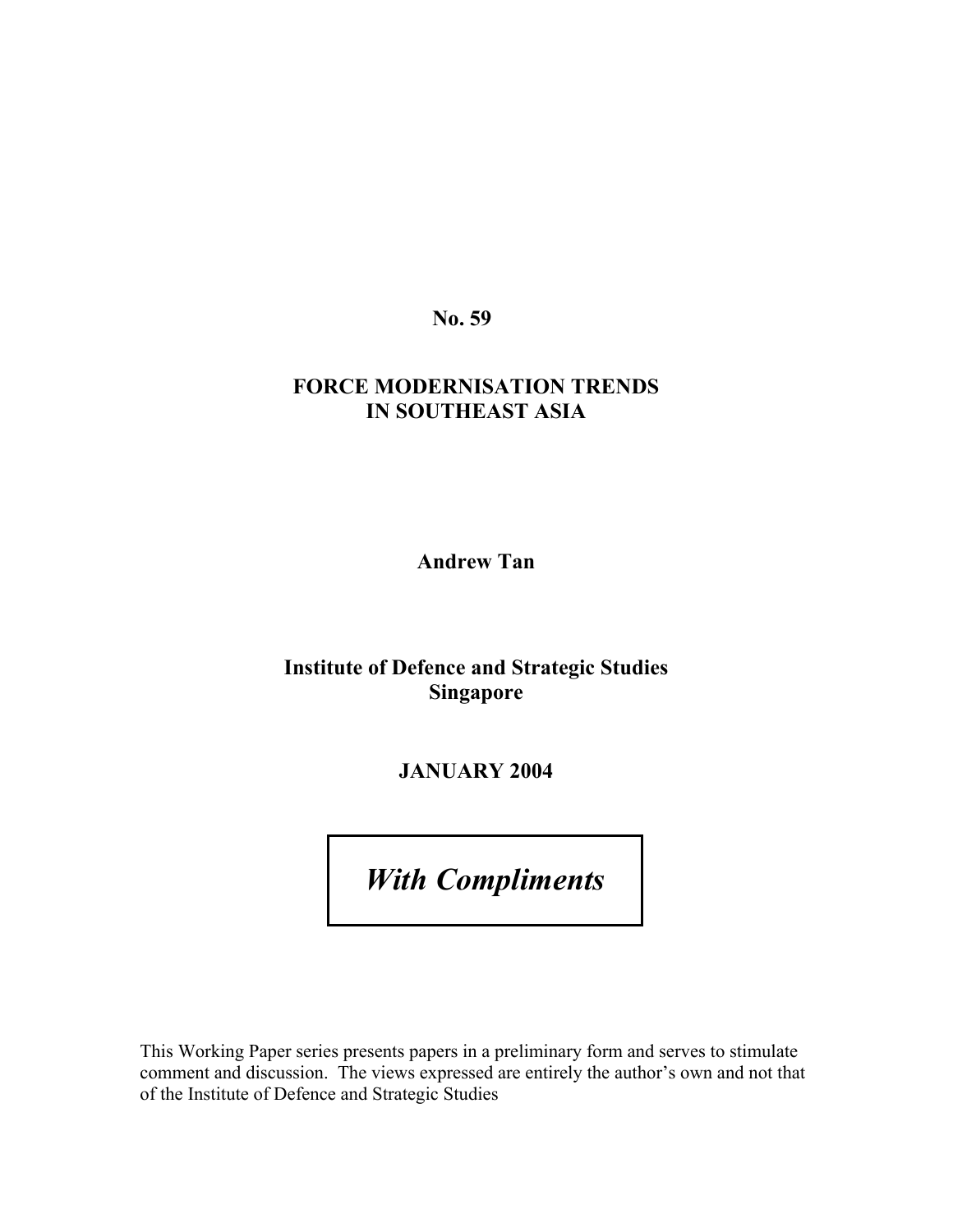**The Institute of Defence and Strategic Studies (IDSS)** was established in July 1996 as an autonomous research institute within the Nanyang Technological University. Its objectives are to:

- Conduct research on security, strategic and international issues.
- Provide general and graduate education in strategic studies, international relations, defence management and defence technology.
- Promote joint and exchange programmes with similar regional and international institutions; organise seminars/conferences on topics salient to the strategic and policy communities of the Asia-Pacific.

#### **Research**

Through its Working Paper Series, *IDSS Commentaries* and other publications, the Institute seeks to share its research findings with the strategic studies and defence policy communities. The Institute's researchers are also encouraged to publish their writings in refereed journals. The focus of research is on issues relating to the security and stability of the Asia-Pacific region and their implications for Singapore and other countries in the region. The Institute has also established the S. Rajaratnam Professorship in Strategic Studies (named after Singapore's first Foreign Minister), to bring distinguished scholars to participate in the work of the Institute. Previous holders of the Chair include Professors Stephen Walt (Harvard University), Jack Snyder (Columbia University), Wang Jisi (Chinese Academy of Social Sciences) and Alastair Iain Johnston (Harvard University). A Visiting Research Fellow Programme also enables overseas scholars to carry out related research in the Institute.

#### **Teaching**

The Institute provides educational opportunities at an advanced level to professionals from both the private and public sectors in Singapore and overseas through the Master of Science in Strategic Studies and Master of Science in International Relations programmes. These programmes are conducted full-time and part-time by an international faculty from July each year. The Institute also has a Doctorate programme in Strategic Studies/International Relations. In 2004, it will introduce a new Master of Science in International Political Economy programme. In addition to these graduate programmes, the Institute also teaches various modules in courses conducted by the SAFTI Military Institute, SAF Warrant Officers' School, Civil Defence Academy, Singapore Technologies College and the Defence, Home Affairs and Foreign Ministries. The Institute also runs a one-semester course on '*The International Relations of the Asia Pacific'* for undergraduates in NTU.

#### **Networking**

The Institute convenes workshops, seminars and colloquia on aspects of international relations and security development which are of contemporary and historical significance. Highlights of the Institute's activities include a regular Colloquium on Strategic Trends in the  $21<sup>st</sup>$  Century, the annual Asia Pacific Programme for Senior Military Officers and the biennial Asia Pacific Security Conference (held in conjunction with Asian Aerospace). Institute staff participate in Track II security dialogues and scholarly conferences in the Asia-Pacific. The Institute has contacts and collaborations with many think-tanks and research institutes in Asia, Europe and the United States. The Institute has also participated in research projects funded by the Ford Foundation and the Sasakawa Peace Foundation. The Institute serves as the Secretariat for the Council for Security Cooperation in the Asia-Pacific (CSCAP), Singapore. Through these activities, the Institute aims to develop and nurture a network of researchers whose collaborative efforts will yield new insights into security issues of interest to Singapore and the region.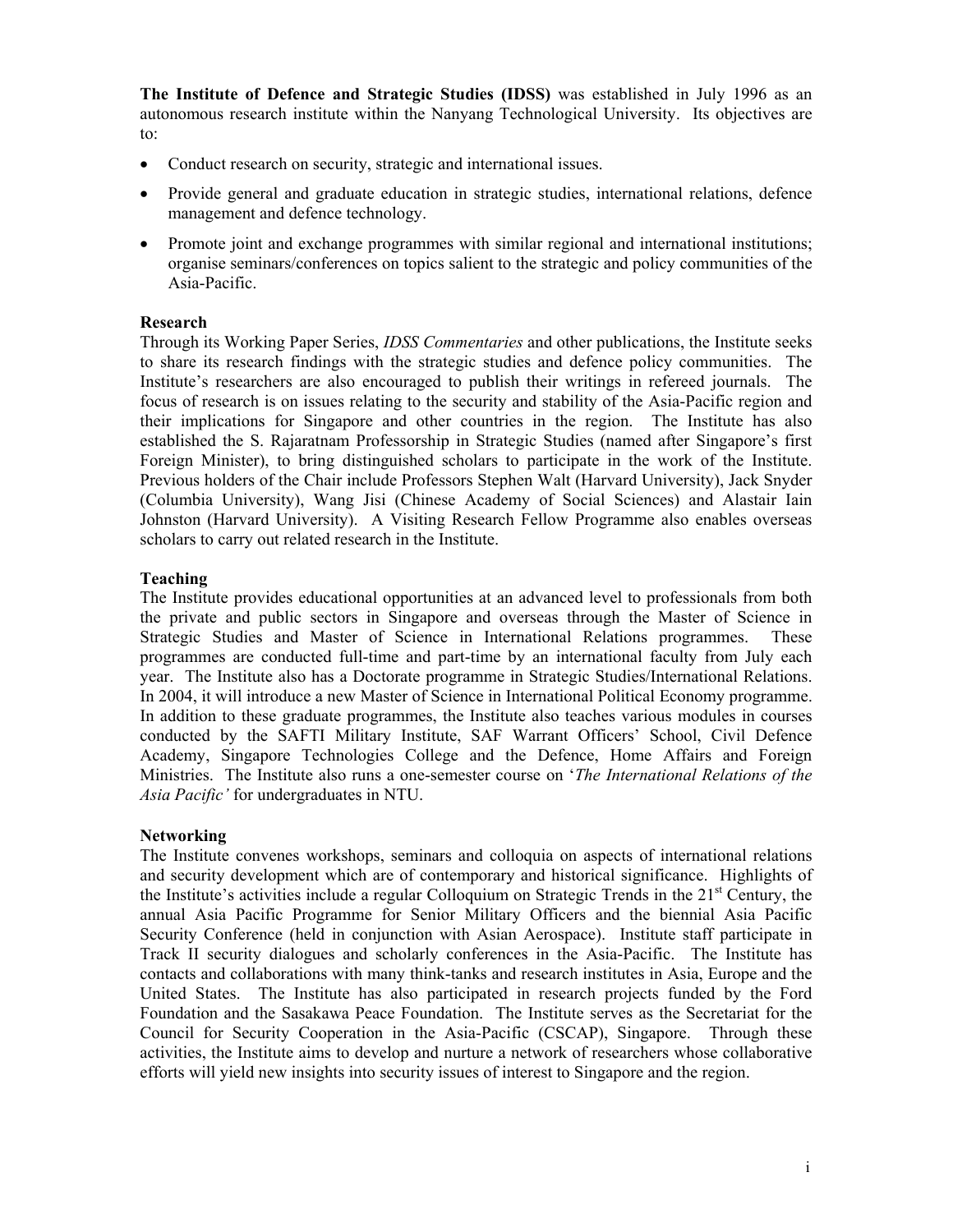#### **ABSTRACT**

Southeast Asian states have, in recent years, engaged in force modernization programs to varying degrees. Although the situation does not comply with a strict definition of an arms race, it is also obvious that what Southeast Asian armed forces are doing is not maintaining the military status quo, as they are enhancing existing capabilities as well as acquiring new capabilities. A complex myriad of factors account for the phenomenon of military modernization and arms build-up in the region, such as prestige, corruption, supply side factors, economic growth, self-reliance in the context of a perceived reduction of the US commitment to the region, new requirements arising from EEZ surveillance and protection, the impact of domestic factors, inter-state tensions and the broadening of regional security concerns. Analysts fear that military modernization efforts could be potentially destabilizing, especially given the presence of inter-state tensions and contentious bilateral issues. The regional arms build-up has also placed constraints on multilateral security cooperation due to its reinforcement of mutual suspicions over each other's intentions. This points to the need for arms control and other political and diplomatic measures, such as confidence-building measures (CBMs) which could lessen tensions and put a brake on the competitive arms build-up. The most promising so far have been CBMs in the form of military multilateral exercises and exchanges promoted by benign outside powers, such as RIMPAC and Cobra Gold, and the Five Power Defence Arrangements (FPDA). Such military-level CBMs must be expanded considerably to enhance functional multilateral cooperation, lower mutual mistrust, and focus attention on common security threats, such as those emanating from regional flashpoints involving China, emerging non-traditional security threats such as arms smuggling, illegal migration and piracy, as well as humanitarian intervention and peacekeeping, such as that carried out in East Timor from 1999. In the post-11 September era, the obvious need for multilateral security cooperation to counter the threat emanating from transnational terrorism in Southeast Asia is also an emergent factor that could provide the necessary political will towards overcoming barriers of mutual suspicions. The opportunities provided by such an impetus should not be missed.

#### **\*\*\*\*\*\*\*\*\*\*\*\*\*\*\*\*\*\*\*\*\*\*\*\***

#### **BIOGRAPHY**

**Dr Andrew Tan** is Assistant Professor at the Institute of Defence and Strategic Studies (IDSS), Nanyang Technological University, Singapore. He holds a PhD (Sydney), Masters (Cambridge) and bachelors and honours (political science) degrees from the National University of Singapore. He is a frequent speaker both locally and internationally, and is consulted on regional security issues by governments and the international media. His research interests are conflict in Southeast Asia (terrorism, insurgency, inter-state tensions and force modernization), and security issues in the Asia-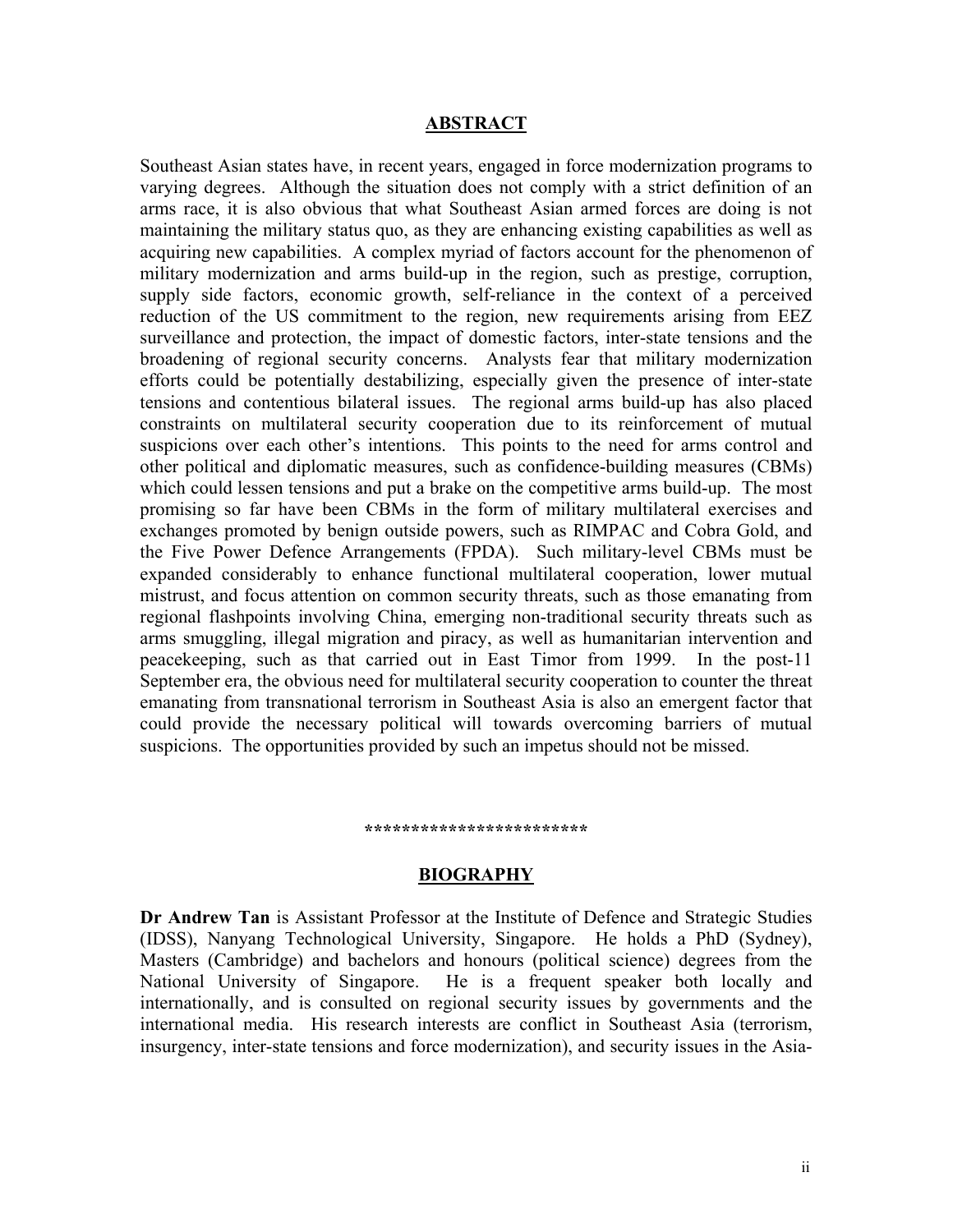Pacific. He is the author of *Intra-ASEAN Tensions* (London: Royal Institute of International Affairs, 2000), *Armed Rebellion in Southeast Asia: Persistence and Implications* (Canberra, Strategic and Defence Studies Centre, Australian National University, 2000), *Singapore-Malaysia Relations: Troubled Past and Uncertain Future?* (Hull: Hull University, 2001) and *Domestic Determinants of Singapore's Security Policy* (Hawaii: Asia-Pacific Center for Security Studies, 2001). His major coedited work include *Non-Traditional Security Issues in Southeast Asia, Seeking Alternative Perspectives on Southeast Asia,* and *The New Terrorism: Anatomy, Trends and Counter-Strategies*. His articles and book reviews have appeared, or are forthcoming, in Contemporary Southeast Asia, Studies in Conflict and Terrorism, Terrorism and Political Violence, Panorama, Cambridge Review of International Affairs, International Affairs and Harvard Asia Quarterly.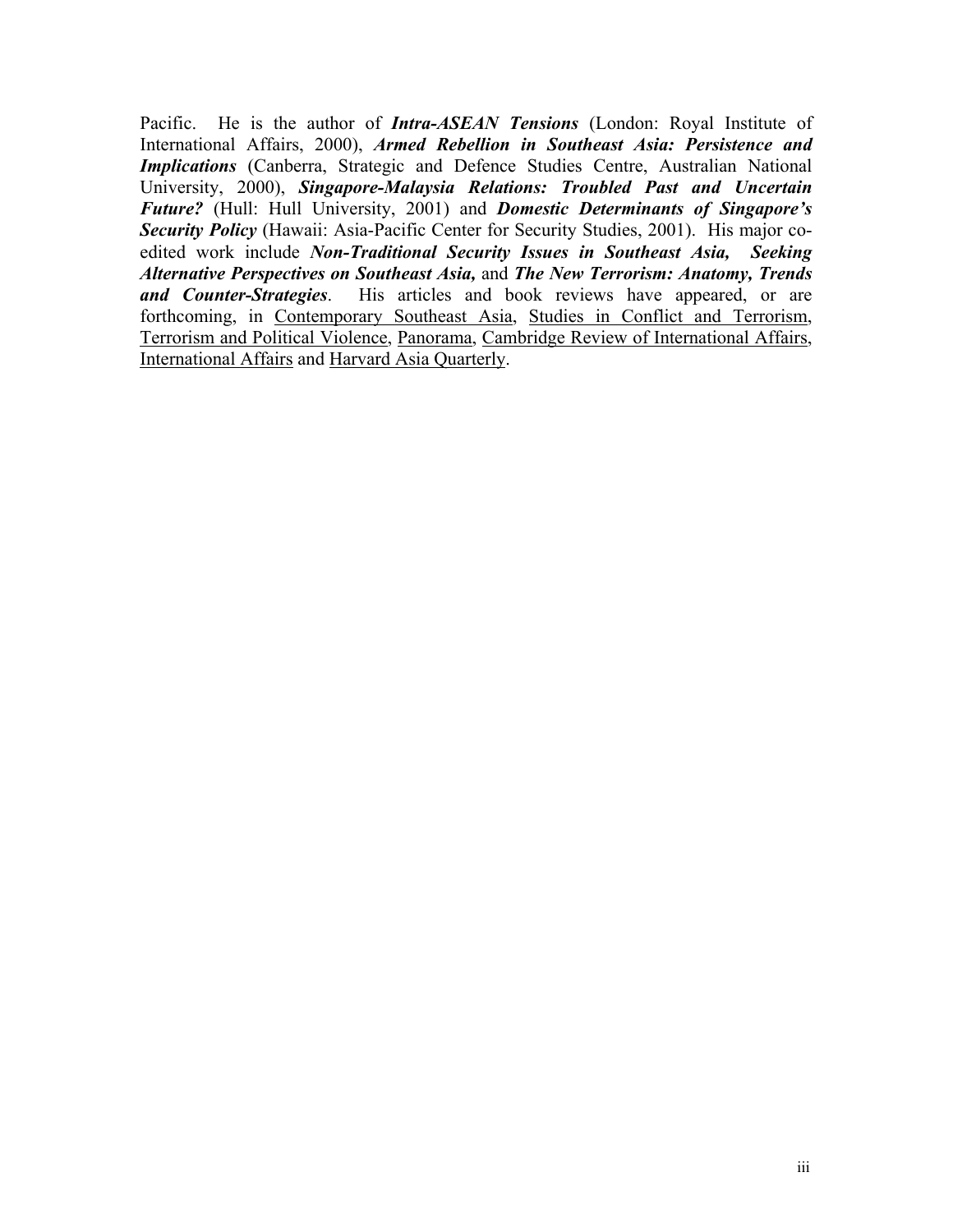#### **FORCE MODERNISATION TRENDS IN SOUTHEAST ASIA**

Southeast Asian analysts have observed that there has been very clear evidence of a military build-up in the region.<sup>1</sup> All countries in the region have engaged in force modernization programs to varying degrees, although this does not equate with military effectiveness. While the Revolution in Military Affairs (RMA) has had varying effects on the region's military capabilities, it is important to note that much more than the mere acquisition of modern weapons systems is required for a true RMA to take place. For instance, there is also the need for integrated logistical capabilities, joint force doctrines, a very high-level of technical support and training and C4ISR capabilities. It is evident that few countries in the region have the technical and economic capacity to implement a true RMA, nor do they all want to, given the local conditions and the continued salience of internal security threats. In addition, any net assessment will require a number of other factors to be taken into account, such as the degree of military preparedness, natural resources, industrial capacity, national morale and diplomacy.<sup>[2](#page-4-1)</sup> However, this is not within the scope of this study.

This study will focus on an examination of the evident phenomenon of force modernization in Southeast Asia. It will identify salient trends, examine the factors behind force modernization and assess the implications of current force modernization programs on regional security. A number of questions will clarify the salient issues: What is the evidence for an arms build-up in the region? How do we make sense of the regional arms build-up  $-$  is it an arms race? What are the force modernization trends in Southeast Asia? What are the factors which might account for this arms build-up? What has been the impact of the 1997 regional economic crisis on arms modernization?

#### **Regional Arms Modernization**

 $\overline{a}$ 

There is strong evidence of a concerted push towards military modernization in Southeast Asia since 1975. The military build-ups, particularly on the part of the ASEAN states picked up momentum in the 1980s and 1990s. However, they have since slowed but not halted due to the financial crisis that afflicted the region since 1997.

<span id="page-4-0"></span><sup>&</sup>lt;sup>1</sup> See, for instance, Tim Huxley and Susan Willett, Arming East Asia (Adelphi Paper, International Institute of Strategic Studies, London, 1999), and Desmond Ball, "Arms and Affluence: Military Acquisitions in the Asia-Pacific Region," International Security, vol.18, no.3 (Winter 1993/94).

<span id="page-4-1"></span><sup>&</sup>lt;sup>2</sup> Hans J Morgenthau, Politics Among Nations: The Struggle for Power and Peace (New York: Alfred Knopf, 1949), p.74.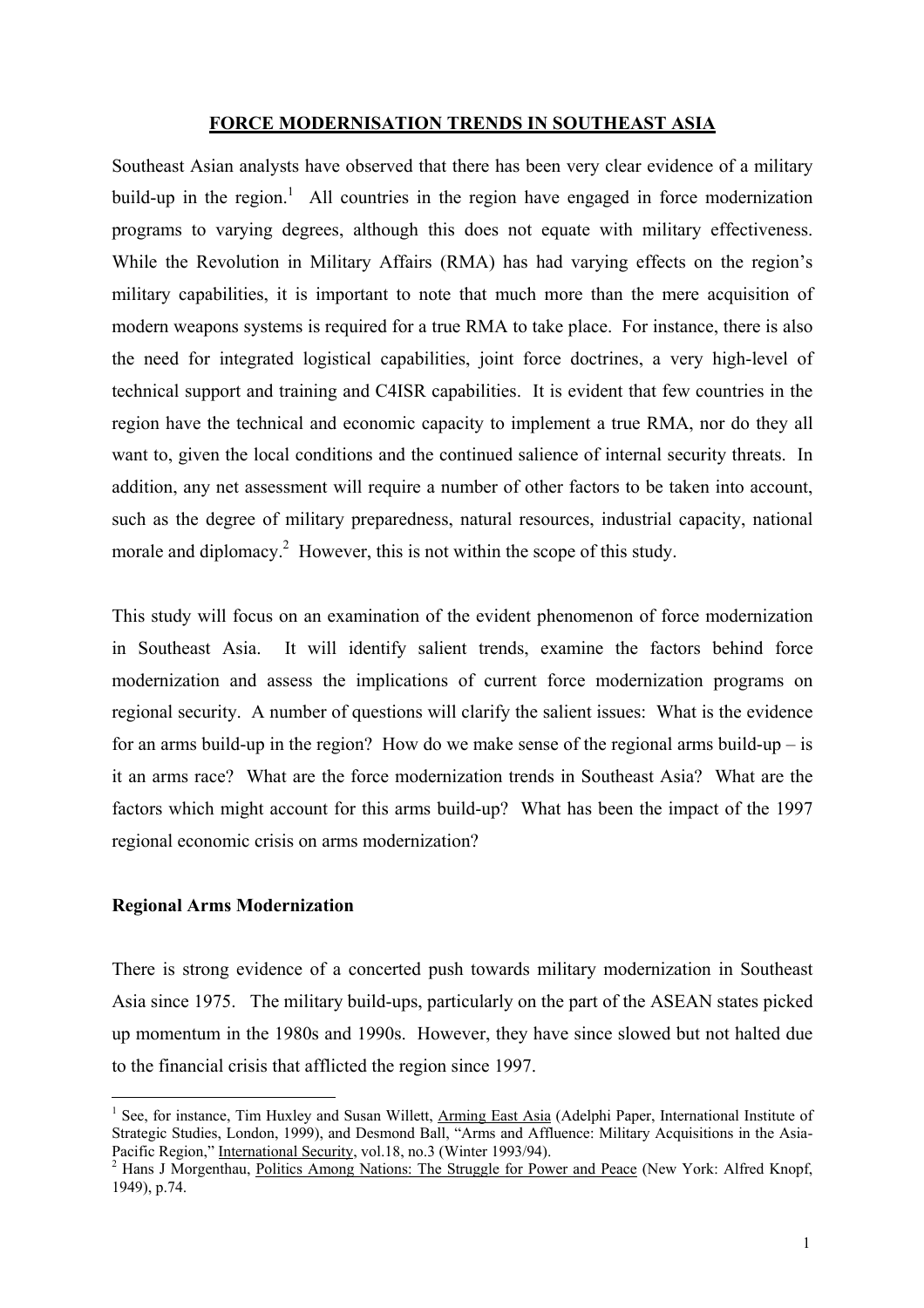A comparison of the military capabilities measured according to the numbers of military personnel and the number of major combat systems fielded in 1974 (just before the defeat of the US-supported Saigon regime) and in 1998 (just when the economic crisis affected Southeast Asia) will provide a clear indication of the trend towards a general military buildup in Southeast Asia.

According to Table 1 (compiled from data derived from The Military Balance 1974-75), the then ASEAN states of Singapore, Malaysia, Indonesia and the Philippines could be described as militarily weak, with small numbers of major weapon systems. Thailand was an exception given its proximity to Indochina where the Vietnam War was still raging. Moreover, as the frontline state, it had the support of the US, which provided substantial military aid, including the provision of military hardware.

# TABLE 1

# Comparative Military Capabilities of the Southeast Asian States (1974)

| Country                      | Military<br>Manpow | <b>Tanks</b>     | <b>APCs</b>              | 155mm<br>Howitzer        | Missile<br>Cr <sub>aff</sub> | Combat<br>Helicopt | Combat<br><b>Aircraft</b> |
|------------------------------|--------------------|------------------|--------------------------|--------------------------|------------------------------|--------------------|---------------------------|
|                              | er<br>(1)          |                  |                          | $\underline{\mathbf{S}}$ |                              | ers                |                           |
| <b>S'PORE</b>                | 52,000             | 75               | $\overline{\mathcal{L}}$ | $\boldsymbol{0}$         | 6                            | $\boldsymbol{0}$   | 65                        |
| <b>MALAY</b><br><b>SIA</b>   | 92,000             | $\boldsymbol{0}$ | 700                      | $\overline{0}$           | 8                            | $\boldsymbol{0}$   | 36                        |
| <b>INDON</b><br><b>ESIA</b>  | 270,000            | $\gamma$         | $\gamma$                 | $\overline{0}$           | $(2)$                        | $\boldsymbol{0}$   | $(2)$                     |
| <b>THAILA</b><br><b>ND</b>   | 396,000            | 195              | 200                      | 12                       | $\overline{0}$               | $\boldsymbol{0}$   | 105                       |
| <b>PHILIPP</b><br><b>INE</b> | 274,000            | 8                | 20                       | 5                        | $\overline{0}$               | $\boldsymbol{0}$   | 36                        |
| <b>BRUNEI</b><br>(3)         |                    |                  |                          |                          |                              |                    | .                         |
| N.VIET<br><b>NAM</b>         | $(4)$              | $(4)$            | $(4)$                    | $(4)$                    | $(4)$                        | $(4)$              | $(4)$                     |
| <b>BURMA</b>                 | 159,000            | $\overline{0}$   | $\overline{\mathcal{L}}$ | $\overline{0}$           | $\overline{0}$               | $\boldsymbol{0}$   | 11                        |
| <b>LAOS</b>                  | 63,000             | 10               | $\overline{?}$           | $\gamma$                 | $\theta$                     | $\boldsymbol{0}$   | 81(5)                     |
| <b>CAMBO</b><br><b>DIA</b>   | 220,000            | $\gamma$         | 175                      | 20                       | $\overline{0}$               | 16                 | 64                        |

(1) including reserves

(2) the large Soviet-supplied naval and air force complement existed on paper only, as many were delivered before 1965 and were by 1974 running down or non-operational due to a lack of spares.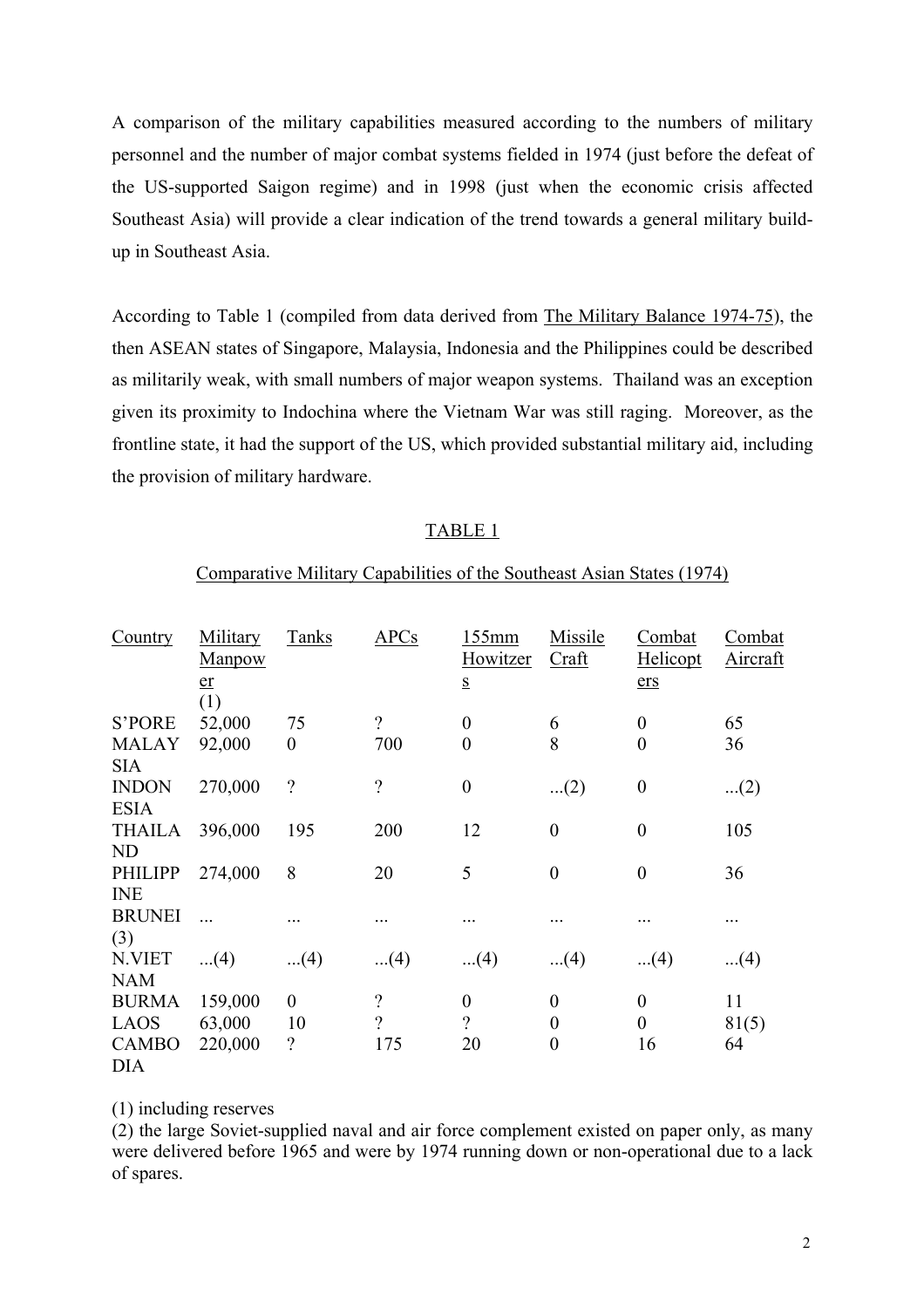(3) Brunei became independent in 1984; in 1974, its defence was Britain's responsibility.

(4) Vietnam was still at war in 1974, making a meaningful comparison difficult given the scale of the conflict; the unification in 1975 was the result of the victory of the North.

(5) Laos was still at war at this stage, and most of the combat aircraft consisted of USsupplied T-28 ground attack aircraft used against the Pathet Lao forces, which eventually gained power in 1975.

Source: The Military Balance 1974-1975 (London: International Institute of Strategic Studies, 1974)

> TABLE 2 Comparative Military Capabilities of the ASEAN States (1998)

| Country                      | Military<br><b>Manpow</b><br>er | <b>Tanks</b> | $\Delta PCS(2)$ | 155mm<br>Howitzer<br>$\underline{\mathbf{S}}$ | Missile<br>Craft | Combat<br>Helicopt<br>er <sub>S</sub> | Combat<br><b>Aircraft</b> |
|------------------------------|---------------------------------|--------------|-----------------|-----------------------------------------------|------------------|---------------------------------------|---------------------------|
| <b>S'PORE</b>                | (1)<br>323,000                  | 410          | 1074            | 123                                           | 24               | 20                                    | 157                       |
| <b>MALAY</b><br><b>SIA</b>   | 150,000                         | 26           | 1210            | 12                                            | 14               | $\overline{0}$                        | 89                        |
| <b>INDON</b><br><b>ESIA</b>  | 876,000                         | 455          | 696             | $\boldsymbol{0}$                              | 14               | $\boldsymbol{0}$                      | 91                        |
| <b>THAILA</b><br>ND          | 506,000                         | 787          | 1117            | 218                                           | 16               | $\boldsymbol{0}$                      | 206                       |
| <b>PHILIPP</b><br><b>INE</b> | 249,000                         | 41           | 569             | 12                                            | $\theta$         | 99                                    | 39                        |
| <b>BRUNEI</b>                | 6,000                           | 16           | 52              | $\boldsymbol{0}$                              | 3                | 6                                     | $\boldsymbol{0}$          |
| <b>VIETNA</b><br>M           | 484,000(<br>3)                  | 1935         | 1500            | ? (4)                                         | 11               | 43                                    | 201                       |
| <b>MYAN</b><br><b>MAR</b>    | 435,000                         | 231          | 385             | $\boldsymbol{0}$                              | 6                | 22                                    | 121                       |
| <b>LAOS</b>                  | 29,000                          | 55           | 70              | $\overline{\mathcal{L}}$                      | $\boldsymbol{0}$ | $\boldsymbol{0}$                      | 26                        |
| <b>KAMPU</b><br><b>CHE</b>   | 139,000                         | 110          | 240             | $\theta$                                      | $\theta$         | $\boldsymbol{0}$                      | 24                        |

(1) including reserves

(2) including armoured reconnaissance vehicles

(3) in addition, there are 3-4 million reserves

(4) Vietnam has 2,300 artillery pieces of different makes, including unspecified numbers of 155mm and 175mm howitzers.

Source: The Military Balance 1998-1999 (London: International Institute of Strategic Studies, 1998)

By 1998 (immediately after the 1997 regional economic crisis), the situation had changed. ASEAN had expanded to include Brunei (which joined in 1984), as well as Vietnam, Myanmar, Laos and Kampuchea. A cursory comparison will indicate an increase in all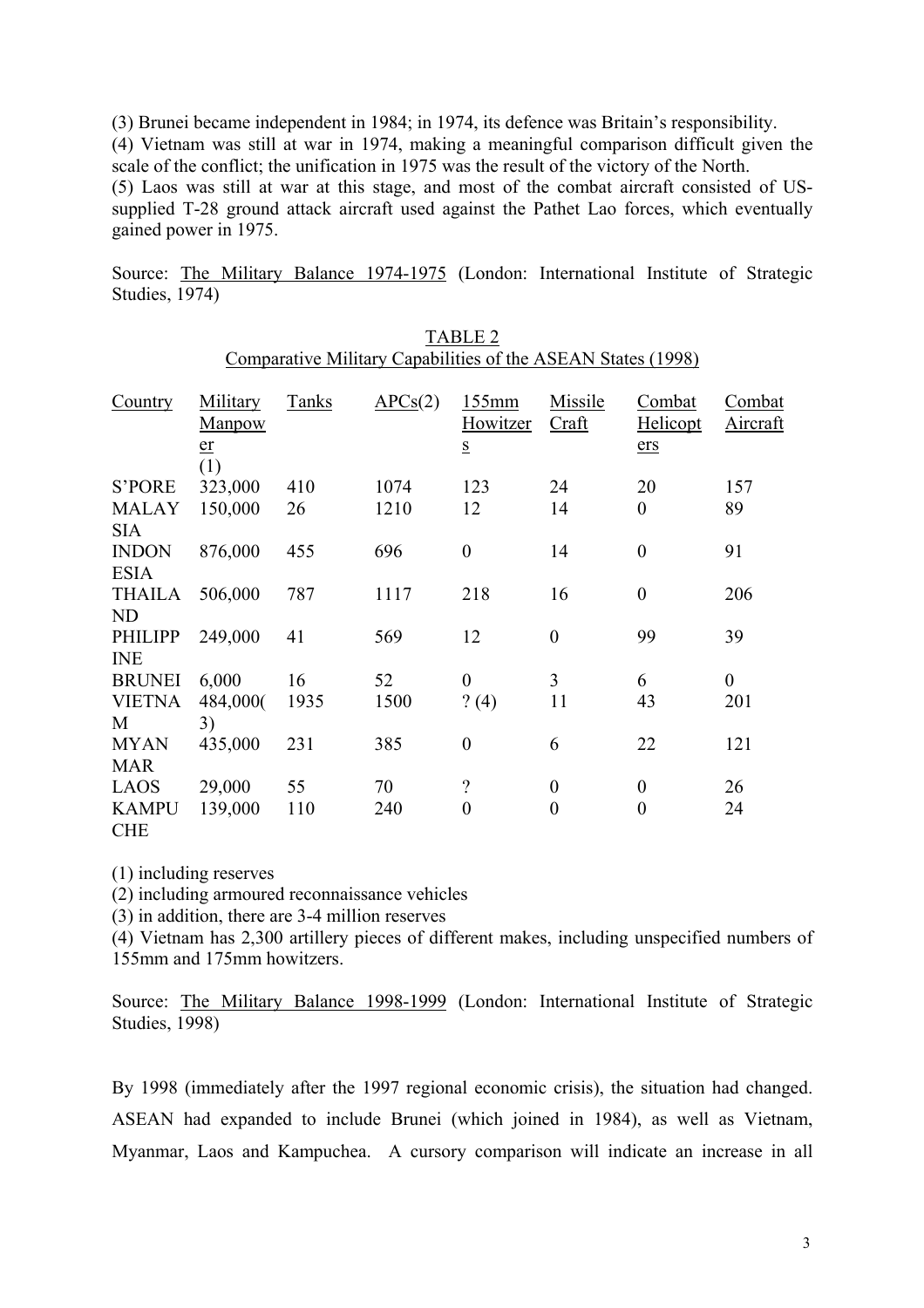categories, such as military personnel, tanks, armored personnel carriers (APCs), mediumrange howitzers, missile-armed naval vessels, combat helicopters and combat aircraft.

This phenomenon, namely, the concerted regional arms build-up, has caused some to express concerns about the prospects of an arms race in the region.<sup>[3](#page-7-0)</sup> However, security planners and decision-makers in the region argue that this is merely a process of arms modernization, pointing to the antiquated nature of many of the weapons systems in their existing force structures, which were inherited from their former colonial masters.<sup>[4](#page-7-1)</sup>

Yet, there are examples where arms race dynamics seem to be present. For instance, the initial acquisition of F-16 combat aircraft by Singapore, then Indonesia and Thailand, as well as Malaysia's subsequent interest in acquiring an advanced strike fighter, point to the need to counter or at least not be left behind by one's neighbors.<sup>[5](#page-7-2)</sup>

Is there an arms race in Southeast Asia? According to Colin Gray, there are four basic conditions for an arms race:

- 1. There must be two or more parties, conscious of their antagonism,
- 2. They must structure their armed forces with attention to the probable effectiveness of the forces in combat with, or as a deterrent to, the other arms race participants,
- 3. They must compete in terms of quantity and quality, and
- 4. There must be rapid increases in quantity and /or improvements in quality.<sup>[6](#page-7-3)</sup>

Gray has pointed out that it is possible for arms races to eventually develop even in the absence of any serious political antagonisms. A fairly autonomous arms increase, undertaken for a variety of reasons, might be matched by a fairly disinterested party solely as a precautionary move, and thus spark off a cycle of close or intermittent armament interactions. Previously unacknowledged political antagonisms might then occur.

 $\overline{a}$ 

<span id="page-7-0"></span><sup>&</sup>lt;sup>3</sup> See, for instance, press reports such as "Asia's Arms Race," <u>The Economist</u>, 20 February 1993, p.19.  $\frac{4}{5}$  For instance. Malaysia's navy objects Aby Baker, in evoluting the sudden urgeneu of Malaysia.

<span id="page-7-1"></span><sup>&</sup>lt;sup>4</sup> For instance, Malaysia's navy chief Dato Abu Bakar, in explaining the sudden urgency of Malaysia in buying submarines, dismissed the notion of an arms race with Singapore, saying that its submarine purchase was "prompted by a need to replace obsolescent assets," pointing out that some naval vessels were over 30 years old. See "Navy to Acquire Submarines," Straits Times, 14 October 1999, p.27, and "KL Navy Waiting for Approval to Buy Submarine," Straits Times, 9 May 2000, p.30.<br><sup>5</sup> Tai Ming Cheung, "Shoulder to Shoulder: ASEAN Members Strengthen Ties," <u>Far Eastern Economic Review</u>,

<span id="page-7-2"></span><sup>22</sup> March 1990, pp. 25-26.

<span id="page-7-3"></span><sup>&</sup>lt;sup>6</sup> Colin Gray, "The Arms Race Phenomenon," World Politics, vol.24, no.1, 1972, p.41.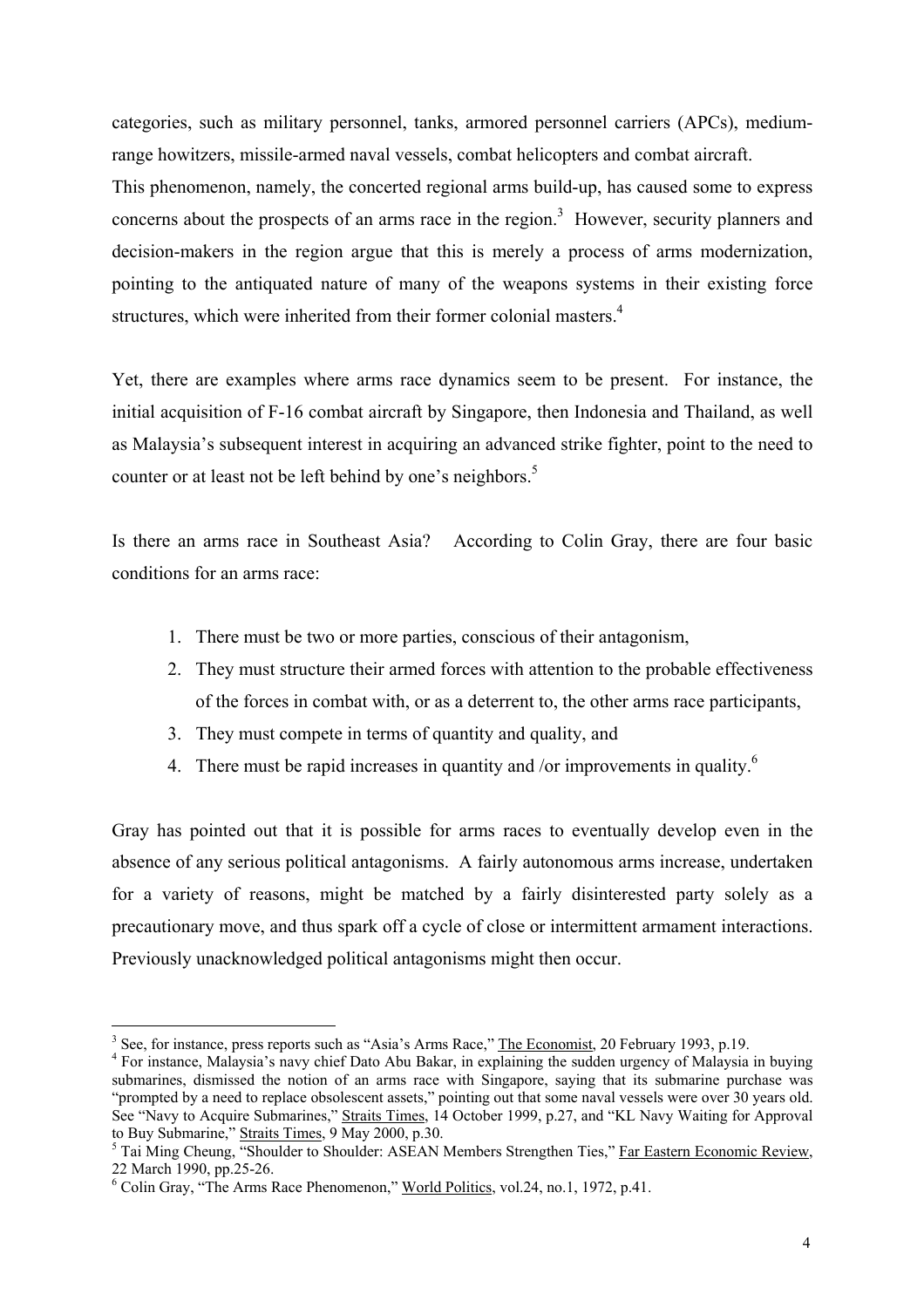Indeed, while arms races are evidently run between mutually perceived enemies, arms racing behavior, that is, a process of interactive or competitive arms acquisitions, can also be discerned among even formal allies, whether out of prestige or the need to maintain a relationship of equality. This occurs even if the impetus for military modernization comes from a variety of factors and is not aimed at any particular state.

This interactive nature of arms acquisitions, coupled with conflicting claims over territory and other issues, could result in the security dilemma, conflict spirals, heightened tensions and eventually lead to conflict, thereby destroying the very security that military modernization and arms build-ups were meant to ensure.

Tables 3 – 9 will examine the force modernization programs of key Southeast Asian states. A detailed of these programs will help to identify some general trends.

#### Singapore

Singapore's economic importance and military capability rank it among Southeast Asia's middle powers despite its small size and population. Unique among the ASEAN states, Singapore has ignored the economic crisis affecting the region since 1997, and has continued its military build-up, a relentless process that began in 1965 following Singapore's independence. Singapore fears sudden political developments in the region that might require its armed forces to be used either as a deterrent, or as a means of national defence. This indicates that Singapore's leadership perceives that under certain circumstance, conflict could in fact occur, and military defence capabilities must be credible at all times. The fact that it takes a very long time to build up a military capability, especially if that military capability has to be relative to potential adversaries as well as unforeseen enemies, has meant that Singapore's military development has been continuous and sustained. This also reflects Singapore's basic insecurity as a city-state in a volatile region.

In recent years, Singapore has drawn upon the US experience in the first Gulf War, and has noted the RMA debate in the United States, which has touted the new information, sensing, precision attack, stealth and aerial warfare technologies employed in the Gulf as being the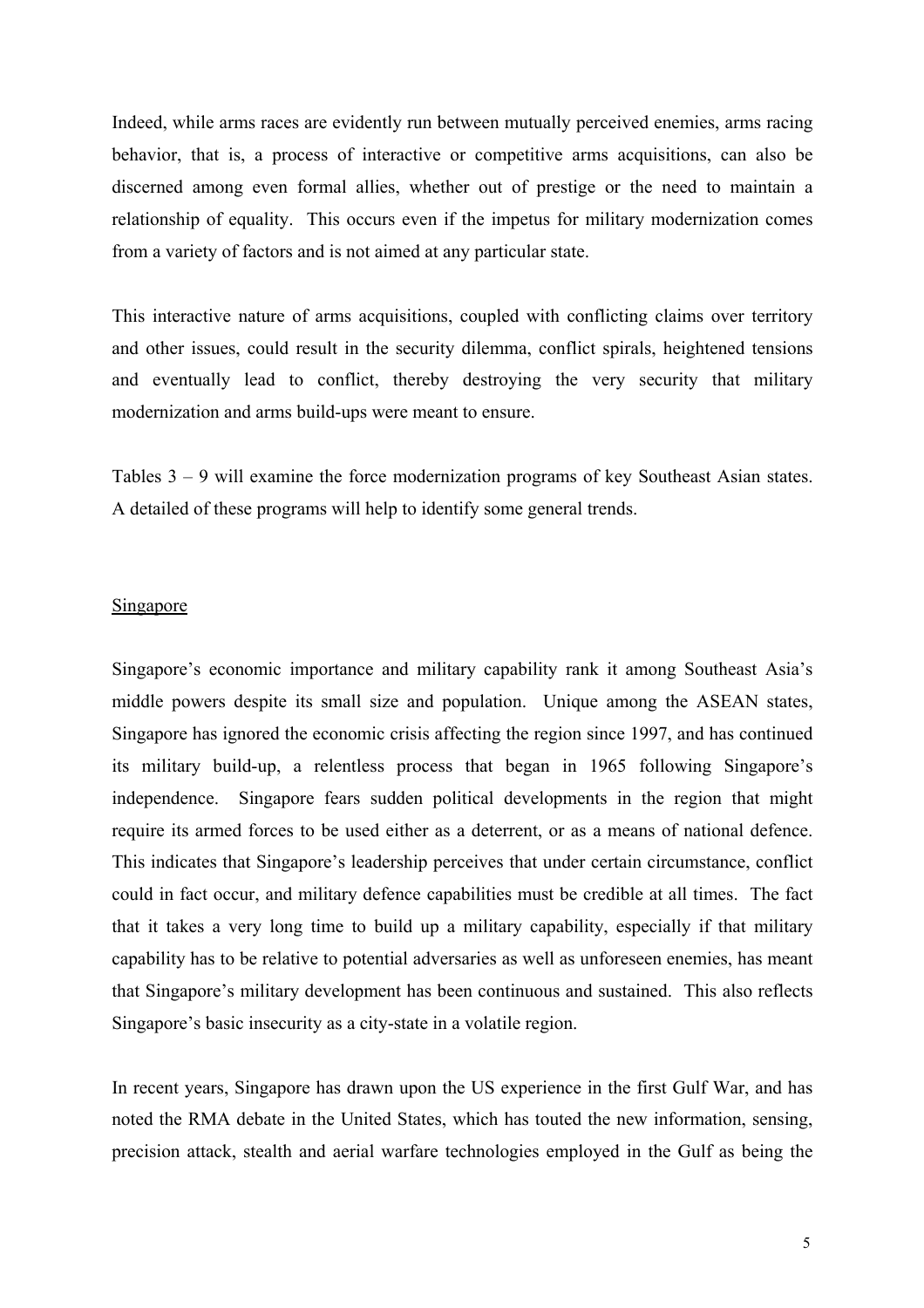precursor of a fundamental change in the way wars will be fought.<sup>7</sup> Singapore has taken note of these developments, and is paying special attention to enhancing its command, control, communication and intelligence systems in order to fully exploit the modern weapons systems that it possesses or will soon acquire. As the Chief of the Defence Force, General Ng Tat Chung, explained, "the impact of the RMA within the SAF has been most prominent in the area of Integrated Knowledge-based Command and Control … the central idea is the superior collection and organization of knowledge to provide dominant situation awareness to all levels of command to achieve more effective command and control of forces and the precise application of effects."<sup>[8](#page-9-1)</sup>

The inventory of the Singapore Armed Forces is listed in Table 3.

# TABLE 3 SINGAPORE'S DEFENCE FORCES

Army

50,000 active troops, with 300,000 reserves

Tanks: 450 (100 Centurion MBTs, 350 AMX13 light tanks) APCs: 1,574 (M113, Commando, AMX10P, AMX-10 PAC90, IFV 40/50, IFV 25) 155mm howitzers: 169 (38 Soltam M-71S, 16 M114A1, 45 M68, 52 FH88, 18 FH2000) Other artillery: LG1 105mm, 120mm and 160mm mortars Anti-Tank missiles: Milan, Armbrust, Spike *On order*: more locally-made FH2000 52-calibre 155mm self-propelled howitzers, Bionix AFVs

# Navy

Missile-equipped naval vessels: 24 (6 Victory corvettes, 6 Sea Wolf missile boats, 12 Fearless corvettes) Submarines: 4 Challenger (ex-Swedish A12) Minehunters: 4 Landsort minehunters Amphibious: 4 Endurance-class LPDs, 1 Perseverance (ex-Britain) LST *On Order*: 6 Delta-class Lafayette stealth missile frigates

# Air Force

40 A4 Skyhawk fighter aircraft 37 F5 Tiger II fighter aircraft

<span id="page-9-0"></span><sup>&</sup>lt;sup>7</sup> See "Preparing to Fight the Digital War," Asian Defence Journal, February 1996, p.20. See also "The Future of Warfare," in The Economist, 8 March 1997, pp.21-24, and George Friedman and Meredith Friedman, The Future of War (New York: Crown, 1996).

<span id="page-9-1"></span><sup>&</sup>lt;sup>8</sup> As quoted in an interview published in Asian Defence Journal, July-August 2003, p.14.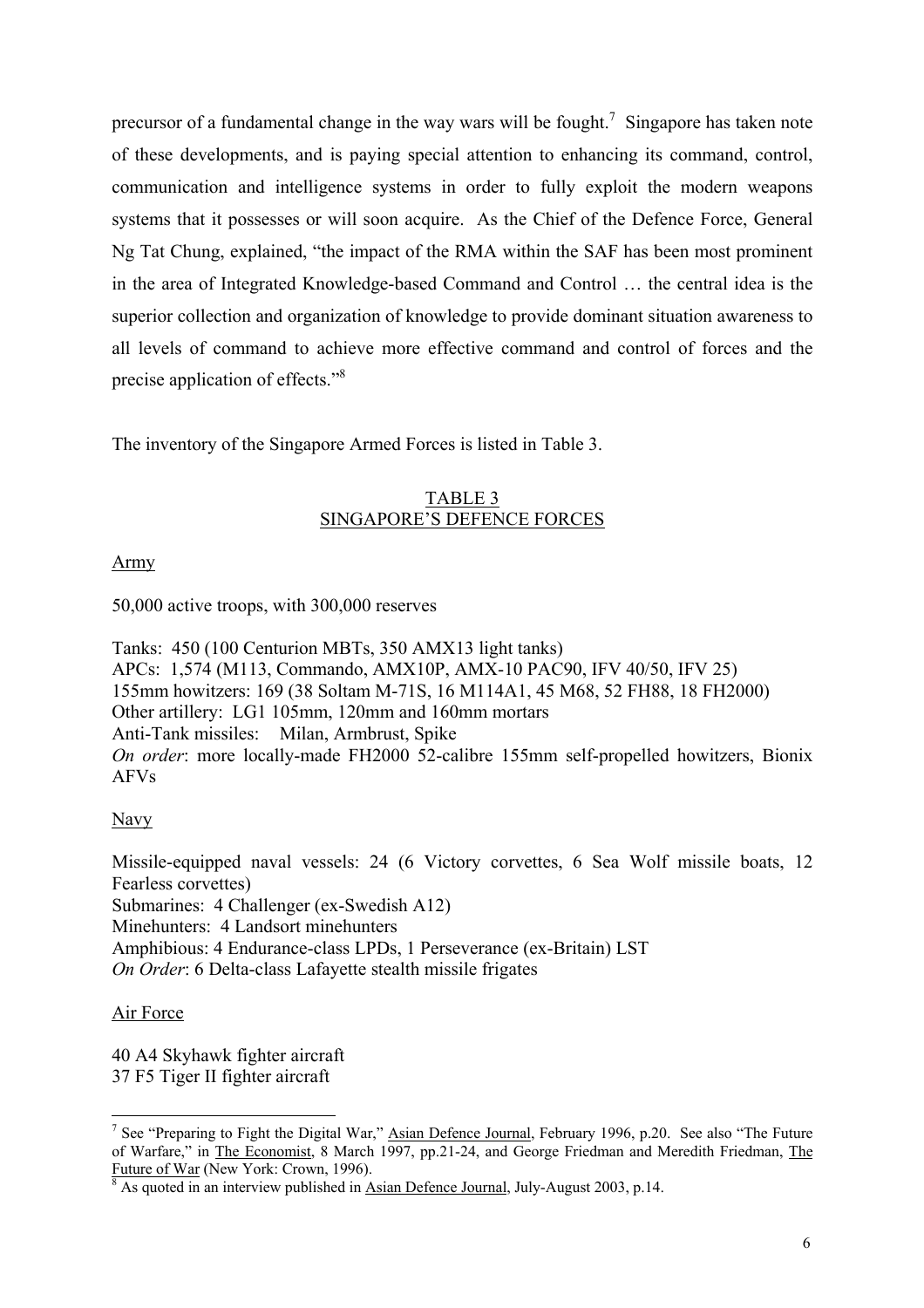8 RF-5E reconnaissance fighter aircraft 7 F16A/B fighter aircraft 42 F16C/D fighter aircraft 20 AS550 helicopter gunships 20 AH-64D Apache helicopter gunships 55 transport helicopters (UH1H, AB-205A, AS-332M, AS-532UL) 6 Chinook CH-47D helicopters 4 KC130B air tankers 4 KC-135 air tankers 4 Hawkeye E2C AEW 1 MR squadron with 5 Fokker 50 1 RPV squadron with Searcher and Chukar 3 RPV SAM: Hawk, Rapier, Mistral, RBS70, Igla *On order*: 8 Chinook CH-47SD helicopters, 20 F16C/D fighter aircraft

Sources: Various, including The Military Balance 2003-2004 (London: International Institute of Strategic Studies, 2003), Asian Military Review, February 2001, Asian Defence Journal (various issues) and Jane's Defence Weekly (various issues).

Singapore has evidently had the political will and the funds to continue a steady military expansion program that has inexorably enabled Singapore to become the militarily most proficient, even powerful state, in Southeast Asia. Already the most sophisticated in Southeast Asia, Singapore's airforce is still the subject of continued modernization. The F16C/D Block 52 force already numbers 42, with 20 more on order. The entire A4 Skyhawk and F5E/F jetfighter force will be replaced by up to 48 fourth-generation combat aircraft, with the Eurofighter Typhoon, Dassault Rafale, F18 Super Hornet, upgraded F-15E, Block 60 F-16, and Sukhoi Su-35 all in contention. $9$ 

Separately, Singapore has been accorded observer status for the US Joint Strike Fighter program, the JSF being seen as a possible replacement for the  $F16C/D$ <sup>10</sup>. Singapore is the launch customer for the Boeing CH-47SD heavy helicopter, for which it has ordered  $8<sup>11</sup>$ Singapore has also started collaboration with Israel over the development of micro-satellites for reconnaissance and surveillance purposes.<sup>[12](#page-10-3)</sup>

 $\overline{a}$ 

<span id="page-10-0"></span><sup>9</sup> Asian Defence Journal, August 2001, p.12, "Singapore: Deconstruction Forges Ahead," Jane's Defence Weekly, 27 June 2001, and David Saw, "The Current Scene – Regional Armed Forces in 2003," Asian Military Review, February 2003, p.32.

<span id="page-10-1"></span>

<span id="page-10-3"></span><span id="page-10-2"></span>

<sup>&</sup>lt;sup>10</sup> See "Singapore: Deconstruction Forges Ahead," Jane's Defence Weekly, 27 June 2001.<br><sup>11</sup> "Singapore Wants More Chinooks," <u>Flight International</u>, 30 June – 7 July 1999, p.19.<br><sup>12</sup> Micool Brooke, "Fortress Singapore: A 2001, p. 66. See also "2007 Target for Launch of First Singapore-made Micro-satellite," in NTU News (inhouse staff journal of the Nanyang Technological University, Singapore), January – March 2002, no.43, p.1.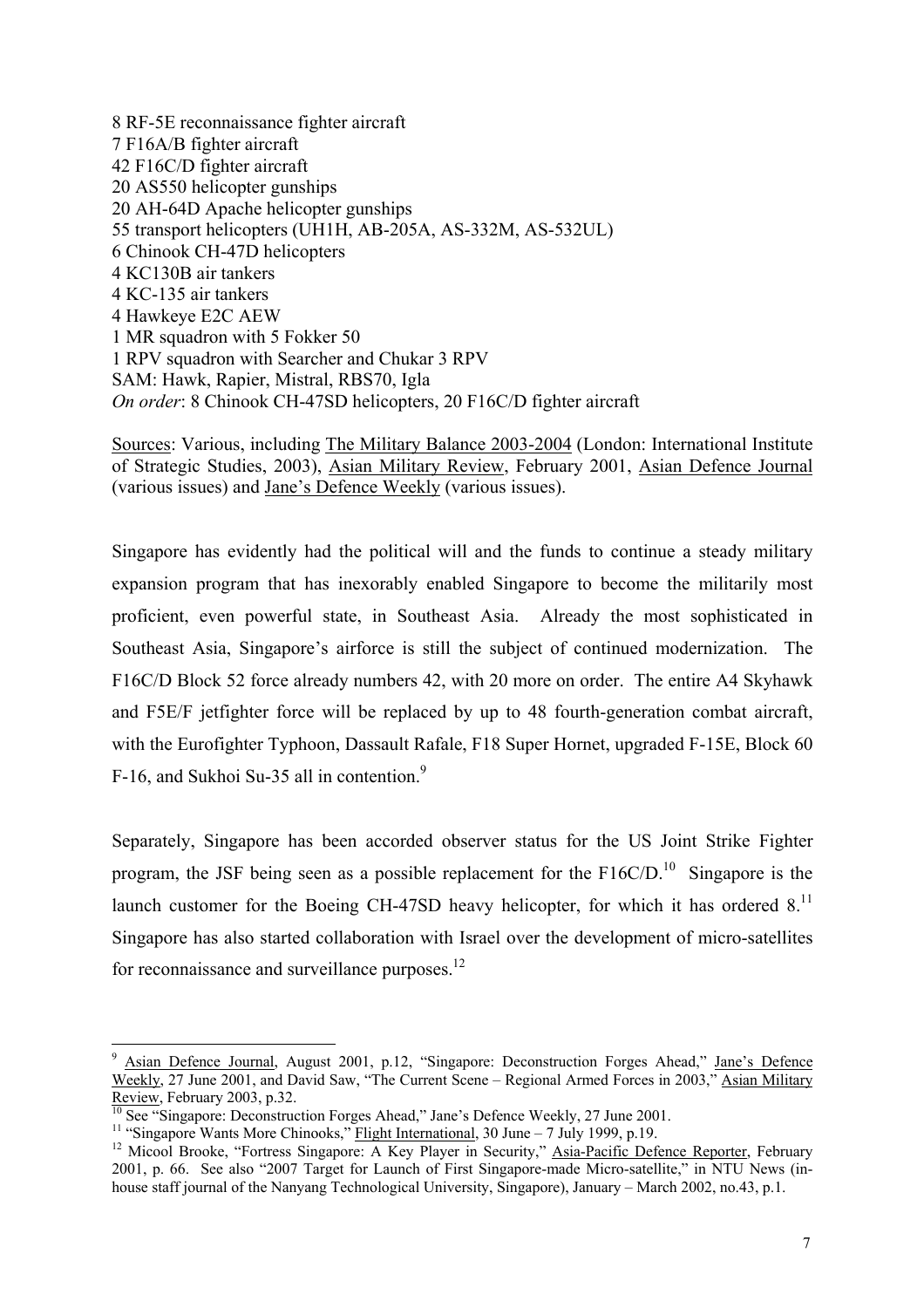Its navy has seen rapid modernization in the past few years. With 6 DCN Lafayette "stealth" frigates of 3,600 tonne displacement on order, it will soon have a true blue-water capability with which to defend its sealanes of communications.<sup>13</sup> It is buying naval helicopters for both the frigates and the four formidable newly-built Endurance-class landing ship tanks (LSTs). The leading candidates, for an initial order of 6-8 helicopters, are the AS532 Cougar,  $SH-70(N)$  Seahawk and NH-90.<sup>14</sup> The four ex-Swedish submarines will be the subject of a replacement by modern submarines beginning  $2005$ <sup>15</sup>. The candidates for replacement are said to include the German U-212 class, the new Viking class being designed for Swedish and Norwegian navies and the French-Spanish Scorpene class.<sup>16</sup>

The army has introduced the locally built Bionix infantry fighting vehicle (IFV), which will eventually replace the M113 APCs.<sup>17</sup> A recent major purchase has been the Dornier foldable bridge systems from Germany.<sup>18</sup> There are plans to buy main battle tanks (MBTs), with the front-runner said to be the French Leclerc MBT.<sup>19</sup> While locally made 52-calibre 155mm self-propelled howitzers are being procured, there also exist plans to eventually acquire multiple rocket launching systems (MRLS), the latter possibly given impetus by Malaysia's acquisition of such systems from Brazil.[20](#page-11-7)

#### Malaysia

 $\overline{a}$ 

The Malaysian Armed Forces (MAF) has had vast experience in counter-insurgency warfare, having fought a stubborn communist insurgency in Malaya and the East Malaysian states for some 40 years. In addition, it had to deal with Indonesian commando infiltration and sabotage during the Confrontation from 1963 to 1965. Indeed, its jungle warfare school in Johore is widely regarded as the best of its kind in the world.

<span id="page-11-0"></span><sup>&</sup>lt;sup>13</sup> "Republic of Singapore Navy Today," Asian Defence Journal, May 1999, p.20, and David Saw, "The Republic of Singapore Navy – The State of Growth," <u>Asian Military Review</u>, My 2001, p.17.<br><sup>14</sup> "Singapore Progresses Naval Helicopter Project," <u>Jane's Defence Weekly</u>, 20 August 2003, p.14.<br><sup>15</sup> Patrick Bright, "ASEAN –

<span id="page-11-1"></span>

<span id="page-11-2"></span>

<span id="page-11-3"></span>

<span id="page-11-4"></span>

<span id="page-11-5"></span>

<span id="page-11-6"></span><sup>2001,</sup> p. 66.<br><sup>20</sup> Jane's Defence Weekly, 27 June 2001, p.20.

<span id="page-11-7"></span>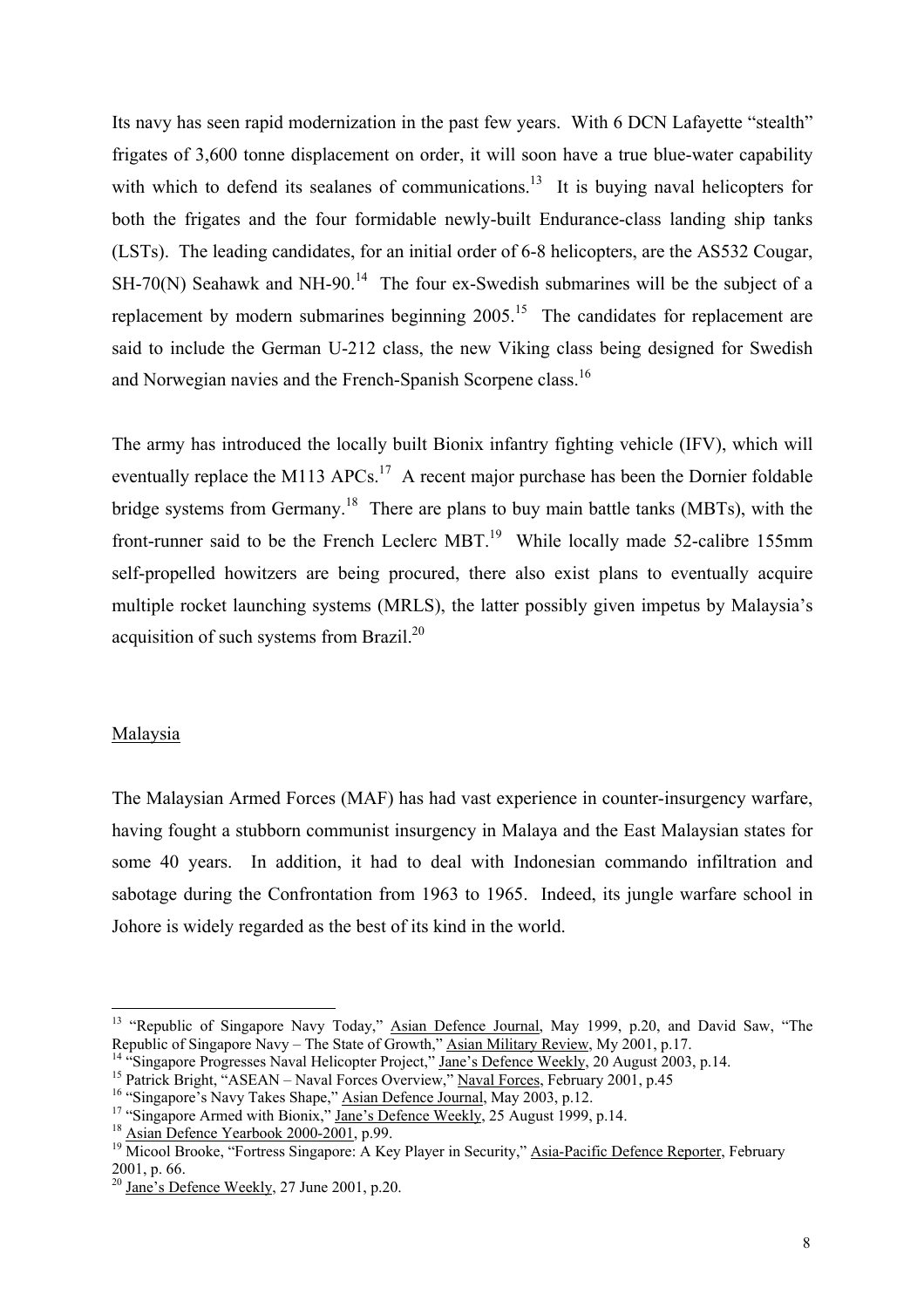However, on-going disputes with the Philippines over Sabah, the British withdrawal in 1971, the communist victory in Indochina in 1975, the US withdrawal from mainland Southeast Asia from the 1970s under the Nixon Doctrine and growing recognition of Malaysia's vulnerabilities stemming from its exceptionally long coastlines and its oil and gas fields both offshore, all contributed to a fundamental re-orientation of the MAF from counter-insurgency to conventional military capabilities.

Beginning with the PERISTA modernization program in 1979, Malaysia has made a determined effort to build up Malaysia's conventional capabilities.

Table 4 below lists the inventory of the Malaysian armed forces, indicating its growing conventional capabilities.

# TABLE 4 MALAYSIA'S DEFENCE FORCES

# Army

80,000 military personnel, with 60-70,000 reserves

Tanks: 26 Scorpion APC: 1,210 (KIFV, Commando, Stormer, Condor, M3 Panhard, Sibmas, AML-60/90, Ferret) 155mm howitzers: 12 FH70 Other artillery: Model 56 105mm, M102A1, light mortars, Astros MRLS Anti-Tank missiles: SS-11, Eryx *On order:* 211 ACV-300 IFVs, 22 Denel G5 155mm SP howitzers, 48 PT-91M Main Battle Tanks, AT-7 Saxhorn anti-tank missiles

Navy

Missile-equipped naval vessels: 2 Leiku frigates (Exocet SSM and Seawolf SAM), 2 FS1500 frigates (Exocet SSM), 4 Laksamana (Assad) missile corvettes (OTO Melara SSM), 8 Spica/Combattante II missile boats (Exocet SSM) Minehunters: 4 Lerici minehunters *On order:* 6 Meko A-100 OPVs, 1 Agosta (training) submarine, 2 Scorpene submarines, 6 Super Lynx and 6 Fennec helicopters

# Air Force

17 MiG29 jetfighters 8 F18D Hornet jetfighters 13 F5E jetfighters 25 Hawk jet trainers/ground attack 2 RF-5E reconnaissance jetfighters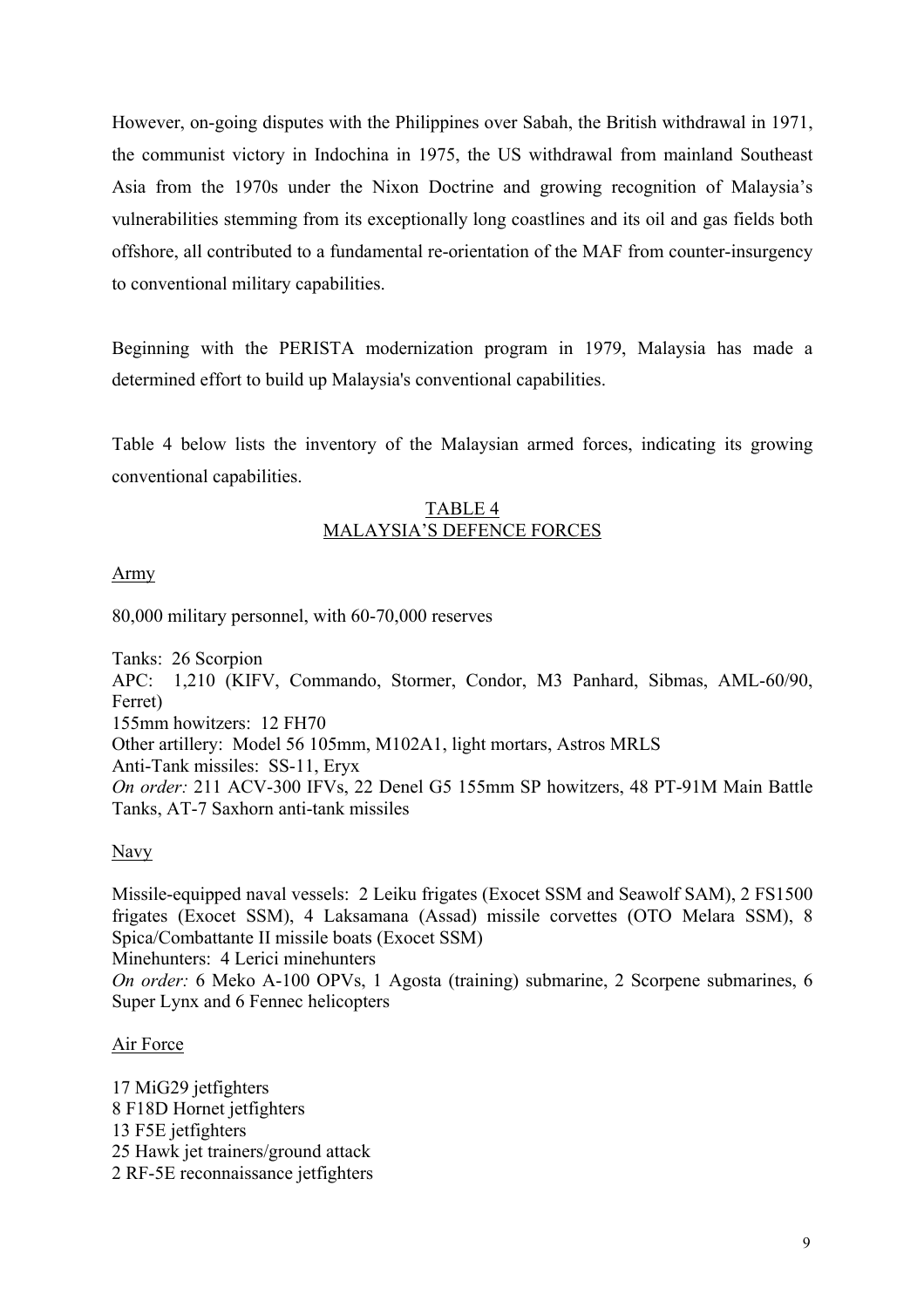9 MB-339, 52 Pilatus PC-7 trainers/ground-attack 3 KC-130H air tankers 4 Beech King Air B200T MR RPV: Eagle 150 SAM: Javelin, Starburst, Anza *On order:* 18 Su-30 jetfighters, 11 A109M helicopters

Sources: various, including The Military Balance 2003-2004 (London: International Institute of Strategic Studies, 2003), Asia-Pacific Defence Reporter, June 2003, Asian Military Review, February 2001, Asian Defence Journal (various issues) and Jane's Defence Weekly (various issues).

Some security analysts have commented on Malaysia's apparent concerns over Singapore's conventional military capabilities. Commenting on the arms build-up in Southeast Asia, one analyst noted that "defence planners are consequently paying close attention to the composition of their neighbours' new arsenals, and any upgrading of one is likely to be followed by an upgrading of the others".<sup>21</sup> Thus, Singapore's declaration to purchase F16 jetfighters in 1983 was followed by a similar decision by Indonesia, which was described at the time as a "costly exercise in keeping up with the Joneses".<sup>22</sup> Malaysia then considered buying Tornado fighter-bombers, but eventually settled on a mixed F18 Hornet and MiG-29 jetfighter purchase in  $1994<sup>23</sup>$  Defence Minister Tun Najib was then able to declare that Malaysia was now "on an equal standing with its neighbours in terms of military strength".<sup>24</sup>

The economic crisis of 1997 resulted in Malaysia putting on hold plans to buy air refueling aircraft, helicopter gunships, AEW aircraft, submarines, Main Battle Tanks (MBTs), new Armoured Personnel Carriers (APCs), modern artillery (including multiple rocket launching systems) and had a requirement for some 27 Offshore Patrol Vessels (OPVs). Security analysts have commented that many of these planned purchases are aimed, at least partially, at countering similar capabilities that Singapore possesses.[25](#page-13-4) 

With economic recovery in sight, Defence Minister Najib announced in February 2002 that Malaysia would resume its arms modernization programme. He announced that Malaysia

 $\overline{a}$ 

<span id="page-13-4"></span><span id="page-13-3"></span>

<span id="page-13-0"></span>

<span id="page-13-2"></span><span id="page-13-1"></span>

<sup>&</sup>lt;sup>21</sup> Sanjiv Prakash, "New Teeth, New Words," <u>Defence and Foreign Affairs</u>, November 1990, p.14.<br><sup>22</sup> <u>Defence and Foreign Affairs</u>, April 1986, p.32.<br><sup>23</sup> <u>Radio Moscow World Service</u> (Moscow, in English), 1110 GMT, 13 J

 $\frac{^{24}}{^{25}}$  Asian Defence Journal, August 1994, p.86.<br><sup>25</sup> For instance, according to Jane's Defence Weekly, the acquisition of a mid-air refuelling capability "appears aimed at balancing neighbouring Singapore's fleet (of air refuelling tankers)." See "Malaysia Chases Others in Refueling Capabilities," Jane's Defence Weekly, 22 January 1997, p.12.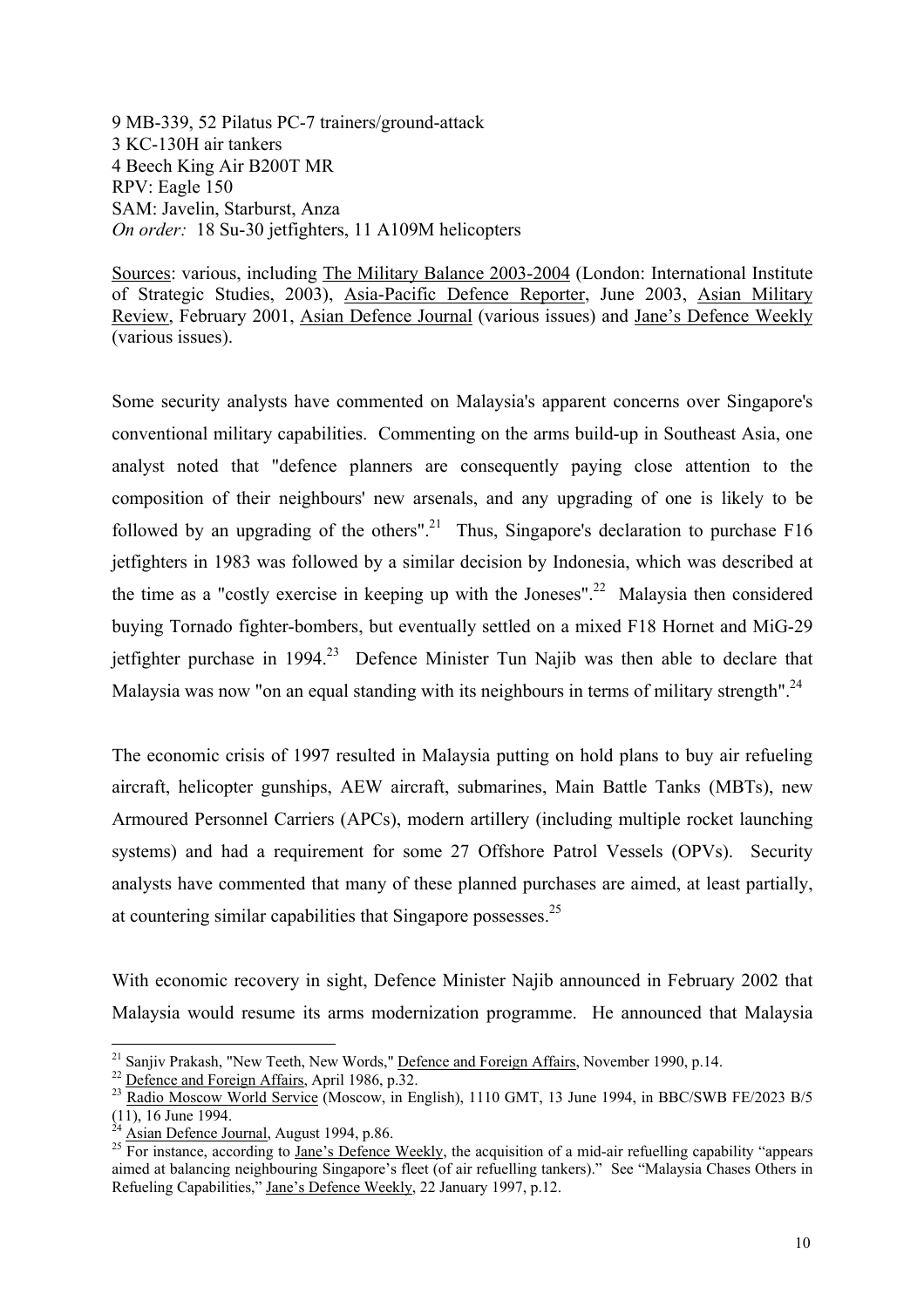would spend RM1 billion to buy 48 new Polish-made T-91 Main Battle Tanks.<sup>26</sup> This was followed, in April 2002, by the signing of a RM300 million deal to buy Steyr assault rifles and mobile military bridges.<sup>27</sup> In addition, they have ordered 211 Turkish-made Infantry Fighting Vehicles  $(IFVs)^{28}$  The army has also made some huge strides in improving its artillery capabilities with its order for South African-made Denel G5 155mm self-propelled artillery and Brazilian-made MRLS systems.<sup>29</sup> In May 2003, Malaysia placed an order for 18 Sukhoi SU-[30](#page-14-4) jet-fighters for RM6 billion.<sup>30</sup> This may be followed by the purchase of Russian-made Mi-17 helicopters, although an order for 11 Agusta 109M surveillance helicopters was placed in October  $2003$ <sup>31</sup>. There may also be a follow-on order for F18 Super Hornets to replace the current 8 F18 Hornets but political sensitivities following US military action in Iraq could make this difficult. The locally built Eagle UAV is also about to enter production.<sup>32</sup> In June 2003, Malaysia announced that it will spend US\$1 billion to acquire at least 4 Airborne Warning and Control (AWAC) aircraft, with the leading contenders, in order of cost, being the Boeing 737 AEW&C, the Grumman E-2C Hawkeye and the Brazilian Embraer EMB-145 $33$ 

Naval modernization has also proceeded apace. In June 2002, Malaysia signed an agreement to buy 2 French-made Scorpene submarines and an Agosta training submarine for RM3.4 billion.<sup>34</sup> Malaysia will also soon begin building 6 Meko OPVs, a fleet which will eventually number 27.<sup>35</sup> It has also placed an initial order for 6 Super Lynx and 6 Fennec naval helicopters. The navy is also asking for Landing Platform Docks (LPDs) in consideration of Malaysia's active overseas peacekeeping operations.<sup>36</sup> The resumption of the arms modernization programme clearly suggests a strong determination to develop an all-round modern conventional capability.

<span id="page-14-0"></span><sup>&</sup>lt;sup>26</sup> Straits Times, 9 April 2002, p.A8.

<span id="page-14-1"></span>

<span id="page-14-2"></span>

<span id="page-14-3"></span>

<span id="page-14-5"></span><span id="page-14-4"></span>

<sup>&</sup>lt;sup>27</sup> Straits Times, 10 April 2002, p.A7.<br><sup>28</sup> Asia-Pacific Defence Reporter, June 2003, p.53.<br><sup>29</sup> Straits Times, 30 October 2000, p.25.<br><sup>30</sup> Straits Times, 20 May 2003.<br><sup>31</sup> Asian Defence Journal, September 2003, p.9, an

<span id="page-14-6"></span>

<span id="page-14-7"></span>

<span id="page-14-8"></span>

<span id="page-14-10"></span><span id="page-14-9"></span>

<sup>&</sup>lt;sup>32</sup> Asian Defence Journal, July 2001, p.16.<br><sup>33</sup> Straits Times, 3 June 2003.<br><sup>34</sup> New Straits Times, 6 June 2003, and Asia-Pacific Defence Reporter, June 2003, p.52..<br><sup>35</sup> Patrick Bright, "ASEAN – Naval Forces Overview," Reporter, June 2003, p.53.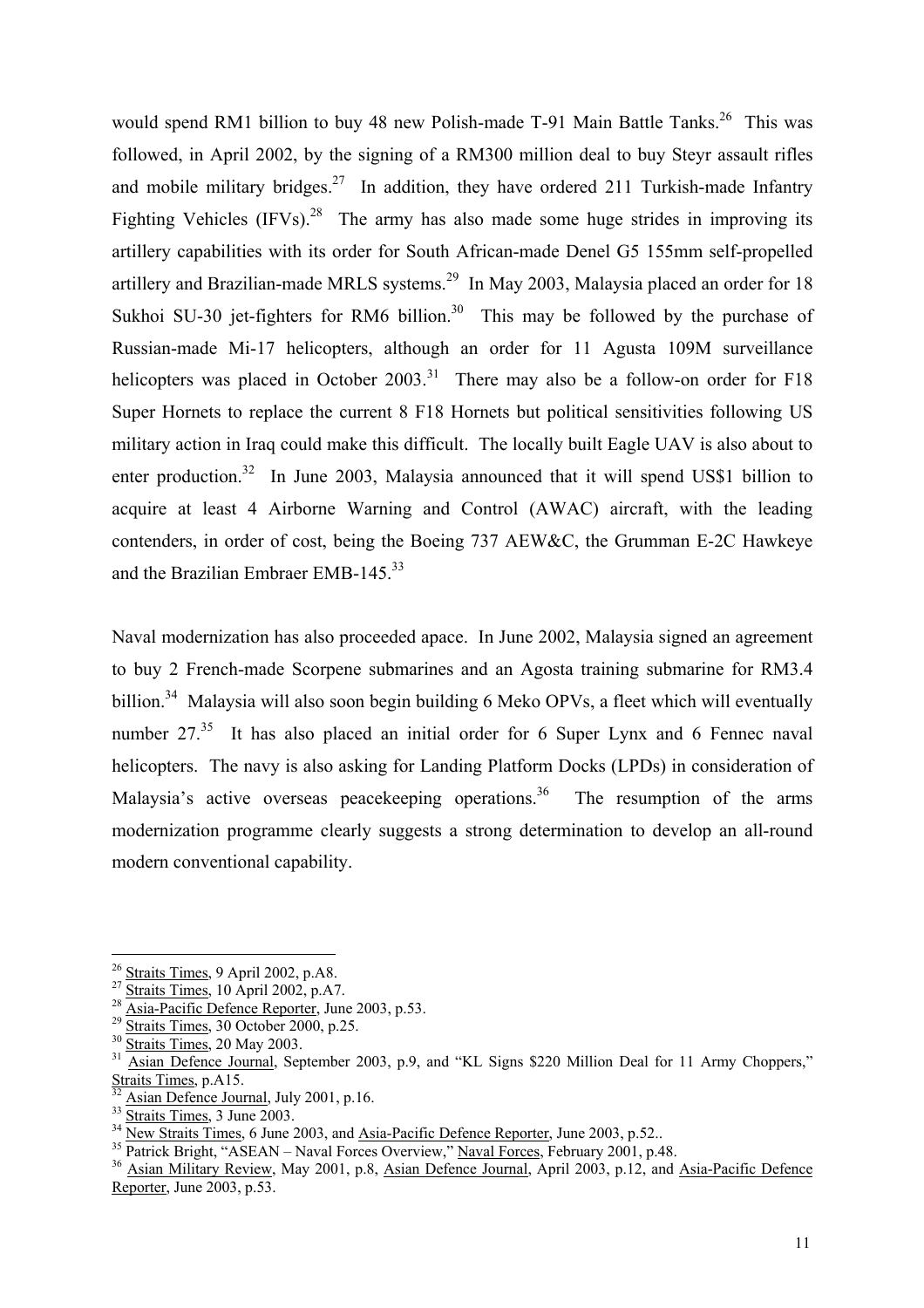The end-result of the renewed arms modernization drive will be a more proficient MAF with enhanced maritime security and power projection capabilities. Indeed, these capabilities are important because patrolling the long coastlines and defending extensive maritime territories have presented daunting security challenges, particularly since the US retrenchment from the region after the end of the Vietnam War. The East Malaysian states are about 600 km from West Malaysia at the closest point and some 2,200 km at the most distant. These have been complicated by the potentially serious boundary disputes around the Spratley Islands, the presence of important offshore oilfields, increased concern over acts of piracy in the environs of the South China Sea and the Straits of Malacca, as well as refugee and migrant inflows, notably illegal immigrants from Indonesian and refugees from the conflict in the southern Philippines.

The contiguity with a number of ASEAN states (sharing land and/or sea borders with Thailand, Brunei, Indonesia, Singapore and the Philippines) and the presence of territorial disputes with all of its neighbouring states have added to the security challenges facing Malaysia. Whilst Malaysia would like to be prepared for all contingencies, the myriad security challenges that Malaysia faces thus provides a greater impetus for defence modernization and power projection capabilities than any singular obsession with Singapore.

#### Thailand

Thailand, the so-called frontline state, undertook a comprehensive military build-up in the aftermath of the communist victories in Indochina in 1975. Thailand's military modernization efforts was galvanized by this event, especially as the United States had stood by and allowed the communists to achieve victory over the pro-US regimes in South Vietnam, Laos and Kampuchea. It raised immediate fears of a domino effect, with Vietnam conceivably undermining Thailand through its support of internal communist rebellion, something it could easily do using the long land borders between Indochina and Thailand. The impetus towards military modernisation was boosted by the Vietnamese invasion of Kampuchea in December 1978.

There were also domestic political factors to be considered. The violent October 1976 military coup that ended the brief era of democracy in Thai politics resulted in thousands of left-wing students taking to the jungle to join the Communist Party of Thailand in its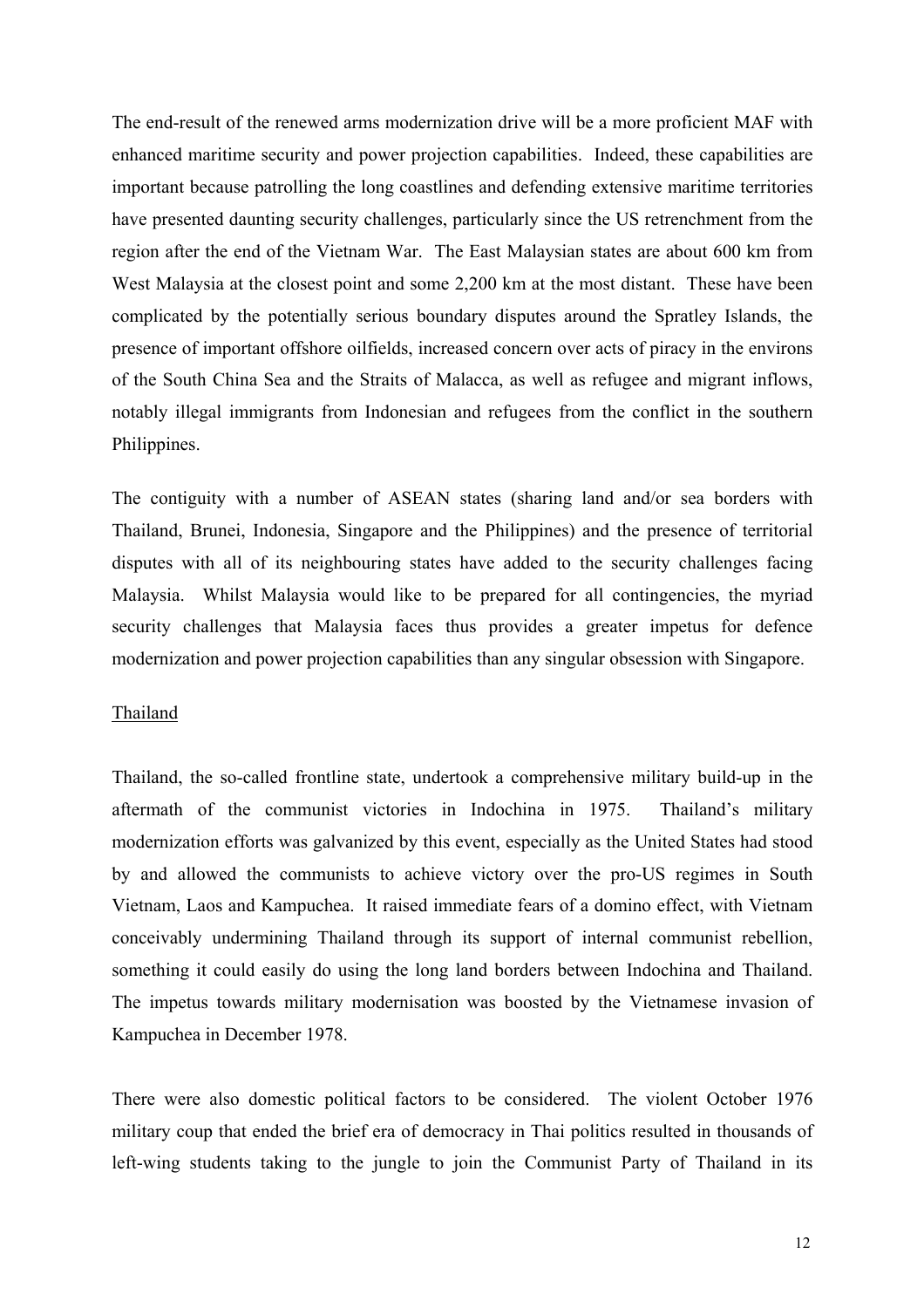revolutionary struggle. Various services and constituents of the armed forces also vied for increases in their share of resources, a result of fierce political infighting and inter-service, as well as intra-service rivalries. Indeed, one general once observed that "the internal struggle in the armed forces is much tougher than war with the enemy". $37$ 

The military build-up has, over time, achieved a momentum of its own. Since the early 1990s, attention has shifted to improving the navy, which has extended its EEZ patrol capabilities, with a number of new patrol craft ordered. The acquisition of an aircraft carrier, the Chakri Narvebet (delivered in 1997), is indicative of the ambitions of Thailand in developing a blue-water naval capability that could counter India on its Indian Ocean seaboard, and Vietnam and Malaysia in the Gulf of Siam. Thailand's inventory is listed in Table 5.

# TABLE 5 THAILAND'S DEFENCE FORCES

# Army

190,000 military personnel, with 200,000 reserves

Tanks: 793 (50 Type-69, 105 M48A5, 178 M60A1, 154 Scorpion, 200 M41, 106 Stingray) APCs: 1,035 (340 M113, 162 V150 Commando, 18 Condor, 450 Type-85, 32 Shorland Mk3, 33 LVTP-7) 155mm howitzers: 218 (56 M114, 62 M198, 32 M71, 42 GHN-45/A1, 20 M109A2, 12 GC-45) Other artillery: LG1 105mm, M101/M102 105mm, M168A2 105mm, Type 59 130mm, 81mm, 107mm, 120mm mortars Anti-Tank missiles: TOW, Dragon

# Navy

 $\overline{a}$ 

1 Aircraft Carrier (Chakri Naruebet, with 9 Harriar V/STOL fighter-bombers, 6 S-70B Seahawk helicopters) Missile-equipped naval vessels: 16 (4 Jianghu frigates, 2 Naresuan frigates, 2 Knox frigates, 2 Rattanakosin corvettes, 3 Ratcharit missile boats and 3 Prabparapak missile boats) Minehunters: 7 LSTs: 7 *On Order:* 2 Offshore Patrol Vessels (OPVs)

<span id="page-16-0"></span><sup>&</sup>lt;sup>37</sup> Lt-Gen Harn Leenanong, former Commanding General of the Thai Fourth Army, as quoted in Asian Defence Journal, April 1985, p.15.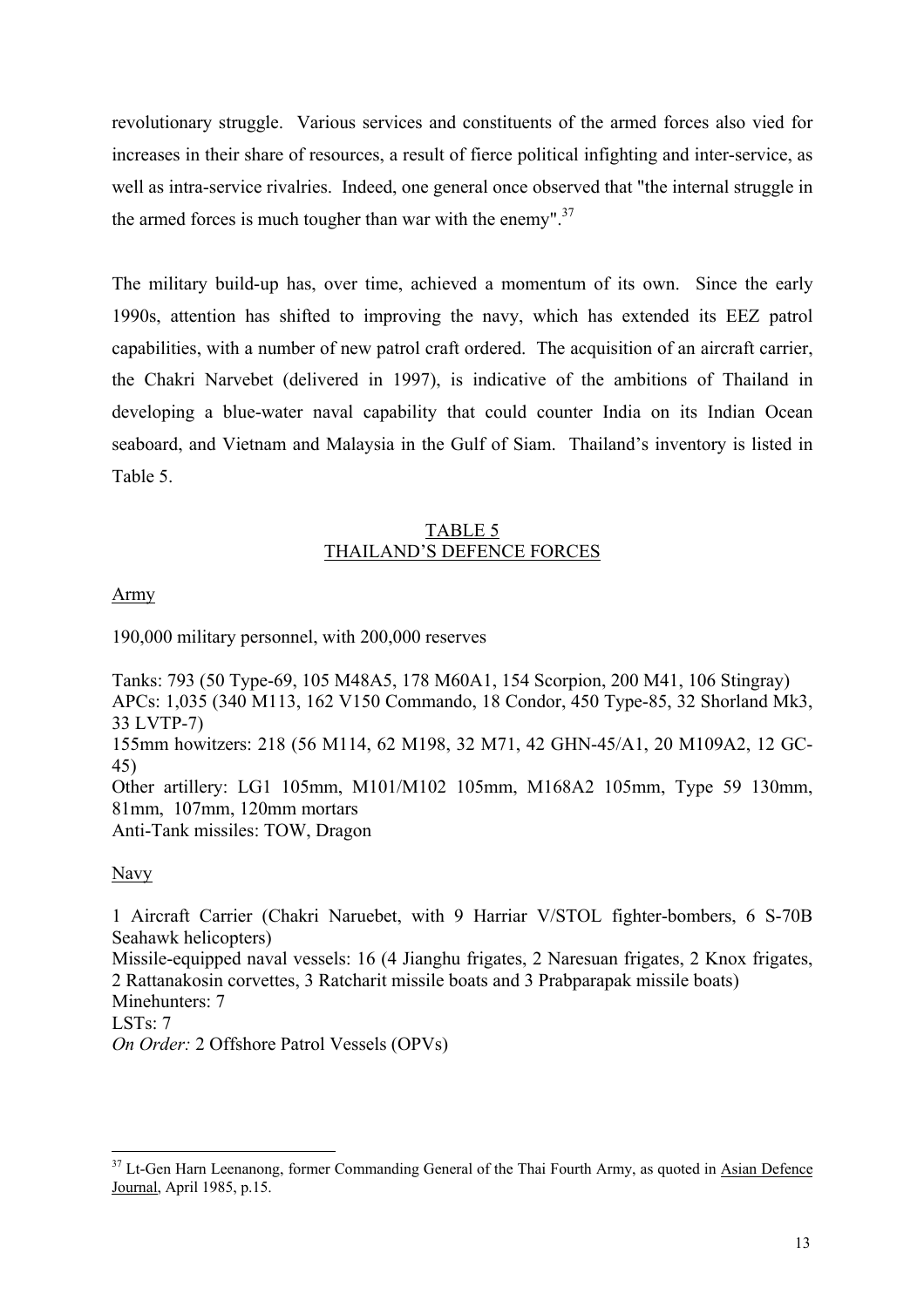# Air Force

 $\overline{a}$ 

13 F5A/B jetfighters 50 F16A/B jetfighters 36 F5 Tiger II fighter-bombers 34 L-39ZA training/ground attack 3 IAI-201 ELINT 18 OV-10C, 3 RF-5A reconnaissance aircraft 20 Alpha jet trainers 58 MR/ASW aircraft (various makes: P3T Orion, UP-3T, Do-228, F-27, S2F, Cessna T337 Skymaster, A-7E, TA-7C, O-1G, U-17B, N-24A Nomad) SAM: Redeye, HN-5A, Aspide, Blowpipe, RBS-70, Starburst

Sources: Various, including The Military Balance 2003-2004 (London: International Institute of Strategic Studies, 2003), Asian Military Review, February 2001, Asian Defence Journal (various issues) and Jane's Defence Weekly (various issues).

The Thai armed forces are presently still suffering from the effects of the 1997 economic crisis. At the same time, measures are being taken to reform the armed forces. For instance, steps are being taken to weed out endemic corruption and to make it a better-trained and more professional force.<sup>38</sup> All three services will be downsized, the army by up to  $46,000$  troops by 2010. While a shopping list exists for artillery, IFVs, tanks, submarines, fighter aircraft and frigates, the priority today is the restructuring of the armed forces. Instead of buying new equipment, it is concentrating on the cheaper option of either upgrading existing equipment or buying used weapons systems. For instance, instead of buying the latest F16C/D jetfighter, it has opted for another squadron of the older and cheaper F16A/B, with new AMRAAM missiles.<sup>39</sup> The existing F16s will be upgraded with new avionics.<sup>40</sup> One news report commented that an interactive element was present: "Malaysia's taste for Russian arms and its squadron of MiG-29s worry Thai air force chiefs … the Thais are definitely concerned over losing pace."<sup>41</sup>

Elbit Systems of Israel will also upgrade Thailand's F5 Tiger jetfighters. There are plans for 80 HU-1H helicopters to be re-conditioned. The air force is acquiring very little new equipment, although new Black Hawk helicopters would be gradually purchased at a rate of 2

<span id="page-17-0"></span><sup>&</sup>lt;sup>38</sup> "A Fresh Approach," **Asiaweek**, 19 November 1999, p.45, and "Thai Army Turning into Leaner and Meaner

<span id="page-17-2"></span><span id="page-17-1"></span>

Force," Straits Times, 20 October 2001, p.A11.<br><sup>39</sup> Straits Times Interactive <straitstimes.asia1.com.sg> 18 July 2001, and <u>Straits Times</u>, 22 January 2000, p.36.<br><sup>40</sup> David Fullbrook, "The Royal Thai Air Force – Upgradin February 2003, p.35. 41 "Thailand Sees New Era of Arms Purchases," Straits Times, 24 March 2000, p.64.

<span id="page-17-3"></span>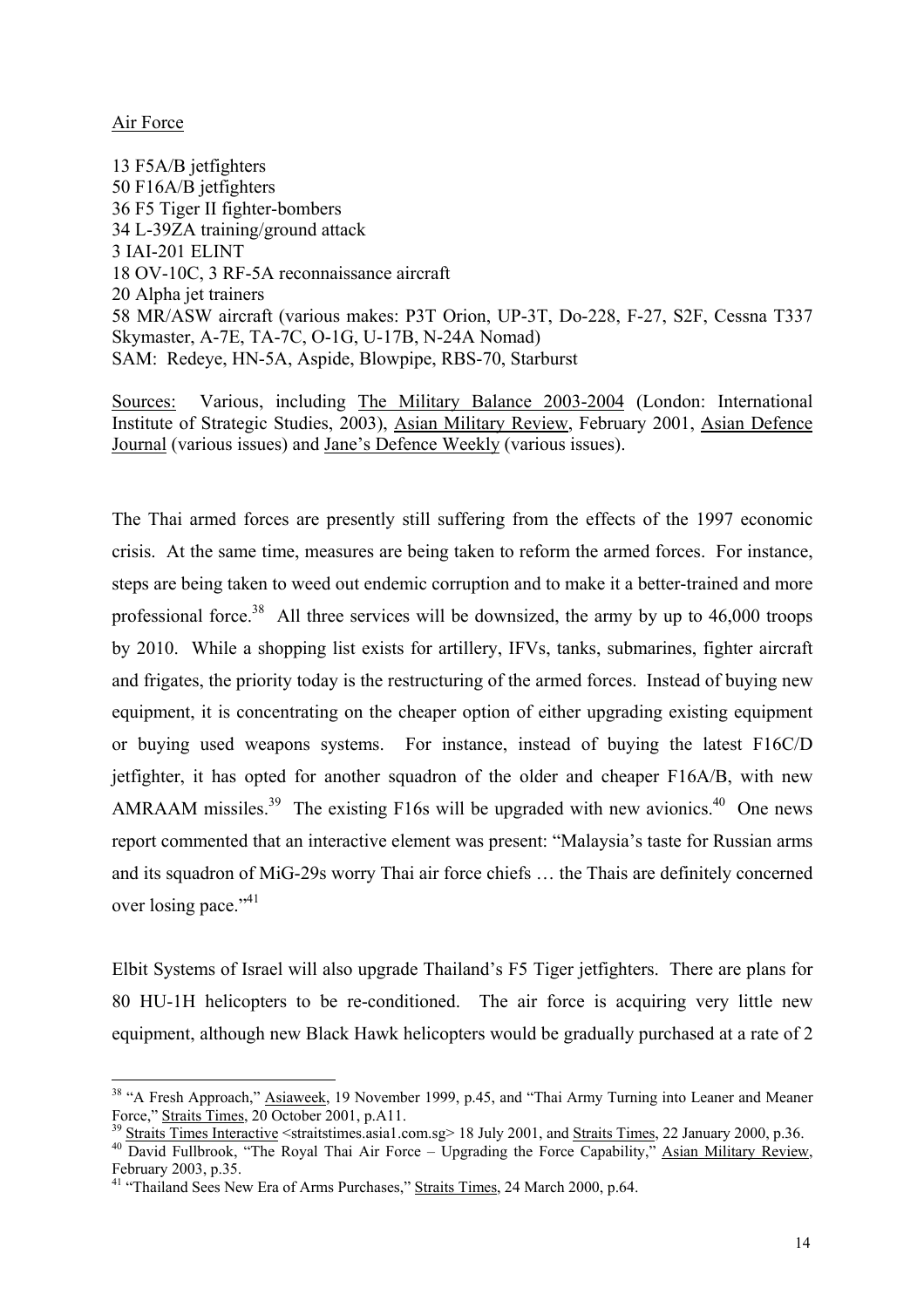a year from 2001 to  $2011.^{42}$  The army has also gone for used equipment having apparently all but decided to buy 160 used Swiss-made  $Pz68/88$  tanks.<sup>43</sup> The navy, on the other hand, has gone for new albeit limited numbers of weapon systems, having placed orders for 2 new OPVs from China and plans to acquire more. It is also planning to purchase the first two of 12-20 Super Lynx naval helicopters.<sup>44</sup> While there were plans to lease, and later purchase, submarines, these plans have been held in abeyance due to the sheer cost.<sup>45</sup> The aircraft carrier, Chakri Naruebet, will however be upgraded with more landing aids and better radars.<sup>46</sup>

#### Indonesia

 $\overline{a}$ 

The heightened sense of insecurity stemming from the communist victories in Indochina in 1975, as well as the poor showing of the Indonesian military in overcoming a small illequipped Fretilin force when it invaded East Timor in 1976 provided the impetus for military modernization, although it must be noted that this has been incremental and gradual in nature. Moreover, since the declaration of Exclusive Economic Zones (EEZs) in the 1980s, Indonesia's military modernization has concentrated on improving its maritime security. Indonesia is a far-flung archipelago, with sealanes and vast waterways to patrol, a daunting task indeed. Indonesia has thus focused its attention in recent years on developing the necessary conventional naval, air force and rapid deployment capabilities to patrol and defend its huge archipelagic waters and its EEZ.

Table 6 below shows the inventory of the Indonesian armed forces, although it must be pointed out that severe maintenance problems have meant that many weapon systems are not actually operational due to a lack of spare parts, partly as a result of the US arms embargo on Indonesia<sup>47</sup>

<span id="page-18-0"></span>

<span id="page-18-1"></span>

<span id="page-18-3"></span><span id="page-18-2"></span>

<sup>&</sup>lt;sup>42</sup> Asian Defence Yearbook 2000-2001, pp.112-113.<br><sup>43</sup> Asian Defence Journal, July – August 2003, p.24.<br><sup>44</sup> Naval Forces, February 2001, p. 48, Asian Military Review, May 2001, p.6, and May 2003, p.15.<br><sup>45</sup> Asian Defenc

<span id="page-18-4"></span><sup>&</sup>lt;sup>46</sup> David Fullbrook, "The Royal Thai Navy: Building the Force for the Future," in Asian Military Review, May 2003, pp.13-15. 47 Jane's Defence Weekly, 3 September 2003, p.14, Straits Times, 5 December 2001, p.A8.

<span id="page-18-5"></span>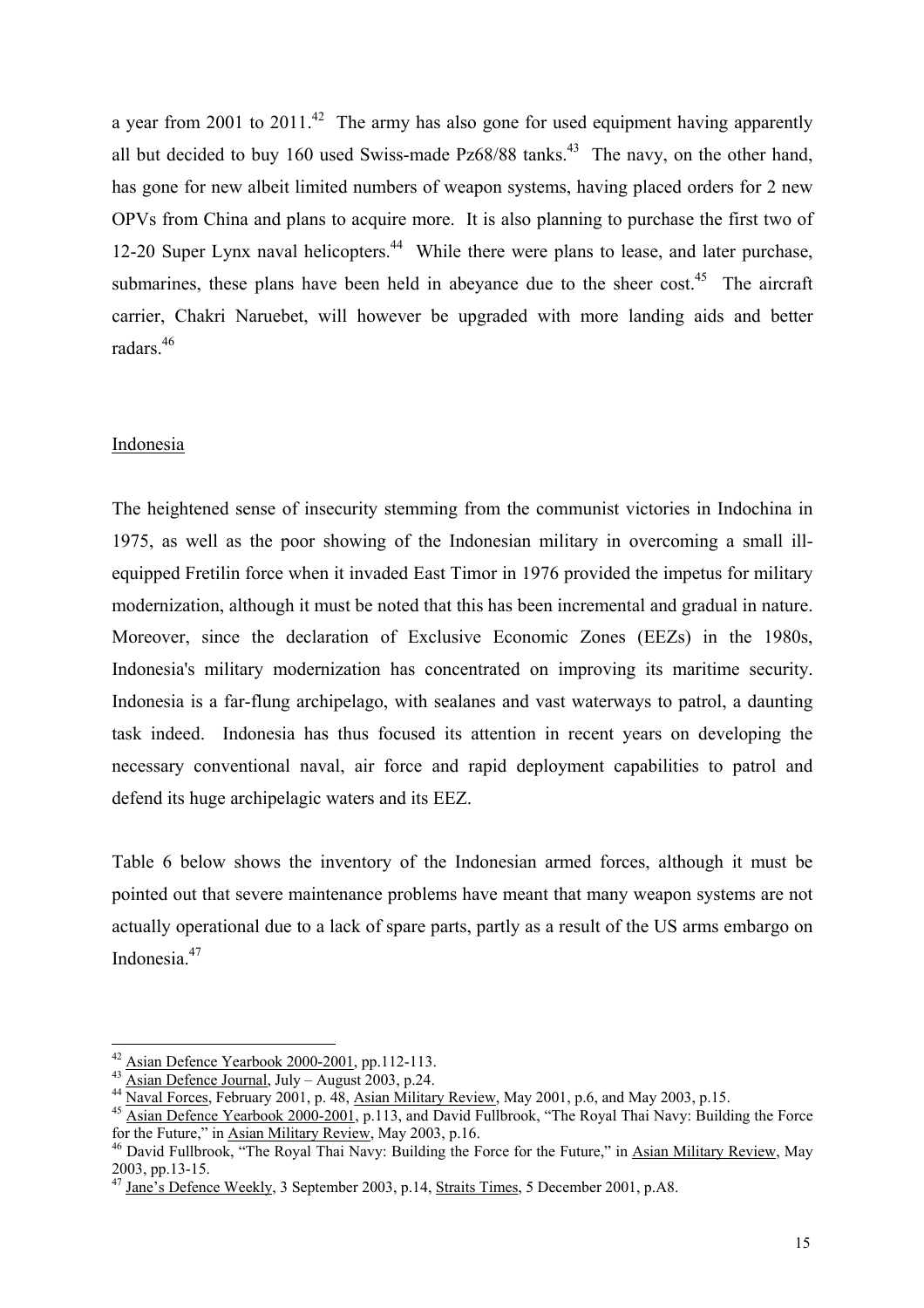### TABLE 6 INDONESIA'S DEFENCE FORCES

Army

230,000 military personnel, with 400,000 reserves

Tanks: 455 (275 AMX13, 50 Scorpion, 130 PT-76) APCs: 731 (AMX-VCI, Saracen, Commando, Ranger, Stormer, BTR-40, BTR-50, BRDM, AMX-10 PAC90, AMX-10P, Saladin, Ferret, VBL) Artillery: M48 76mm, M101 105mm, LG-1 Mk II 105mm, M-38 122mm, 81mm and 120mm mortars

# Navy

Missile-equipped naval vessels: 14 (6 Van Speijk frigates, 3 Fatahillah corvettes, 1 Hajar Dewantara corvette, 4 Dagger fast missile boats) OPVs: 7 patrol frigates, 16 Parchim corvettes, 8 Lurssen 57m craft Submarines: 2 Type 209 Amphibious: 26 LSTs Minehunters/sweepers: 12

# Air Force

2 Su-20 fighter-bombers 2 Su-27 jetfighters 14 A4 Skyhawk fighter-bombers 10 F16A/B jetfighters 12 F5 Tiger II fighter-bombers 42 Hawk jet trainers/ground attack aircraft 12 OV10F reconnaissance aircraft 3 Boeing 737-200 MR 2 KC-130B air tankers 26 Super Puma helicopters 63 transport aircraft (various makes: C130, L100-30, B-707, Cessna 207, Cessna 401, C-402, F27-400M, F28-1000, F28-3000, NC-212, Skyvan, CN-235-110) SAM: Rapier, RBS-70

Source: Various, including The Military Balance 2003-2004 (London: International Institute of Strategic Studies, 2003), Asian Military Review, February 2001, Asian Defence Journal (various issues) and Jane's Defence Weekly (various issues).

In 1997, an agreement to purchase 12 SU-30K fighter-bombers and 8 Mi-17 helicopters was signed with Russia. This was subsequently cancelled due to the economic crisis. In May 2002, both countries, however, agreed to continue to cooperate in defence and trade through a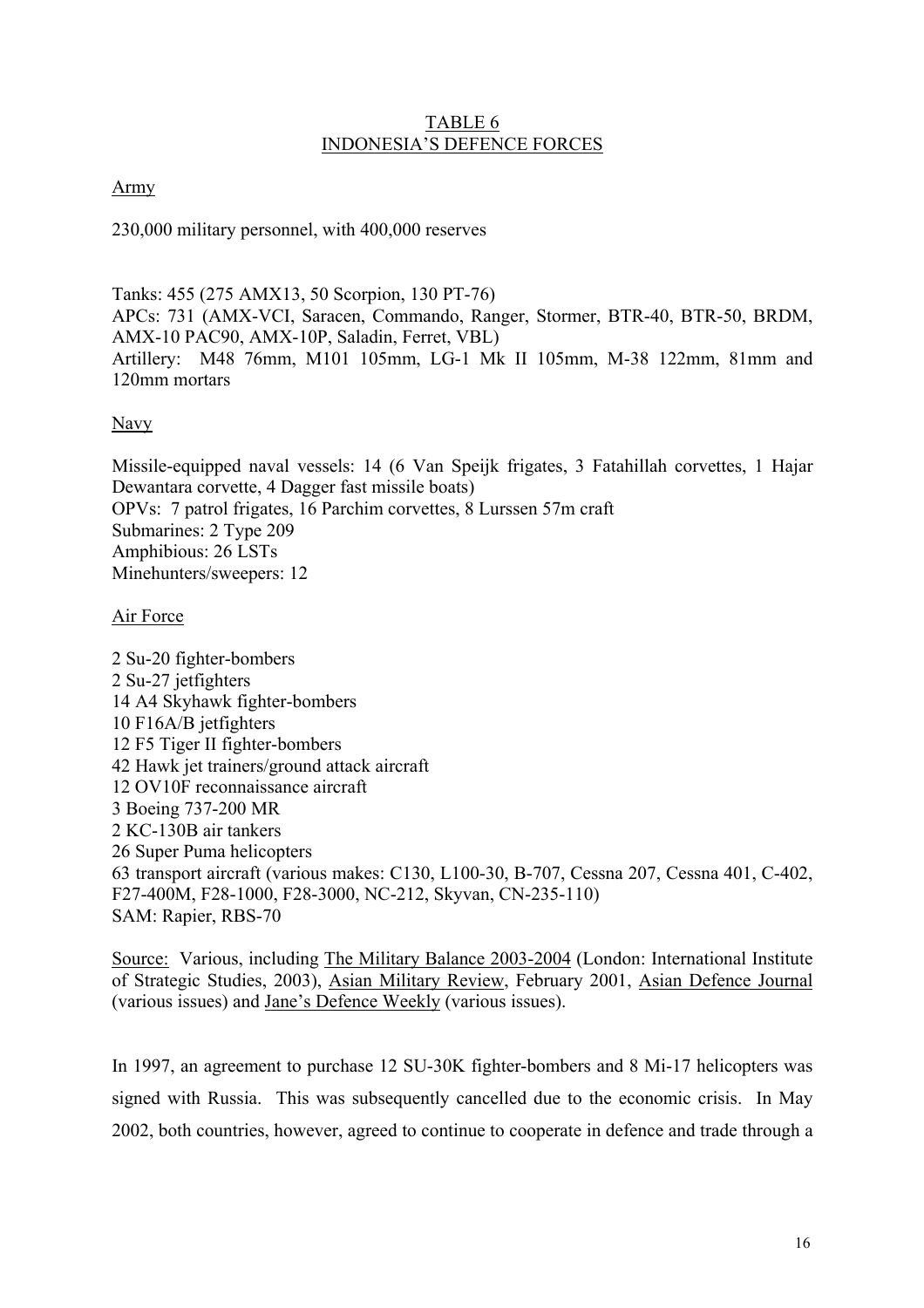counter-trade system.<sup>48</sup> In 2003, on a visit to Russia, President Megawati agreed to the initial purchase of 2 SU-20, 2 SU-27 fighter-bombers and 2 Mi-35 helicopters to upgrade the air force. Indonesia hopes to purchase up to 48 SU-20 and SU-27 jetfighters by the end of the decade, although funding is clearly be an issue.<sup>49</sup> The initial deal would be paid for partly with commodities such as palm oil, coffee and rubber, with the deal said to be worth US\$192 million. This deal has been mired in controversy, with charges that it violated defence and budgetary laws as well as banking procedures. Various anti-Megawati elements in Parliament have announced a special team to investigate the purchase for alleged irregularities, dubbing the episode as "Sukhoigat".<sup>50</sup>

For its size, Indonesia has appeared relaxed in its defence build-up. Although it is clear that Indonesia would not want to lag behind Singapore's military capabilities, it has not felt sufficiently threatened by it to embark on a concerted programme to redress a perceived military imbalance. In comparison with its neighbours, Indonesia devotes the lowest percentage of its GDP, about 1.5% on average, on defence in the 1990s, which demonstrates its preoccupation with internal security and also its philosophy of security through economic development.<sup>51</sup>

The Indonesian armed forces has few resources for modernization given the current political and economic climate in the country. However, the construction of a major naval base at Teluk Rate in southern Sumatra is proceeding. The Indonesian marine corps is also set to almost double in size from 13,000 to 23,000 in the near future.<sup>52</sup> The emphasis, once funding can be found, will be on naval modernization and expansion, with plans for new LSTs to support the expansion of the marine corps. The navy is also aware of the need to improve EEZ protection and to counter piracy. There are thus also plans for new patrol boats and OPVs to be procured.<sup>53</sup> The Indonesian military also announced, in September 2003 that it planned to buy 2 submarines, 4 destroyers and 2 minesweepers between 2005 and 2011, although it is not clear where the funding would come from.<sup>54</sup> Apart from these limited plans and aspirations, funding for any major military modernization program will remain tight in

<span id="page-20-0"></span><sup>&</sup>lt;sup>48</sup> "To Sukhoi or Not to Sukhoi," Indonesia Digest, No.24.03, 6 July 2003.

<span id="page-20-1"></span>

<span id="page-20-2"></span>

<span id="page-20-3"></span>

<span id="page-20-4"></span>

<span id="page-20-6"></span><span id="page-20-5"></span>

<sup>&</sup>lt;sup>49</sup> Asia-Pacific Defence Reporter, June 2003, p.11.<br>
<sup>50</sup> Straits Times, 5 July 2003.<br>
<sup>51</sup> Straits Times, 15 September 1994.<br>
<sup>52</sup> Asia-Pacific Defence Reporter, February-March 2000, p.29.<br>
<sup>53</sup> Naval Forces, February 2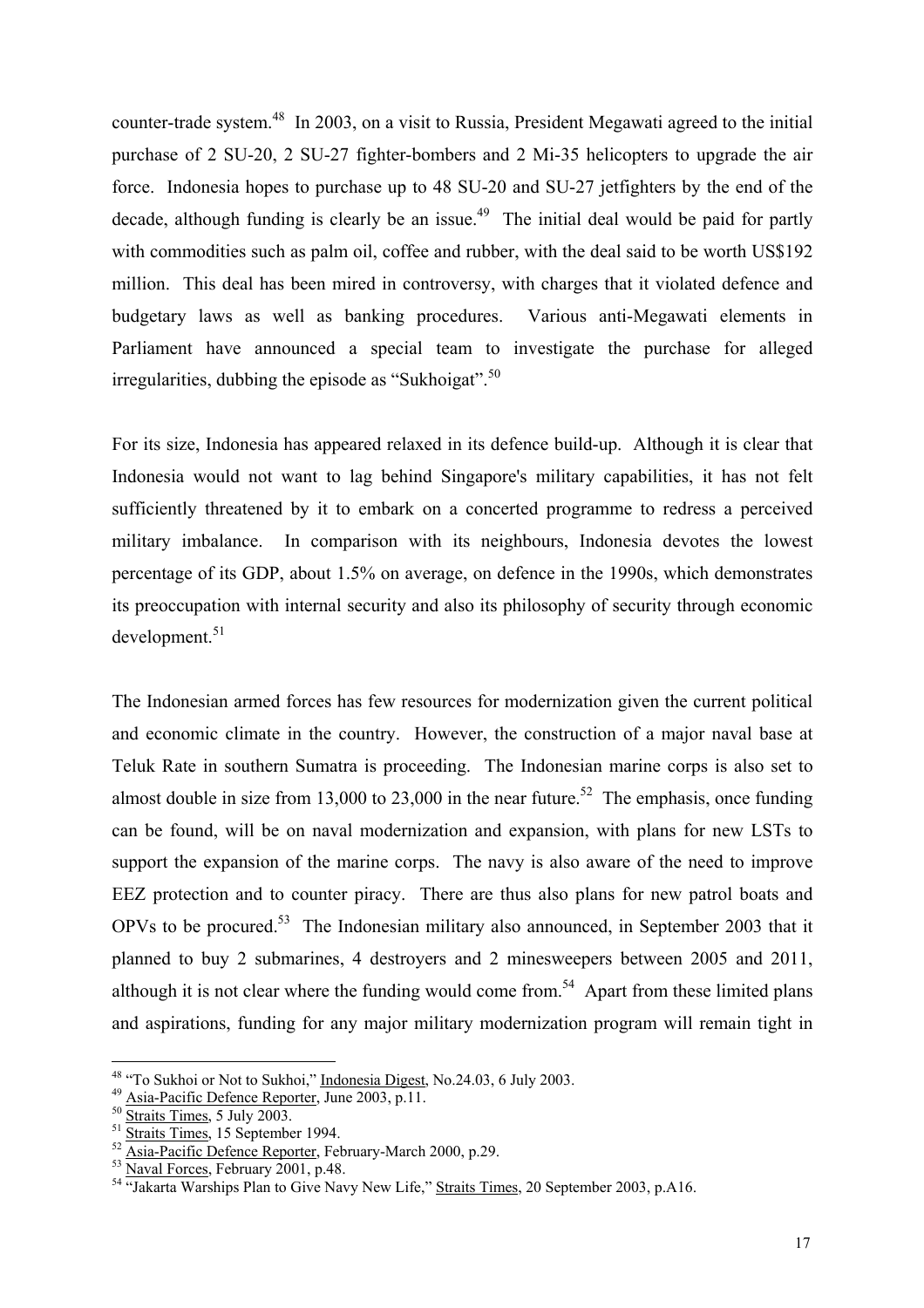the foreseeable future. This is due to the ongoing economic problems in Indonesia and also to the declining prominence of the military, which has lost its dominant position in the political life of the country in the post-Suharto era.

# Myanmar

The situation of almost benign neglect of the military under General Ne Win changed when the military took power in 1988. Soon after this, it implemented an ambitious program of military modernization and arms procurement in order to address various weaknesses, such as a lack of modern weapons systems and the small size of the armed forces.

Myanmar's military inventory is listed below in Table 7. It is clear that despite the massive military modernization and expansion program launched after 1988, it has been a quantitative, not qualitative expansion. The relatively small numbers of major weapons systems employed, together with their generally low level of technology, means that while Myanmar's armed forces has been greatly strengthened vis-a-vis the ethnic insurgents (indeed, it has managed to finally pacify or defeat even the largest groups, such as the Karens), it is paradoxically weak compared to its neighbors. This indicates that Myanmar's defence priorities are mainly internal; regime survival in the face of domestic political opposition is the prime objective of this build-up.

# TABLE 7 MYANMAR'S DEFENCE FORCES

Army

350,000 military personnel

Tanks: 205 (100 Type-69, 105 Type-63) APCs: 440 (Ferret, Humber, Hino, Mazda, Type-85, Type-90) Artillery: M-1948 76mm, M-101 105mm, M46 130mm, Soltam 155mm, mortars (81mm, 82mm, 120mm) SAM: HN-5A, SA-16

Navy

Missile-equipped naval vessels: 6 Houxin fast missile boats OPVs: 4 frigates, 10 Hainan patrol boats, 3 PB-90 patrol boats *On Order:* 3 corvettes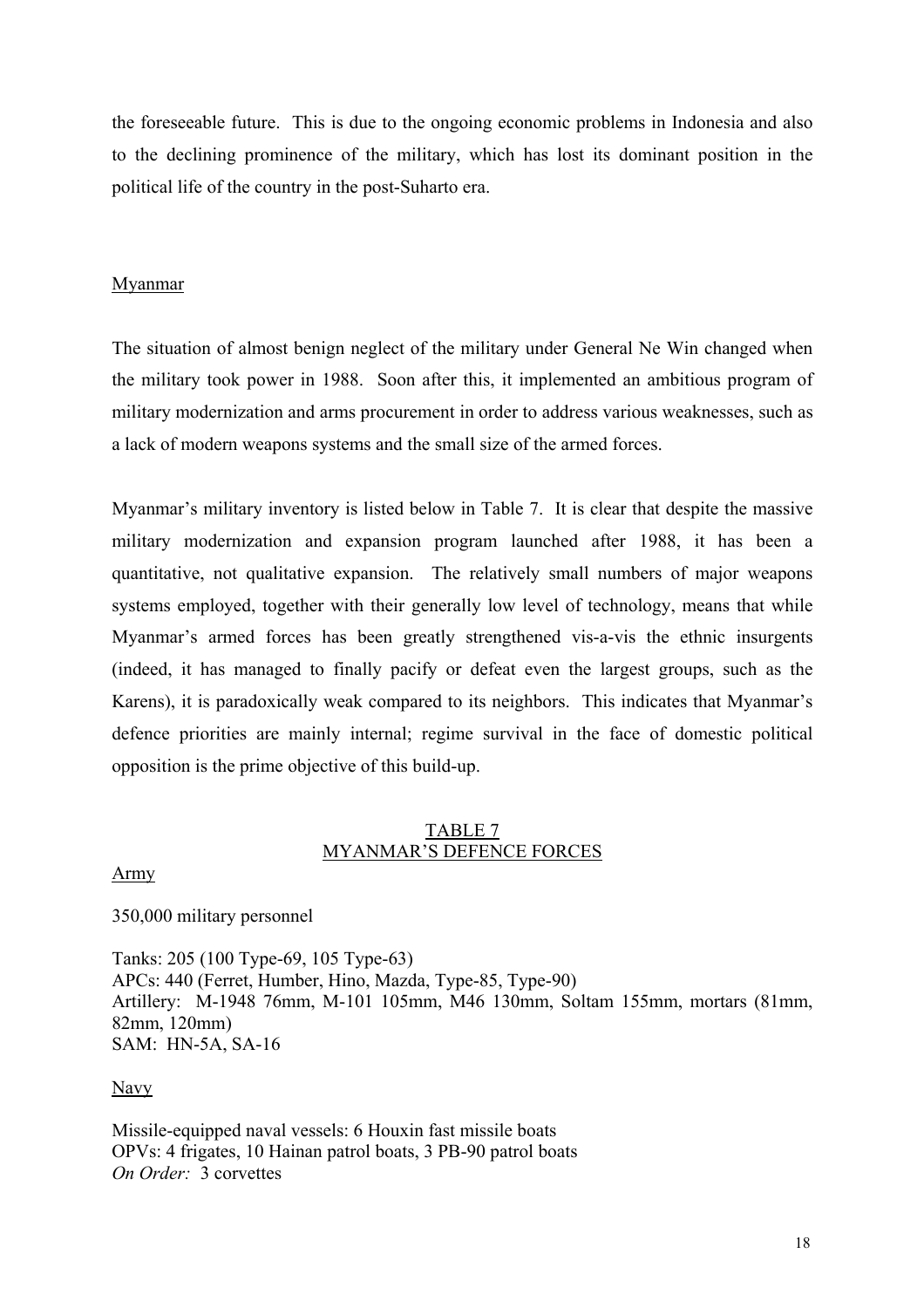# Air Force

60 F-7/FT-7 fighter-bombers / training aircraft 22 A5M fighter-bombers 10 Super Galeb G4 trainer/counter-insurgency 21 PC-7/PC-9 trainer/counter-insurgency 18 Mi-2 armed helicopters 11 Mi-17 armed helicopters *On Order:* 10 MiG-29 jetfighters

Sources: Various, including The Military Balance 2003-2004 (London: International Institute of Strategic Studies, 2003), Asian Military Review, February 2001, Asian Defence Journal (various issues) and Jane's Defence Weekly (various issues).

Myanmar has clearly made efforts to expand its conventional capabilities, but this has to-date been clearly limited to weapon systems it can obtain cheaply. For instance, it has used rice to barter for 20 130mm artillery pieces from North Korea.<sup>55</sup> It has bought cheap weapons systems from China, but has opted recently to build three frigates in Myanmar using Chinese hulls and Israeli electronics.<sup>56</sup> Myanmar has also decided to upgrade its Chinese-built F7 jetfighters with Israeli avionics.<sup>57</sup> Attempts in recent years at self-sufficiency has yielded results in that its arms industries are now able to produce light weapons, light armored vehicles, land-mines, mortars and ammunition.<sup>58</sup> It is also evaluating the purchase of heavy helicopter gunships such as the Mi-24 Hind, which is clearly aimed at dealing with ethnic insurgents.<sup>[59](#page-22-4)</sup>

One interesting break from its internal focus has been the evident alarm at Thailand's conventional capabilities, especially in the light of recent bilateral tensions and border disputes. Myanmar has thus purchased a squadron of 10 used MiG-29 jetfighters, the purpose of which is to counter Thailand's F16 jetfighters. Other reasons advanced include prestige and national pride, the dissatisfaction with the performance of Chinese-built jetfighters and the perceived need to balance China's influence.<sup>[60](#page-22-5)</sup>

<span id="page-22-0"></span><sup>&</sup>lt;sup>55</sup> Jane's Defence Weekly, 5 August 1998, p.19.

<span id="page-22-2"></span><span id="page-22-1"></span>

<sup>&</sup>lt;sup>56</sup> Asian Defence Journal, March 2003, p.7.<br>
<sup>57</sup> Asia-Pacific Defence Reporter 1999 Annual Reference Edition, p.23.<br>
<sup>58</sup> Asian Defence Journal, March 2003, p.6.<br>
<sup>59</sup> Asia-Pacific Defence Reporter, February 2002, p.20.<br>

<span id="page-22-3"></span>

<span id="page-22-4"></span>

<span id="page-22-5"></span>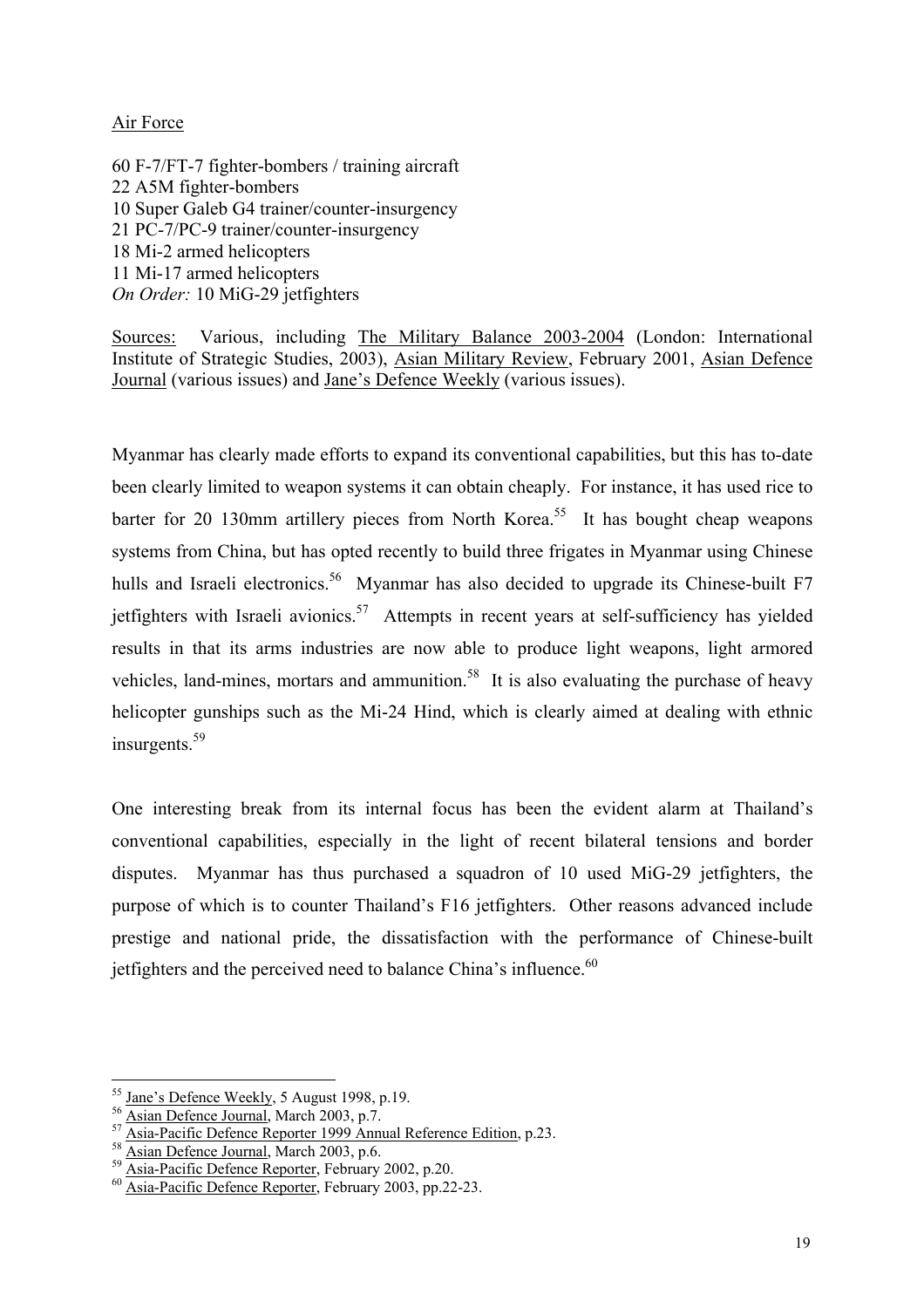### Vietnam

The conclusion of the Vietnam War in 1975 actually increased Vietnam's military capabilities, given the vast amounts of US war material in the South which fell into the hands of the communist forces. The collapse of the Soviet Union in 1992 was to have a major impact on Vietnamese-Soviet relations. Given its dependence on the Soviet Union, Vietnam's defence and foreign policies were invariably affected. The cut-off of an assured supply of ammunition, spares and equipment at cheap or nominal prices seriously hampered its ability to continue its military operations in Kampuchea. Moreover, Vietnam realized that it could not win the war in Kampuchea, given the stalemate there and the cost in Vietnamese lives and resources. As early as 1987, it announced a military reduction program, with the army to be reduced by half its size through demobilization. Vietnam further promulgated a new national security doctrine in 1987. Under the new doctrine, the past focus on the forward deployment of forces in Laos and Kampuchea was replaced by an inward-looking defence policy.<sup>61</sup> This paved the way for the Kampuchea peace accord of 1991, which led to rapprochement with ASEAN and its entry into that body in 1995.

Vietnam's order of battle is shown in Table 8 below.

# TABLE 8 VIETNAM'S DEFENCE FORCES

# Army

412,000 military personnel, with 3-4 million reserves

Tanks: 1,935 (45 T-34, 850 T-54/55, 70 T-62, 350 Type-59, 300 PT-76, 320 Type 62/63) APCs: 1,780 (1,100 BTR, 80 YW-531, 100 BRDM, 300 BMP, 200 M113) Artillery: 2,300 pieces of various types, including M114 155mm, 2S3 152mm and M107 175mm. Anti-tank missiles: AT-3 Sagger SSM: Scud B/C

#### Navy

 $\overline{a}$ 

Missile-equipped naval vessels: 13 (1 Type 124A corvette, 8 Osa II and 4 Tarantul missile boats) OPVs: 5 Petya corvettes, 10 torpedo craft Minehunters/sweepers: 10 (Soviet and PRC)

<span id="page-23-0"></span><sup>&</sup>lt;sup>61</sup> Asian Defence Journal, October 1998, pp.24-25.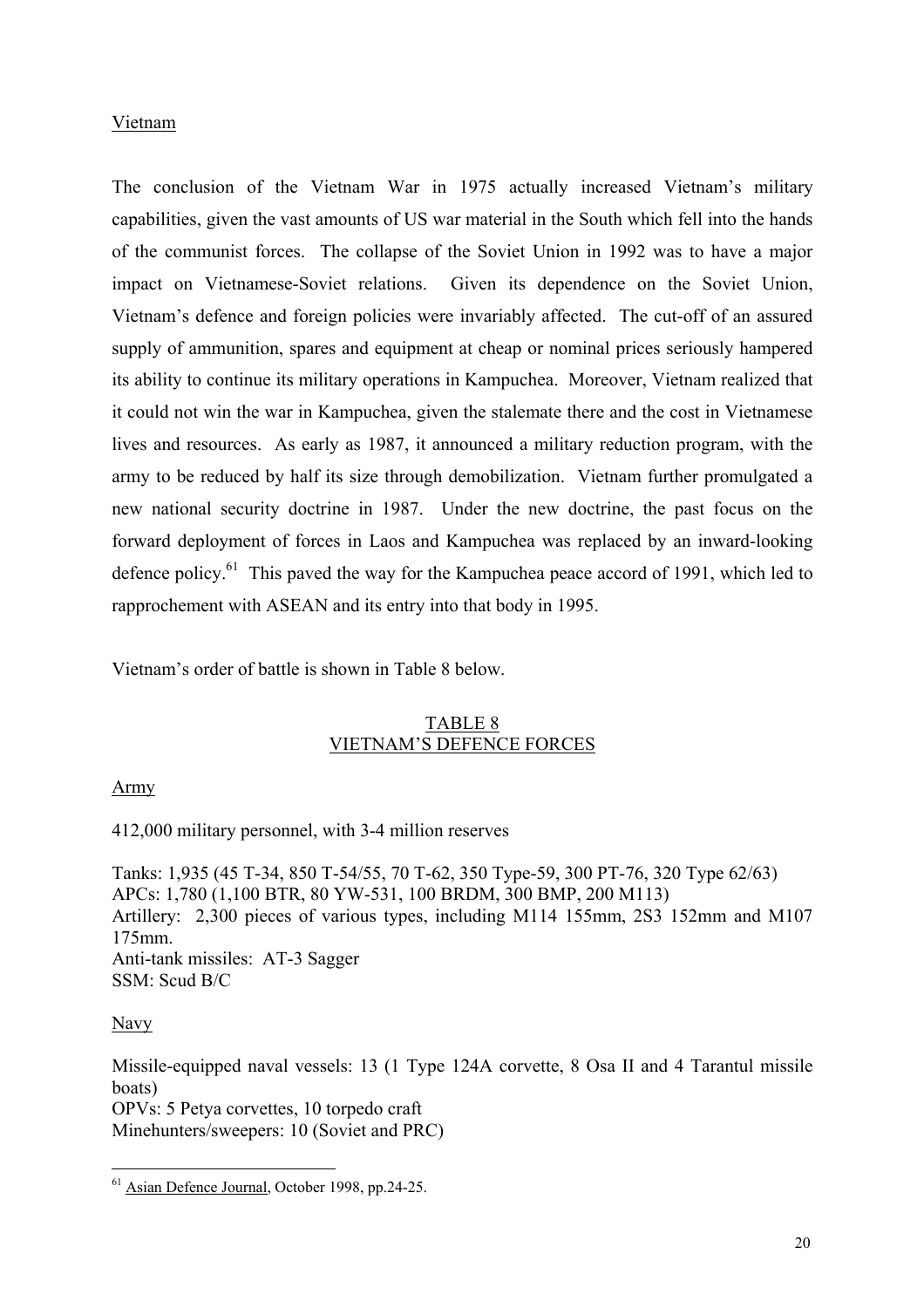LSTs:  $6$ Submarines: 2 DPRK Yugo (midget submarines) *On Order:* BPS 500 missile boats (with SSN-25 anti-ship missiles)

### Air Force

53 Su-22 fighter-bombers 36 Su-27 fighter-bombers 124 MiG-21 jetfighters 26 Mi-24 helicopter gunships 4 Be-12 MR aircraft 15 Ka-25/28/32 ASW helicopters SAM: SA-2/ -3/ -6/ -7/ -16

Source: Various, including The Military Balance 2003-2004 (London: International Institute of Strategic Studies, 2003), Asian Military Review, February 2001, Asian Defence Journal (various issues) and Jane's Defence Weekly (various issues).

The diminished state of Vietnam's armed forces compared to the immediate aftermath of the Vietnam War indicates Vietnam's current economic priorities and also the generally benign state of its immediate strategic environment. Vietnam has not engaged in a major military modernization or expansion program in the 1990s on the same scale as Singapore, Malaysia, Thailand and Myanmar, although Vietnam is aware of its military deficiencies and is making an attempt at redressing them. This is especially in terms of its ability to defend its maritime resources. Vietnam produces some 14 million tones of oil a year from its offshore oil platforms.[62](#page-24-0) Naval clashes with China over the Spratleys in the 1990s highlighted the need for a credible naval capability. Although it wants a settlement on the Spratleys issue, it is also ensuring it does have the means of defending its claims, in the form of new missile boats, corvettes and SU-27 jetfighters.

Its Petya-class corvettes have recently been refitted, and midget submarines procured from North Korea.<sup>63</sup> There are plans to purchase new frigates, patrol craft and fast missile boats, all to be delivered by 2010. Indeed, new KBO2000 corvettes displacing 2,000 tonnes and armed with SSN-25 missiles have been ordered from Russia. 6 new 530-tonne BPS500 fast missile boats armed with SSN-25 missiles are under construction.<sup>64</sup> The air force's large force of 124 MiG21 jetfighters are being upgraded by Russia, while the SU-27 force was

 $\overline{a}$ 

<span id="page-24-0"></span><sup>&</sup>lt;sup>62</sup> Gary Klintworth, "Vietnam's Offshore Capabilities Get a Boost," Asia-Pacific Defence Reporter, December 1998 – January 1999, p.6.<br> $^{63}$  Naval Forces, February 2001, p.49.<br> $^{64}$  Jane's Defence Weekly, 24 March 1999, p.15.

<span id="page-24-1"></span>

<span id="page-24-2"></span>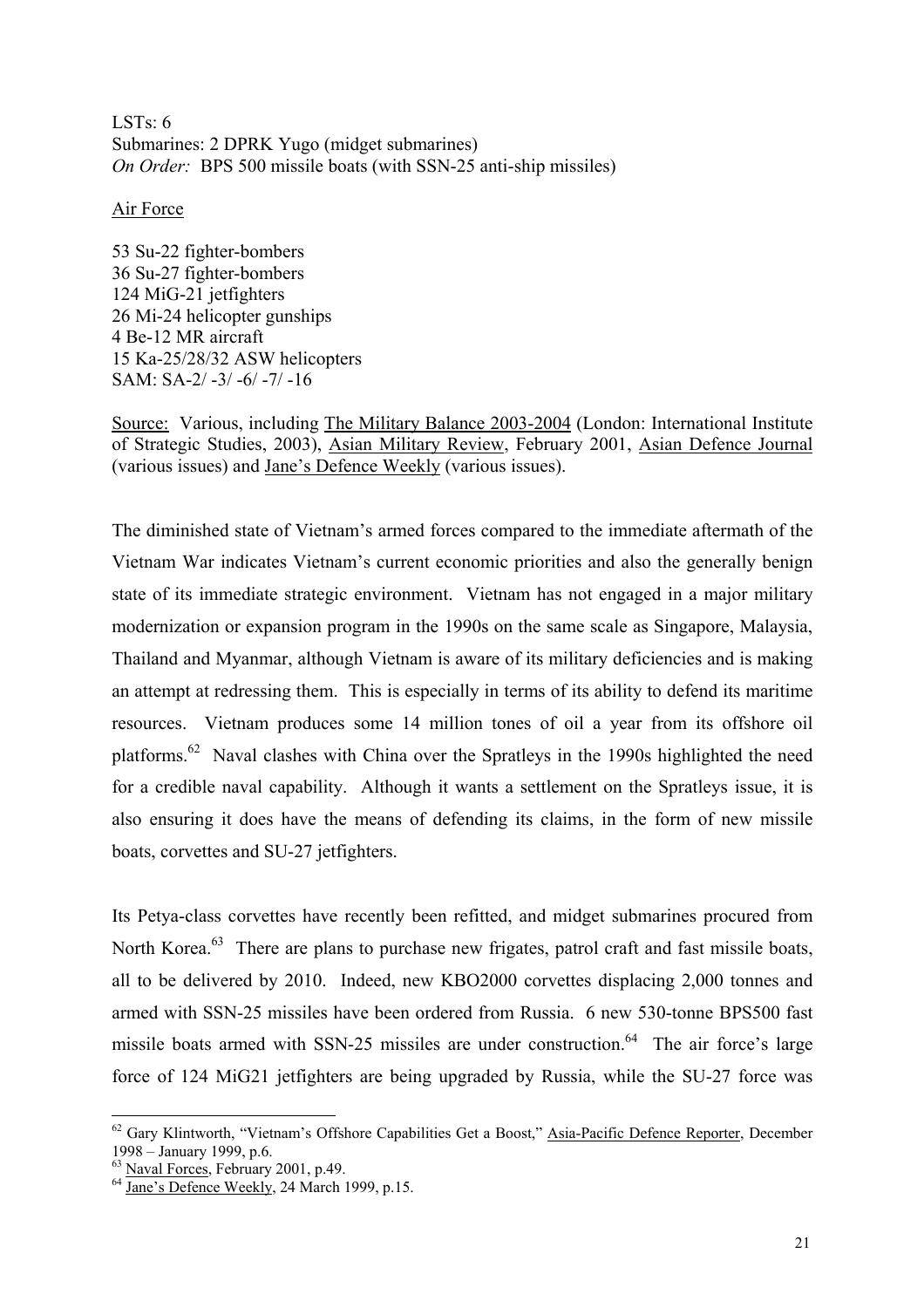augmented by a recent 1998 purchase of 24 new SU-27 jetfighters.<sup>65</sup> Significantly, Vietnam has also bought unspecified numbers of Scud C missiles from North Korea in a US\$100 million deal paid partly with rice. The Scud Cs have a range of 550 km with a 770 kg payload.<sup>66</sup>

These measures are meant to redress previous neglect and do not amount to a major military expansion. Indeed, the very real poverty of the country, a lack of resources and the absence of any major benefactor means that military modernization will remain fairly modest and will not resemble the more serious expansion in some of the other ASEAN states.

#### Philippines

While the rest of ASEAN has made sustained efforts since 1975 to develop their conventional warfare capabilities, the Armed Forces of the Philippines (AFP) has been preoccupied with serious internal security challenges stemming from the Communist Party of the Philippines and the Muslim Moro rebellion in the south. Another preoccupation has been political factionalism and involvement in domestic politics, a trend encouraged by Marcos and which later led to a breakdown in cohesiveness during the Aquino era from 1987. Moreover, the poor state of the Philippine economy has been a serious constraint on military modernization.

The Philippines was able to circumvent the problem of external defence through the security alliance with the United States. The huge US basing facilities at Subic Bay and Clarke Air Base provided a solid guarantee to Philippine external security and also an effective deterrent against any external threat. The subsequent withdrawal of the US from its bases in 1992 left the Philippines facing a huge security problem. It now had to provide for its own external defence, and deal with its continuing internal insurgencies, with declining US assistance and military aid. Moreover, the Philippines is a claimant to the potentially oil-rich Spratley Islands in the South China Sea, but its claim conflicts with China, Vietnam, Malaysia and Taiwan, all of which possess greater naval and air power compared to the Philippines. Moreover, as an archipelagic state, it faces the daunting task of patrolling its huge territorial waters.

 $\overline{a}$ 

<span id="page-25-0"></span><sup>&</sup>lt;sup>65</sup> Jane's Defence Weekly, 6 January 1999, p.12.<br><sup>66</sup> Jane's Defence Weekly, 14 April 1999, p.17.

<span id="page-25-1"></span>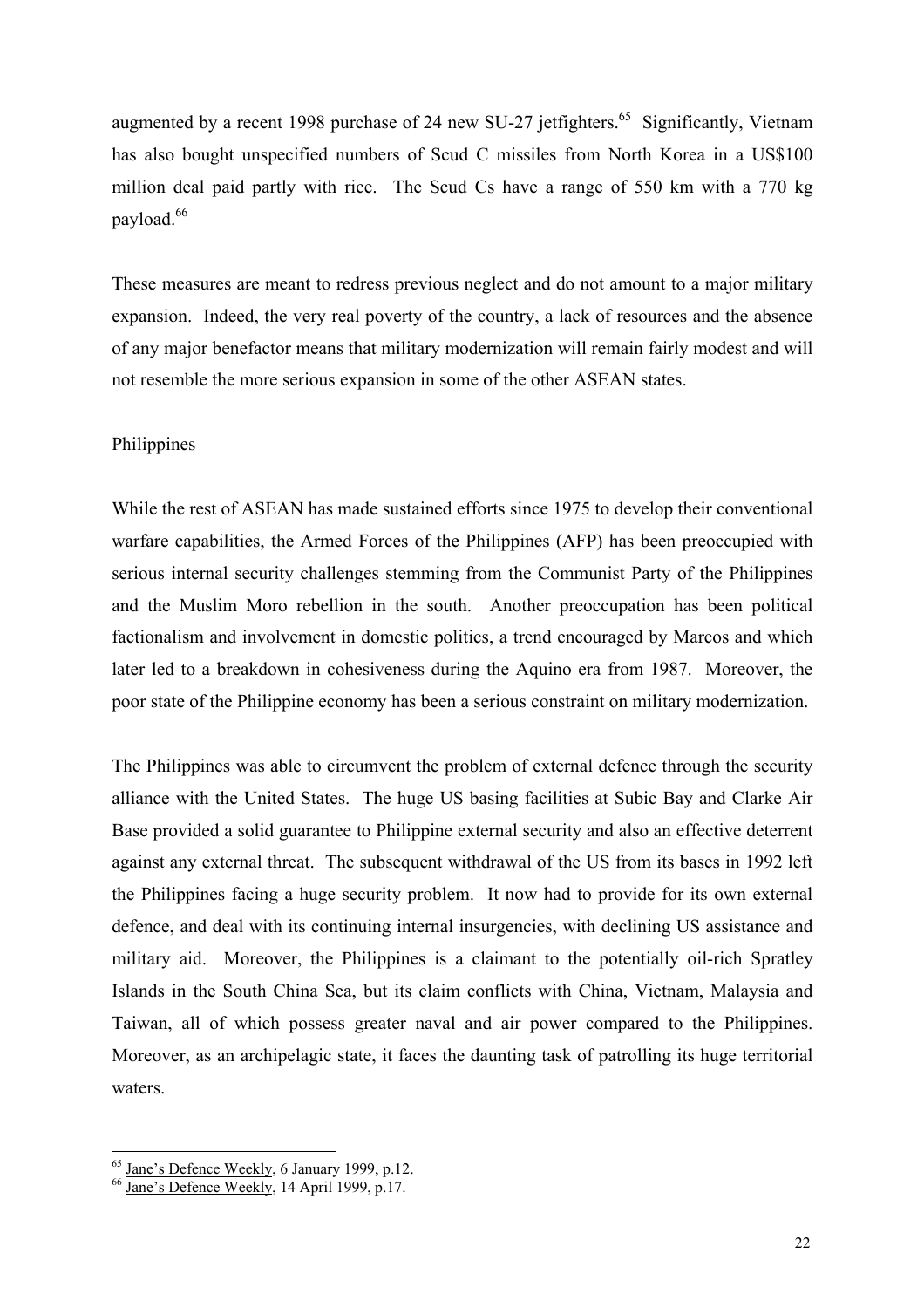Rather belatedly, President Ramos signed the Armed Forces Modernization Bill on 23 February 1995, in which the air force and the navy would get priority. The total cost of the program is expected to be US\$2 billion in the first five years and an estimated US\$10 billion for the following ten years. The program would emphasize the upgrading of facilities and the purchase of new weapons systems.

The current inventory of the Philippine armed forces is found in Table 9 below.

# TABLE 9 DEFENCE FORCES OF THE PHILIPPINES

Army

66,000 military personnel, with 175,000 reserves

Tanks: 65 Scorpion APCs: 520 (85 YPR-765 PRI, 100 M-113, 20 Chaimite, 100 V-150, 150 Simba, 30 LVTP-5, 55 LVTP-7) Artillery: 392 M-101, M-102, M-26 and M-56 105mm, M-114 and M-68 155mm

Navy

OPVs: 1 frigate and 13 offshore patrol boats LSTs: 7

Air Force

14 F5A / F5B 55 Bell UH1H helicopters 12 AUH-76 helicopter gunships 20 MD 520MG light helicopters 1 F27 MR aircraft 20 OV-10 Bronco COIN/recce RPV: 2 Blue Horizon II

Sources: Various, including The Military Balance 2003-2004 (London: International Institute of Strategic Studies, 2003), Asian Military Review, February 2001, Asian Defence Journal (various issues) and Jane's Defence Weekly (various issues).

However, the 1997 economic crisis and an upsurge in attacks by communist and Muslim insurgents forced a change in priorities. It was thus not until August 1999 that the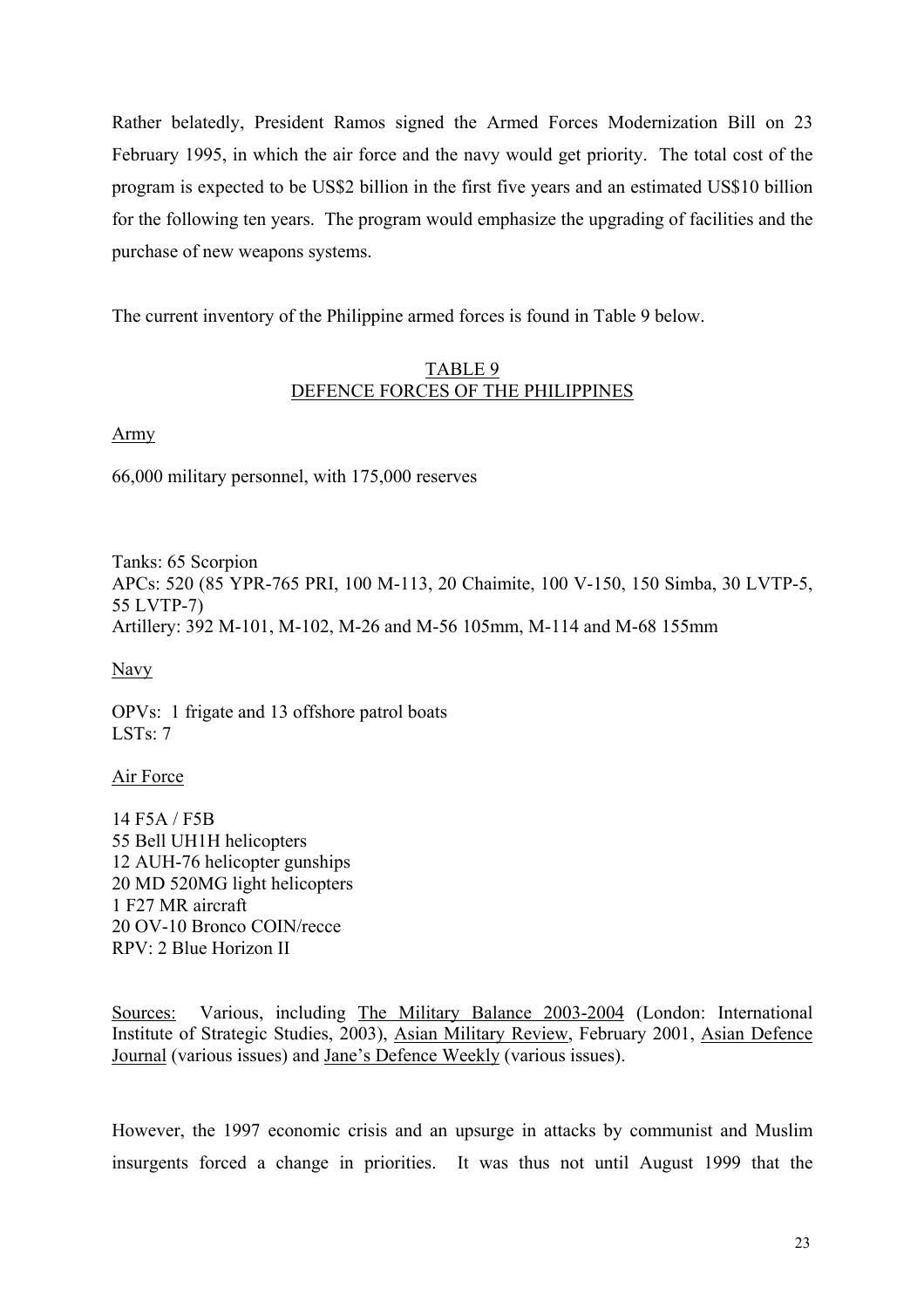modernization program officially commenced. Even then, it was clear very little money was available for actual weapons purchases. In 1999, the Philippines resumed large-scale military exercises with the US, with the ratification of the Visiting Forces Agreement (VFA). With this, the Philippines is now able to access discarded or surplus US equipment under the US Excess Defence Articles (EDA) program, for instance, UH1H helicopters, S70 Black Hawk helicopters, UAVs and coastal patrol vessels. Perry-class and Knox-class frigates may in future also be refurbished for the Philippine Navy.<sup>67</sup> There exist plans to acquire 18-24 second-hand F5E Tiger jetfighters, possibly from Taiwan. A small squadron of 3 modern maritime patrol aircraft has also been officially identified as an important priority.<sup>[68](#page-27-1)</sup>

#### **Trends in Force Modernization Programs**

A number of trends in regional force modernization programs can be identified. They include increasing technological sophistication, a trend towards the diversification of sources, the introduction of new capabilities, the emphasis on protecting economic resources (particularly maritime resources) and a trend towards competitive arms acquisitions.[69](#page-27-2)

#### Technological Sophistication

Clearly Southeast Asian armed forces are becoming more and more technologically sophisticated, as can be seen in the types of weapons platforms and systems being acquired. Greater emphasis is being placed on the acquisition of "smart" weapons systems, including guided munitions. In addition, some Southeast Asian armed forces are also investing in command, control, communications and computer processing, as well as intelligence, surveillance, reconnaissance systems (the so-called C4-ISR) that will allow their armed forces to operate not as disparate single services, but as joint forces integrating air, land and naval power. Singapore, for instance, has a Ministry of Defence headquarters complete with hardened underground operations control center at Bukit Gombak, which is linked through

<span id="page-27-0"></span><sup>&</sup>lt;sup>67</sup> Asian Defence Journal, July 1999, p.62, and Asian Defence Yearbook 2000-2001, p.114.

<span id="page-27-2"></span><span id="page-27-1"></span>

<sup>&</sup>lt;sup>68</sup> World Defence Almanac 2002-2003 (Military Technology, Vol.27, Issue 1, 2003), p.306.<br><sup>69</sup> Many of the trends in arms modernization in the region, and their causes, were first identified by Desmond Ball in his seminal article in 1993, one which has stood the test of time in that the same trends and causes remain relevant to a large extent even today. See Desmond Ball, "Arms and Affluence: Military Acquisitions in the Asia-Pacific Region," International Security, vol.18, no.3 (Winter 1993/94),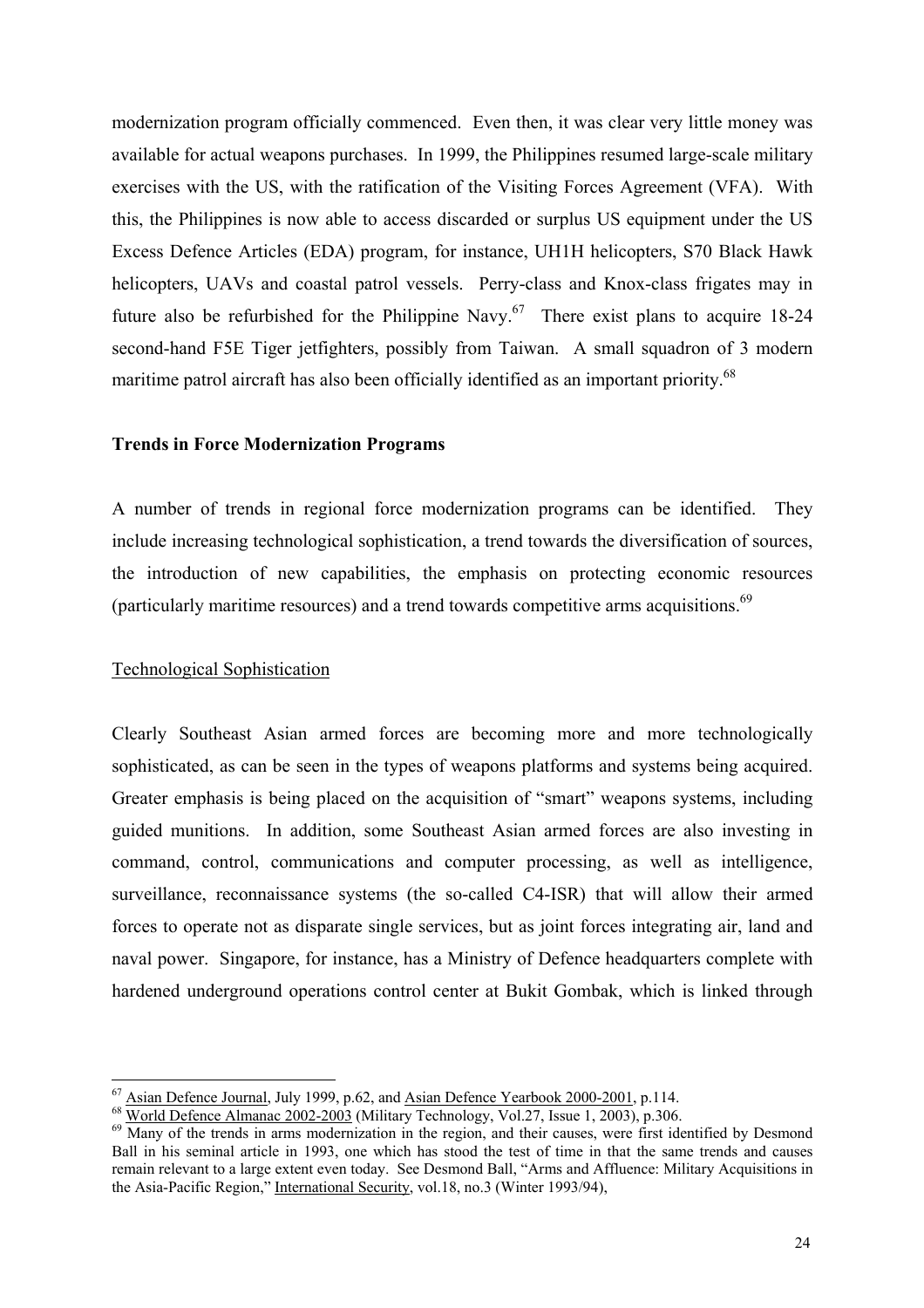microwave and fiber-optic channels to an island-wide command, control, communications and intelligence network.<sup>[70](#page-28-0)</sup>

Technology answers the problem of technological obsolescence which all Southeast Asian armed forces have had to face. Southeast Asian states, with the exception of Thailand, are former colonies and inherited their military hardware from their former colonial masters when they became independent after 1945. By the late 1970s, operating and maintaining such hardware was becoming a serious problem, as metal fatigue and the lack of spare parts made existing military hardware very difficult to operate.

The post-Cold War proliferation of sophisticated weapons systems have included multi-role fighter aircraft, maritime reconnaissance aircraft, modern missiles (including anti-ship missiles, beyond visual range air-to-air missiles, air-to-ground missiles, tactical ground-toground missiles), modern artillery systems, submarines and warships equipped with the latest electronics and anti-ship missiles. Indeed, the advent of weapons systems such as Scud missiles, late-model MiG29, F16, F18 and Su27 jetfighters, MRLS systems, and modern frigates armed with Harpoon and Exocet missiles has changed the strategic landscape. They have raised fears of a regional arms race as well as mutual tensions, given that the ongoing military modernization has given states in the region conventional strike capabilities they did not previously possess.

Yet, despite evident efforts at military modernization, regional arms modernization programs must be seen in proper perspective. Not many states in Southeast Asia are ready to adopt the so-called Revolution in Military Affairs (RMA), which is predicated upon information technology, the telecommunications revolution, stealth technology and precision-guided munitions. Countries in the region generally do not have the economic resources, military budget, nor the technological capability and trained manpower to acquire the full suite of RMA technologies. To embark on the path of RMA, armed forces must also undergo fundamental doctrinal, logistical and organizational changes, as well as acquiring relevant equipment, which they are in the main not prepared to.

 $\overline{a}$ 

<span id="page-28-0"></span> $70$  Cited in Desmond Ball, "Arms and Affluence: Military Acquisitions in the Asia-Pacific Region," International Security, vol.18, no.3 (Winter 1993/94), p.94.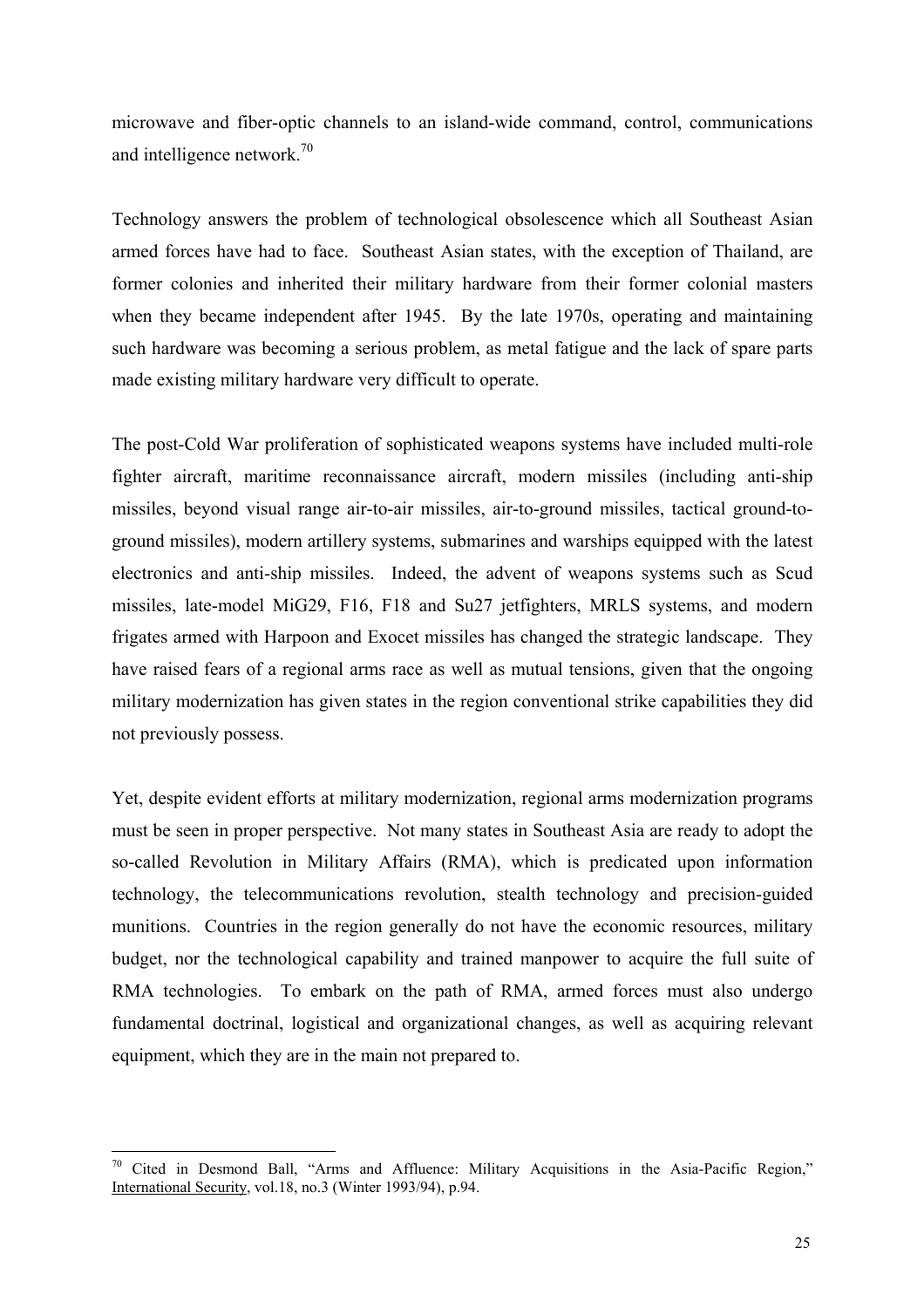Pragmatism demands the use of limited resources to protect economic resources, especially offshore maritime resources. However, the information collection and surveillance capabilities that is the hallmark of modern RMA technologies may be relevant to countering illegal migration, piracy or even drug trafficking, problems which are prevalent among some regional countries. Moreover, states in the region are conscious of military technological developments and want to stay on the 'learning curve'. There is thus varying degrees of interest in the technological aspects of the RMA.

Among countries in the region, Malaysia has expressed the interest to acquire new information-based systems, but inter-service rivalries and budgetary constraints have impaired the ability of the armed forces to embrace fully the required organizational and doctrinal changes. Still, the Malaysian armed forces has improved incrementally and appears determined to at least stay on the learning curve and be able to use some RMA-type technologies to counter Singapore's growing superiority.

Indeed, it is Singapore which perceives the RMA as a solution to external conventional threats. Technology seems to be the solution to the problem of lack of size. RMA-type technologies are also a force-multiplier that can offset the country's lack of strategic depth and limited resources. Moreover, Singapore has a population which is literate and technologically disposed to adapt the RMA.

#### New Capabilities

Southeast Asian armed forces are also in the process of introducing new capabilities, where none existed before. There have been a number of notable trends. Firstly, the majority of Southeast Asian land forces have traditionally been trained for anti-guerrilla operations, but the collapse of some of the region's major insurgency movements has meant a shift towards conventional capabilities. Thailand is today a major conventional land power on mainland Southeast Asia, whilst also possessing quite substantial airpower and a growing blue-water capability. The Malaysian and Singapore armed forces have, or are in the process of acquiring, very modern artillery systems such as multiple rocket launching systems (MRLS) and self-propelled 155mm howitzers. The latest MBTs may soon make an appearance in their inventories, with Malaysia finally making its long-awaited purchase of Polish T72 tanks and Singapore said to be interested in French Leclerc and other similar MBTs. Singapore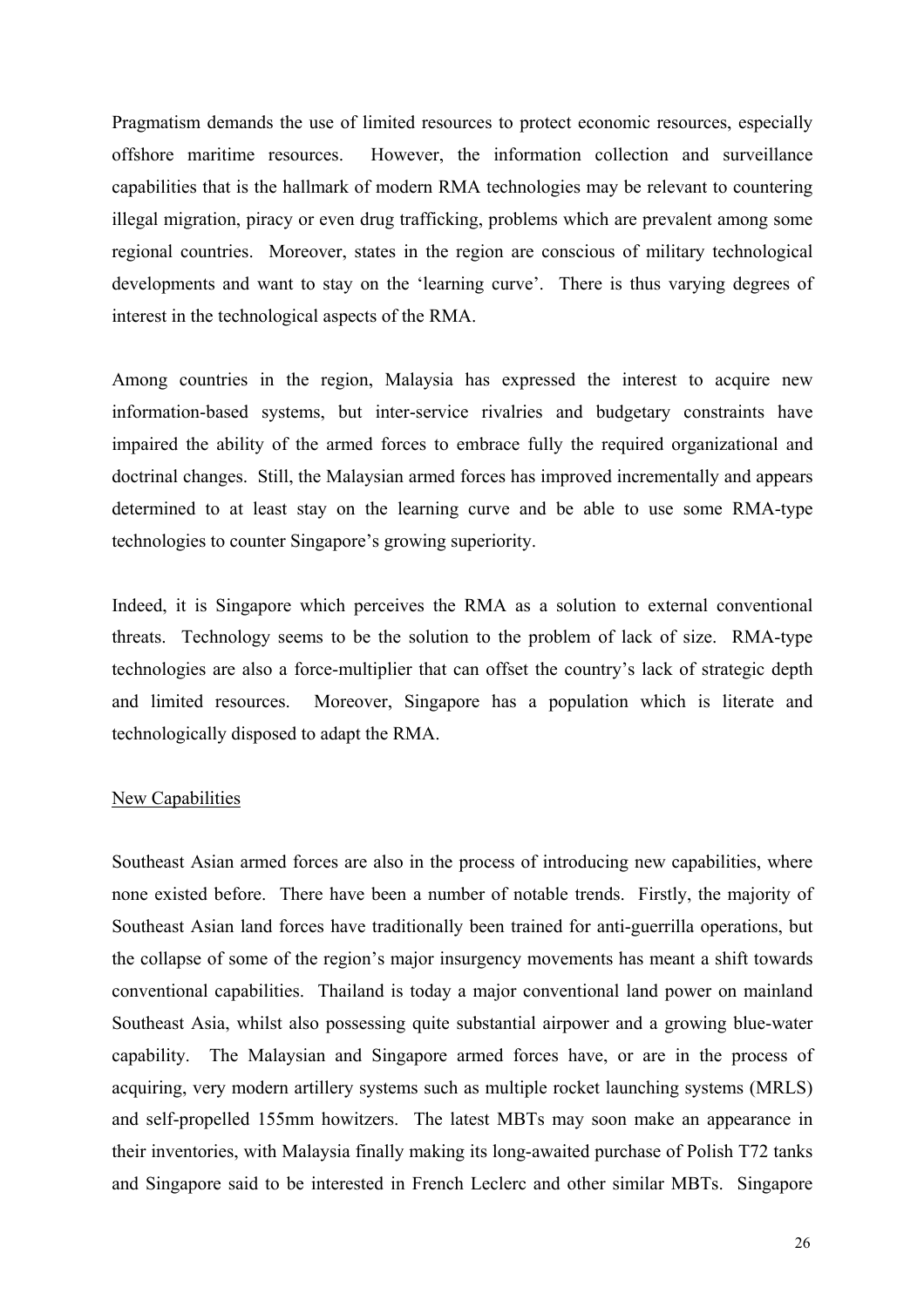also introduced advanced AEW systems in the form of E2C Hawkeyes, in the late 1980s, with Malaysia now said to be evaluating similar systems. Vietnam has introduced tactical medium range-land missile systems in the form of Scud Cs which it acquired from North Korea.

Secondly, given the far-flung nature of federal and achipelagic states such as Malaysia, Indonesia and Philippines, it is not surprising that various armed forces have also enhanced their rapid deployment capabilities. Indonesia is expanding the size of its marine corps from 13,000 to 23,000.[71](#page-30-0) Malaysia has set up a Rapid Deployment Force in 1989, which is supposed to gradually grow to a division-size force. Apprehension over possible regional instability has also seen Singapore set up its own rapid deployment division, equipped with helicopter, armor and artillery assets.<sup>72</sup> These developments indicate the growing emphasis among regional armed forces on quick deployment and intervention capabilities.

Thirdly, states have also been acquiring new capabilities to make their existing armed forces better balanced. For instance, the navies of the region have been deficient in several important capabilities throughout their existence, for instance mine counter-measures, maritime surveillance, offshore patrol and anti-submarine capabilities. These deficiencies are currently being addressed through the acquisition of mine counter-measures vessels, maritime patrol aircraft, OPVs and anti-submarine weapons systems. Thailand has been building up a blue-water capability, which has seen the purchase of an aircraft carrier. Singapore's navy will also soon make the transition from a coastal patrol force to a true blue-water navy when its six 3,600-tonne Lafayette frigates are delivered.

Fourthly, the air forces of the region have also improved dramatically in the last decade. The air forces of Singapore, Thailand and Indonesia operate F16s, with Singapore operating latemodel Block 52 F16C/Ds, some with Isreali-derived suppression of enemy air defence (SEAD) capabilities. Malaysia and Myanmar operate MiG-29s and Vietnam, Indonesia and Malaysia has purchased the air-superiority SU-27 / SU-30. There is thus a notable trend towards the acquisition of advanced fighter aircraft. Indeed, Singapore is likely to be the first in the region to introduce fourth-generation jetfighters as it seeks up to 48 aircraft to replace

 $\overline{a}$ 

<span id="page-30-1"></span><span id="page-30-0"></span>

 $\frac{71}{72}$  Asia-Pacific Defence Reporter, February-March 2000, p.29.<br><sup>72</sup> Anthony Spellman, "Rapid Deployment Forces on Horizon for Malaysia, Singapore," <u>Armed Forces Journal</u> International, April 1991, p.36.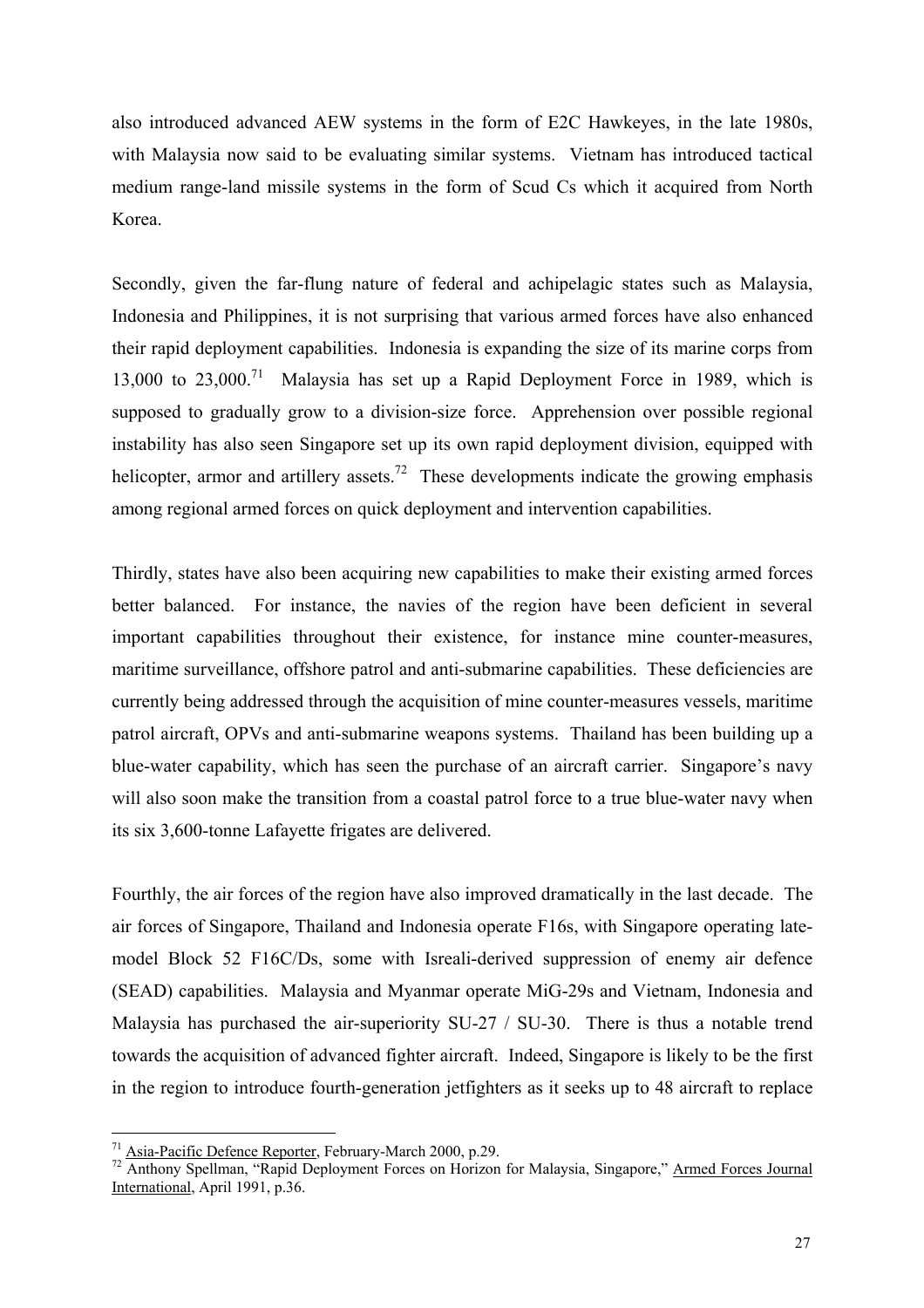its A4 Skyhawk and F5E/F Tiger jetfighters; the aircraft being considered include the latest Eurofighter Typhoon, Dassault Rafale and SU-35 jetfighters.<sup>73</sup>

# Competitive Arms Acquisitions

Within the region, a competitive or interactive action-reaction phenomenon is reflected in competing arms acquisitions. Malaysia's reaction to the initial acquisitions of F16s by Thailand, Indonesia and Singapore was to consider acquiring the advanced multi-role Tornado; it has since purchased MiG-29s, F/A-18s and more recently, the SU-30 fighterbomber. Malaysia's attempts to acquire the similar capabilities to Singapore is said to have given impetus to its recent decision to purchase French-made Scorpene submarines. Myanmar's recent acquisition of MiG-29 jetfighters is also a surprising development given that Myanmar's security perspectives have traditionally been inward looking. One of the reasons has been the perceived need to counter Thailand's F16 capabilities, in the context of continuing bilateral tensions over border disputes.

It is important to note that there are a complex set of factors which explain arms purchases, for instance, in the case of Malaysia and Myanmar, which undermines the notion of an arms race in the region according to the Colin Gray definition. Nevertheless, Desmond Ball has noted that these upgrading and modernization programs are proceeding in an atmosphere of uncertainty and lack of trust; uncertainty and suspicion being fueled by a relative lack of transparency in the region with respect to the long-term objectives behind current acquisition programs[.74](#page-31-1) 

# Protecting Economic Resources

Protecting economic resources has become the primary focus for almost all the ASEAN states. In particular, new capabilities had to be introduced in the maritime and air environments to ensure security in an era of 200nm EEZs, and also to better patrol long and vulnerable sea lanes of communications in an era of US withdrawal after the end of the Vietnam War and the end of the Cold War, as well as the increasing assertiveness of China. The emphasis on maritime air and naval capabilities has coincided with the increasing

<span id="page-31-0"></span><sup>&</sup>lt;sup>73</sup> See "Singapore: Deconstruction Forges Ahead," Jane's Defence Weekly, 27 June 2001.

<span id="page-31-1"></span><sup>&</sup>lt;sup>74</sup> Desmond Ball, "Arms and Affluence: Military Acquisitions in the Asia-Pacific Region," p.102.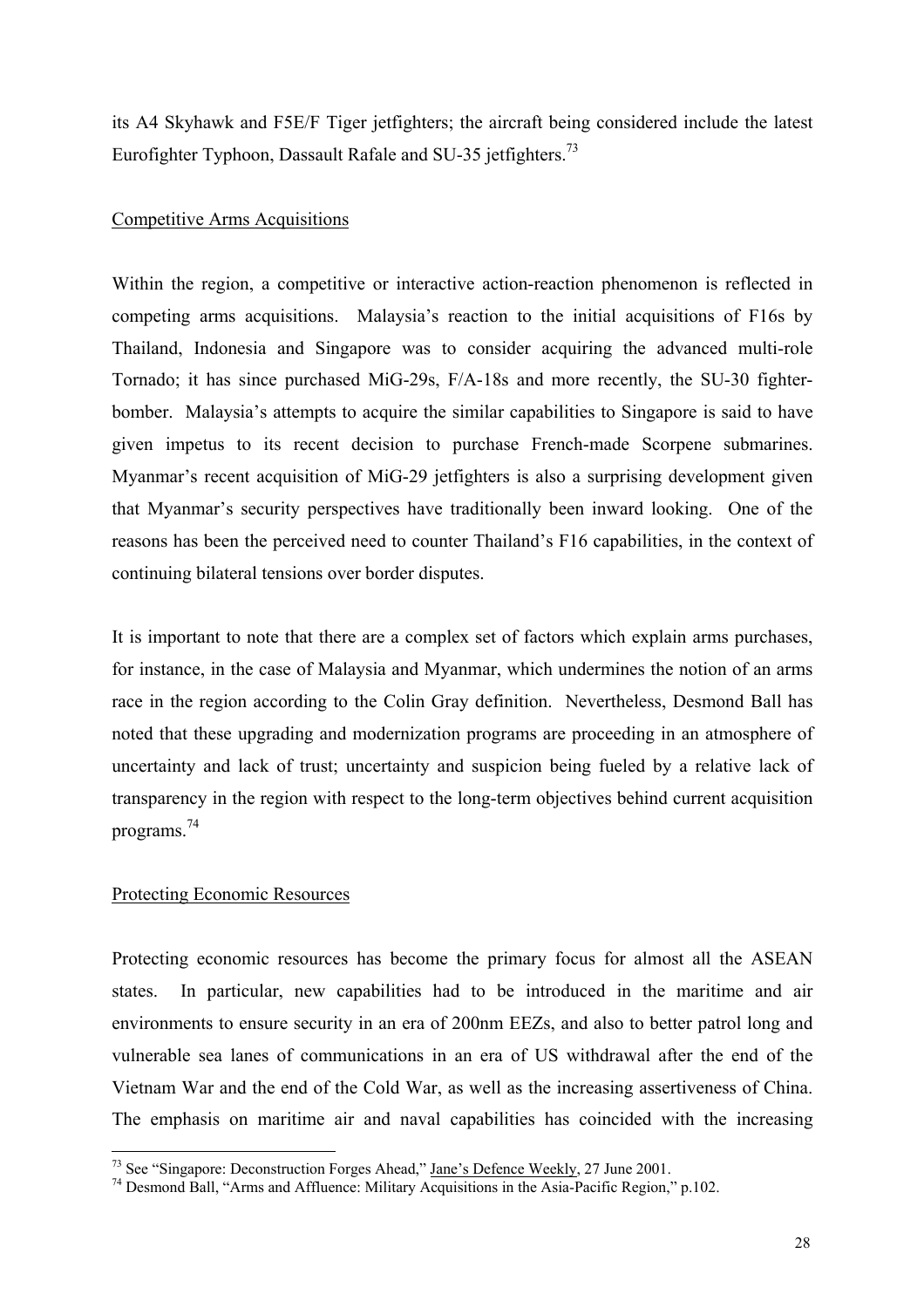concerns over territorial disputes in the maritime environment, especially the territorial disputes in the South China Sea, which is said to be rich in mineral resources such as oil. In addition, there are increasing problems with piracy and smuggling. This emphasis on littoral security at least partly explains the acquisition of maritime patrol aircraft, for instance, as well as the renewed interest in coastal and offshore patrol vessels, which allow littoral states to more effectively patrol their coastal waters and protect their offshore economic resources.

#### Diversification of Sources

While the US remains the single largest supplier of arms in the world, and while it continues to command the largest share of the arms market in Southeast Asia, that share has nonetheless been shrinking. Other suppliers, such as Britain, France, Sweden, China and Russia have increased their share of the Southeast Asian market, particularly since the end of the Cold War. The downsizing of Western and Russian force structures in the aftermath of the Cold War has meant a buyer's market, as Western arms makers have made great efforts at marketing the latest technology at relatively attractive prices. Southeast Asian armed forces have thus been able to access relatively high-technology weapons systems at relatively low prices. An indication of this new diversity and sophistication is the emergence of modern Russian weapon systems in the inventories of several Southeast Asian states, for instance, MiG-29 / SU-27 / SU-30 jetfighters in the air forces of Myanmar, Malaysia, Indonesia and Vietnam. Even Singapore has recently purchased Igla portable surface-to-air missiles from Russia. Apart from arms suppliers from outside the region, indigenous arms industries have also grown, in countries such as Singapore, Malaysia, Indonesia and Myanmar. The armed forces of Southeast Asia have thus come to depend less on the traditional arms suppliers, and have managed to diversify their sources of modern weapons systems.

#### **Causes of the Regional Arms Build-up**

There are a number of causes of the regional arms build-up in Southeast Asia.

#### Economic Growth

The sustained high economic growth of the ASEAN states from the late 1970s until the economic crisis of 1997 provided the necessary economic resources to upgrade military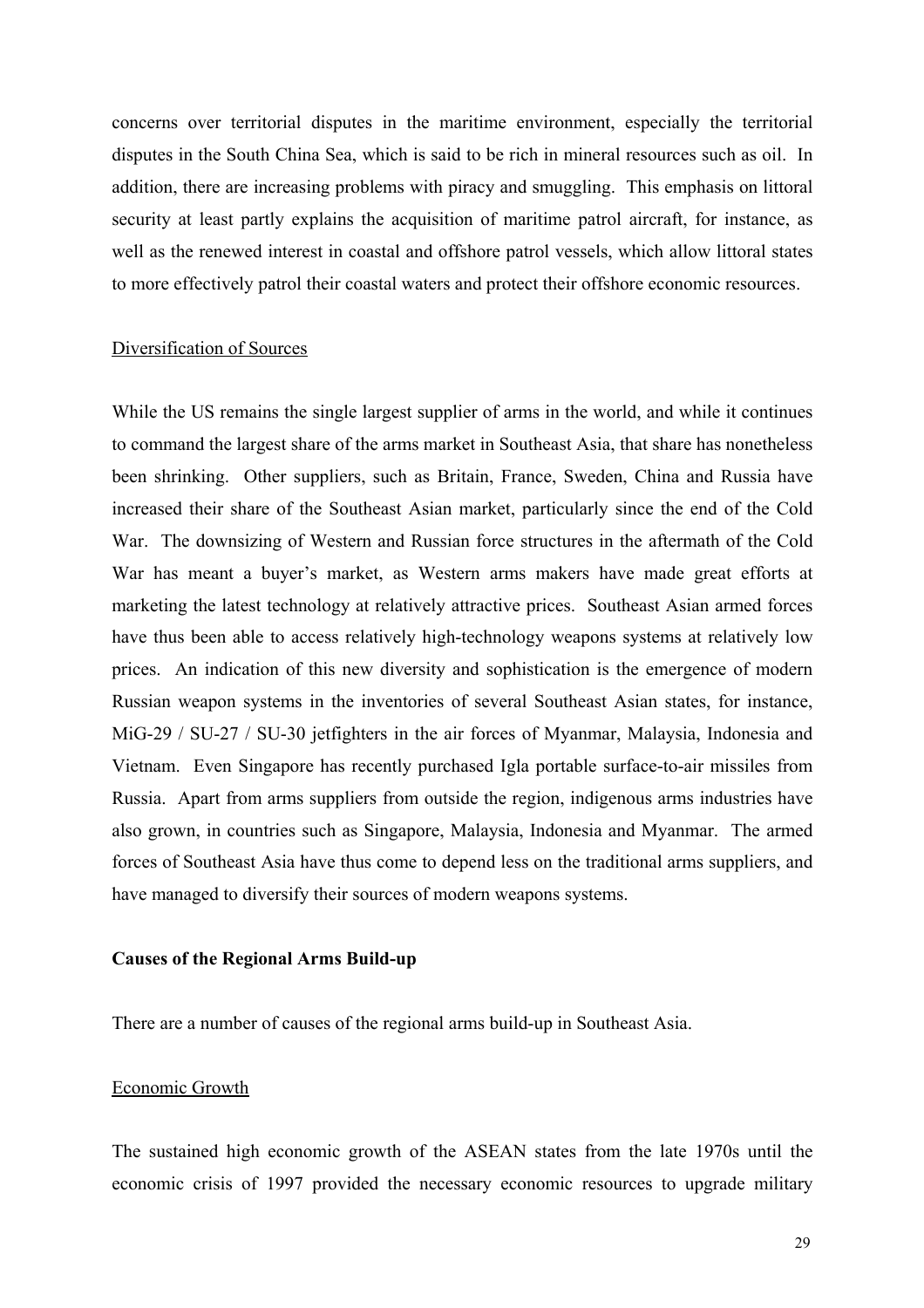capabilities. Even if the percentage of GDP spent on defence had remained more or less constant, or shown only a marginal increase, the amount of actual expenditure and hence resources devoted to defence had in fact increased simply as a result of the huge economic growth in ASEAN. Indeed, until the present economic crisis, the entire Asia-Pacific region had been the fastest-growing region in the world since the late 1970s.

A series of studies of the relationship between defence expenditure and economic growth in the ASEAN states from the early 1960s through to the late 1980s have consistently shown that there is a close and positive correlation between them.<sup>75</sup> Those with the highest rates of growth of GNP, such as Singapore and Malaysia, have had the highest rates of increase of defence spending, while those with slower economic growth, such as Indonesia and the Philippines, have had the slowest increases in defence spending.

# The Requirements for EEZ Surveillance and Protection

The promulgation of 200-mile EEZs under UNCLOS III has generated requirements for surveillance and power-projection capabilities over resource-rich areas. Indeed, there exist disputes over the South China Sea involving China, Vietnam, Malaysia, Brunei and the Philippines. There are also concerns over increasing acts of piracy and smuggling. There is also the question of ensuring the security of the important sea lanes of communications that passes through the Straits of Malacca, given that half of the world's maritime trade passes through it. Coupled with the limited, multilateral framework for security in the Asia-Pacific, and the withdrawal of the US from Subic Bay in 1992, all littoral states in the region have felt the need to invest heavily in building up their navies and maritime capabilities.

#### Inter-State Tensions in the Region

 $\overline{a}$ 

Smaller states in the region are wary of domination by regional powers. The great power potential of China, India and Japan have often been mentioned. But a more salient factor may well be the continued presence of severe inter-state tensions within even Southeast Asia,

<span id="page-33-0"></span> $75$  Cited in Desmond Ball, "Arms and Affluence: Military Acquisitions in the Asia-Pacific Region," p.80.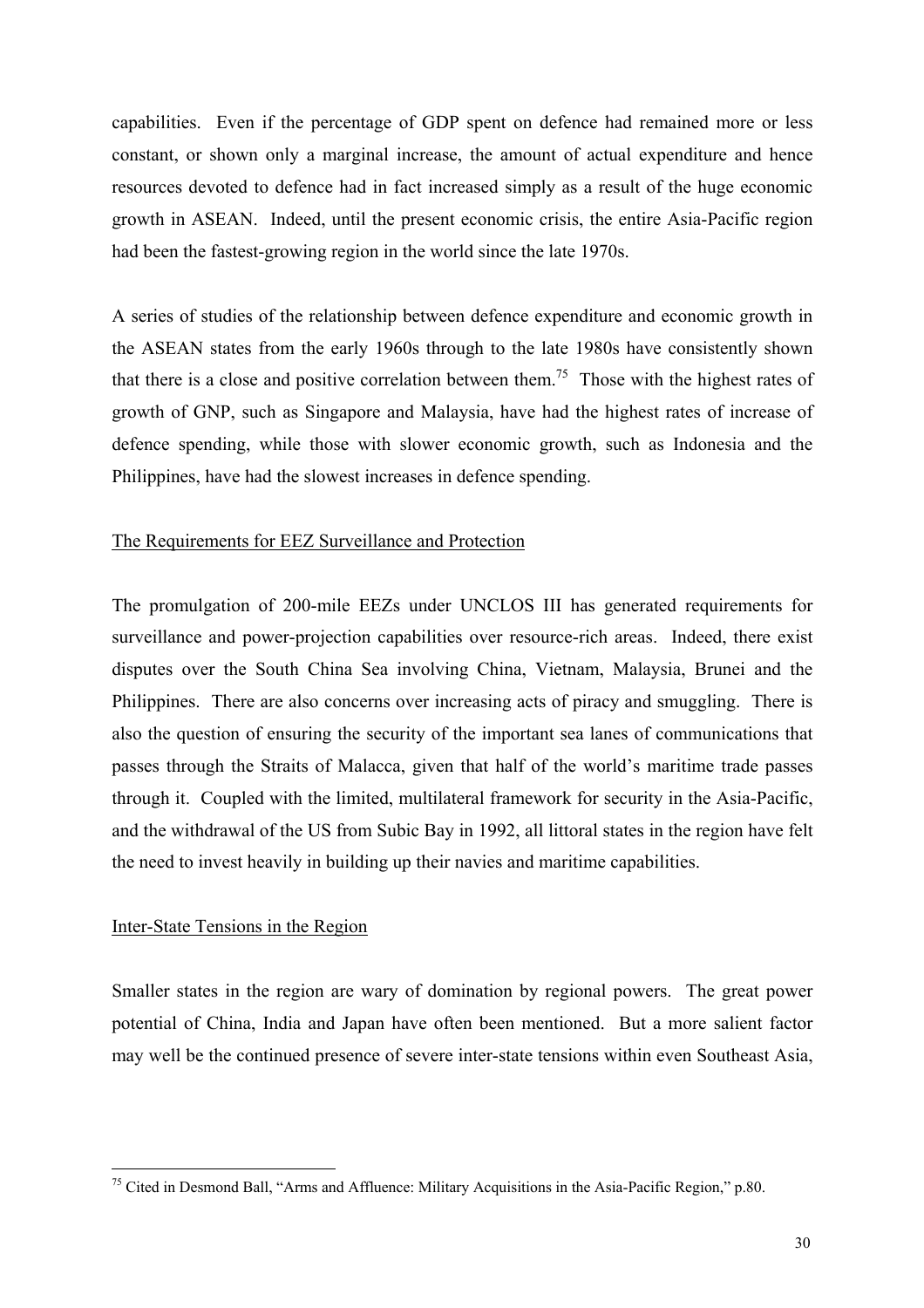a factor which has been the focus of recent academic discussion.<sup>76</sup> These studies have focused on the potential for conflict between states in the region over maritime boundaries, disputed territory, fisheries disputes, border conflict over refugees and alleged support for domestic rebellion.

#### Internal Security

 $\overline{a}$ 

Myanmar, Indonesia and the Philippines are evidently concerned with internal security, given the salience of armed rebellion in these countries.<sup>77</sup> Myanmar has in the last decade engaged in a massive quantitative expansion of its armed forces chiefly in order to deal with internal rebellion and dissent. The armed forces of Indonesia and the Philippines are also similarly concerned with archipelagic security and dealing with internal rebellions along their peripheries. For these reasons, none of the three have invested in the full suite of RMA technologies although they are interested in the surveillance and reconnaissance capabilities of the RMA which they believe would better enable them to maintain internal security.

What is interesting is that of late, both Malaysia and Singapore have renewed their interest in internal security capabilities. The events of 11 September in the US, the evident rise of militant Islam and the influence of pan-Islamic militant ideology in the region as shown by a string of violent incidents involving militant Muslims in Malaysia, Indonesia and the Philippines in recent years, have caused both countries to re-evaluate their security priorities. Hence, Malaysian Defence Minister Tun Najib has now called for the armed forces to be prepared for low-intensity conflict and urban warfare (i.e. to be better equipped to handle terrorist attacks), while Singapore has promulgated "Homeland Defence," which it intends to gradually put into place in the next few years.[78](#page-34-2) These, however, do not mean a diversion away from conventional defence capabilities as inter-state tensions remain salient in various parts of Asia.

<span id="page-34-0"></span><sup>&</sup>lt;sup>76</sup> See, for instance, Andrew Tan, *Intra-ASEAN Tensions* (London: Royal Institute of International Affairs, 2000) and N Ganesan, Bilateral Tensions Among the ASEAN States (Singapore: Institute of Southeast Asian

<span id="page-34-1"></span>Studies, 2000)<br>
<sup>77</sup> For a recent study of these, see Andrew Tan, <u>Armed Rebellion in the ASEAN States</u> (Canberra: Australian<br>
National University, 2000).

<span id="page-34-2"></span> $^{78}$  See Mohamad Najib Abdul Razak, Defending Malaysia: Facing the Twenty-First Century (London: ASEAN Academic, 2001), p.83-85, and Straits Times Interactive, 5 November 2001.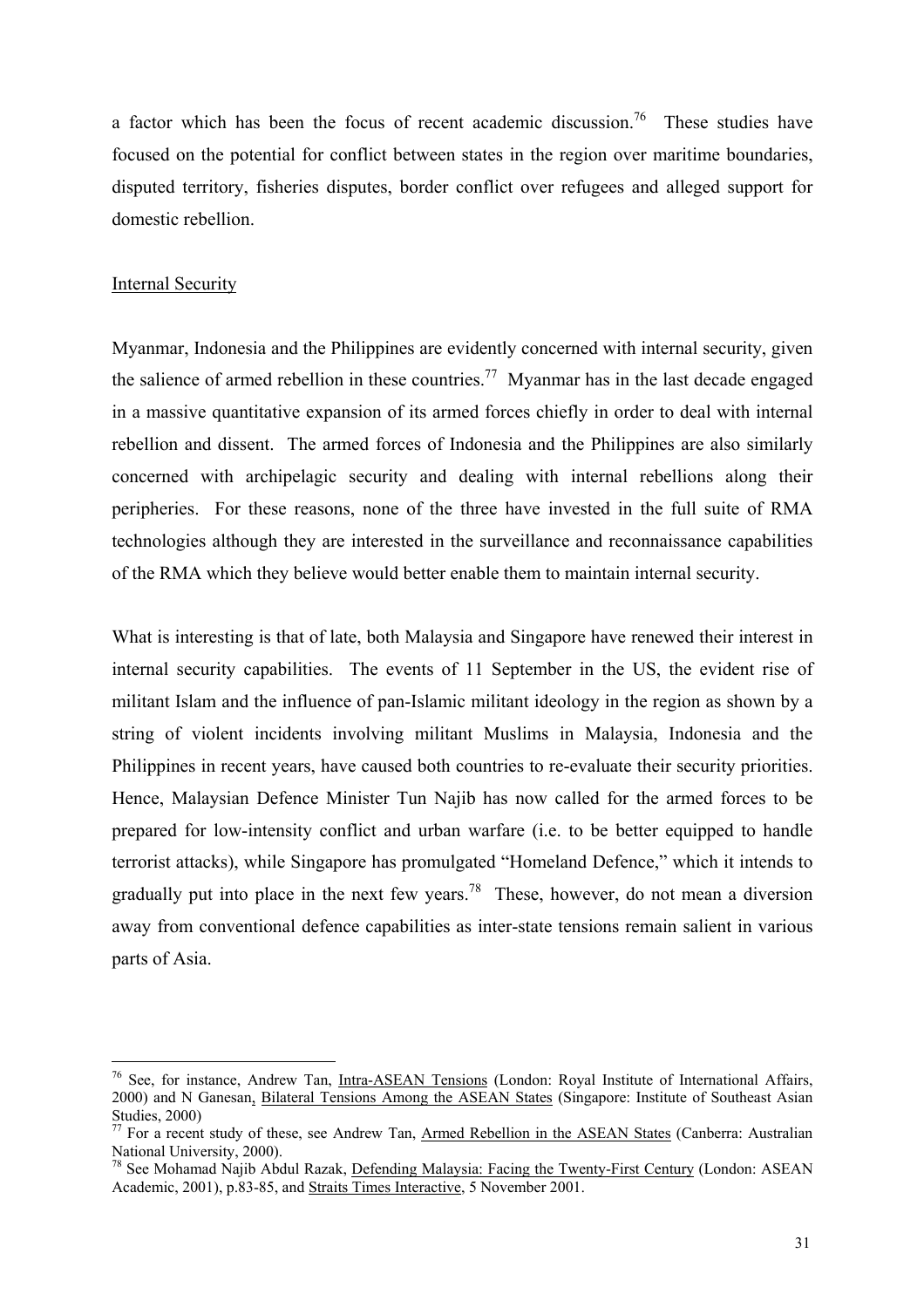#### The Broadening of Regional Security Concerns

The emergence of non-traditional security issues has had the effect of broadening security concerns. Economic security involves the protection of sea lanes of communications as well as marine resources such as seabed minerals and fisheries. There is also growing concern over piracy in the South China Sea, as well as illegal smuggling of both contraband and human refugees. These have had the effect of increasing demands for resources to be put into offshore maritime patrol capabilities with the use of both maritime patrol aircraft as well as coastal patrol craft and larger OPVs that can operate helicopters.

# A Buyers' Market

 $\overline{a}$ 

The worldwide decline in arms purchases following detente in the 1970s and particularly since the end of the Cold War led European and US arms manufacturers to search for new markets. Russia has also emerged in recent years as a supplier of the latest weapons systems at bargain prices. Moreover, the new indigenous arms makers in Third World states like Brazil, China, India, South Africa and Israel, are providing stiff competition. The increasingly wealthy Asia-Pacific states thus eagerly snapped up the latest weapons systems.

The highly competitive market assured a buyers' market, with the ASEAN states demanding sophisticated weapon systems which supplier states had been reluctant to sell. Thus, by the early 1990s, states such as Malaysia were able to purchase MiG29 and F18 Hornet jetfighters, Thailand an aircraft carrier, and Singapore F16s and E2C Hawkeye AEW aircraft. Navies in the region have been able to afford to arm their combat vessels with Exocet and Harpoon anti-shipping missiles. Submarines, hitherto the preserve of the Indonesian navy, have been purchased by the Singapore Navy, with Malaysia and Thailand likely to follow. Weapon purchasers can also demand and receive technology transfers, licensed production agreements, offsets and local manufacturing of sub-components, all of which bring with them economic and technological benefits.<sup>79</sup> As a result, the power projection capabilities of the ASEAN states have increased markedly. Thailand, Malaysia and Singapore, in particular, all possess amphibious capabilities, growing naval strength and improving air forces.

<span id="page-35-0"></span> $79$  For instance, Russian suppliers were required to set up a joint venture service centre for MiG-29s in Malaysia as part of the jetfighter deal, and to establish ventures with Malaysian companies to produce components or provide training and maintenance services. See Michael Richardson, "Offer Offsets, Or Miss Out," Asia-Pacific Defence Reporter, October-November 1994, p.6.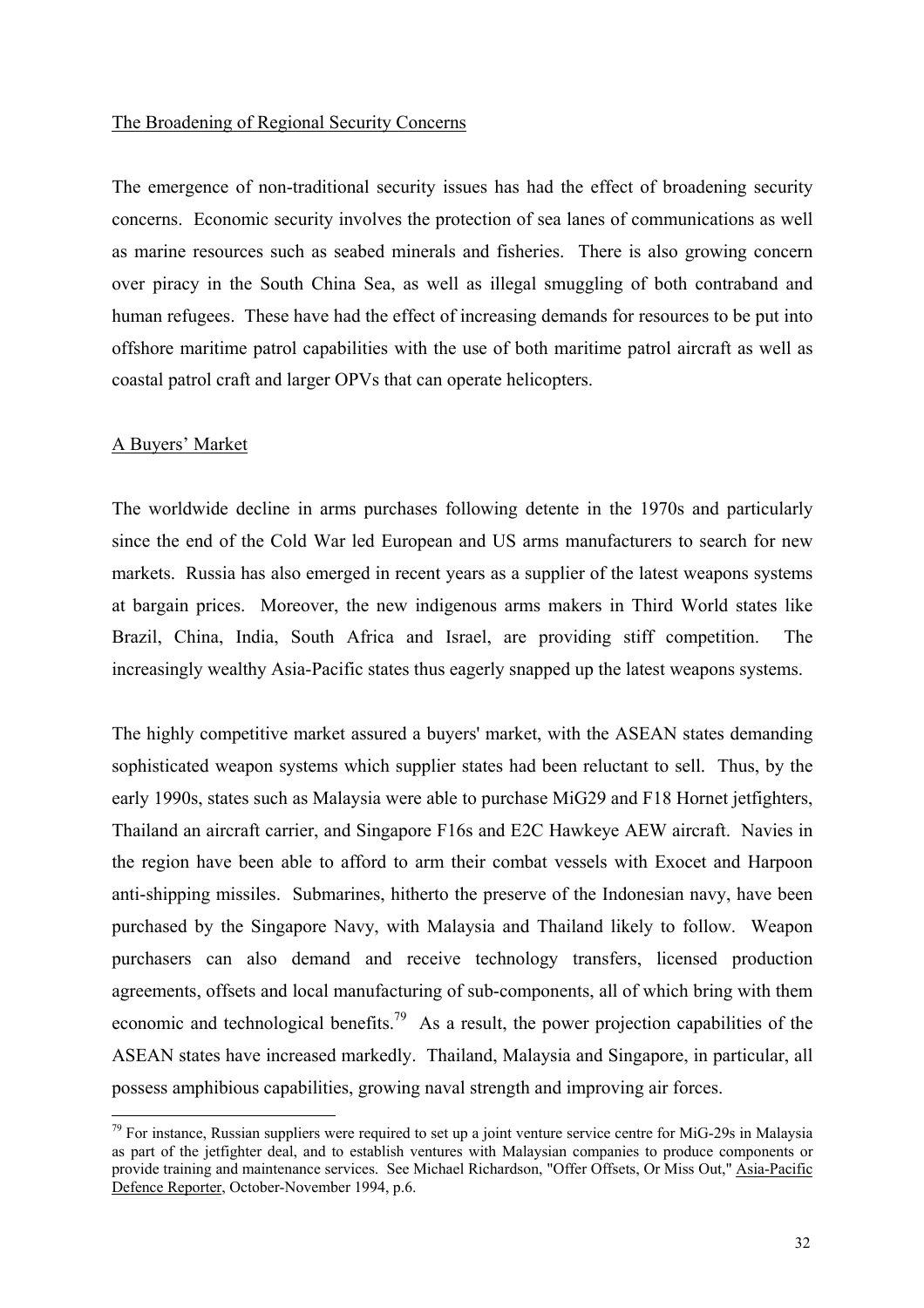### Prestige

The possession of sophisticated weapons systems is an indicator of political and economic modernization. The prestige factor has enabled armed forces in the region to press for the acquisition of some eye-catching items, such as an aircraft carrier for Thailand's navy, surely an extravagance for a developing nation which is basically a land power. F16 fighter aircraft and modern frigates serve as important national status symbols - they at least enable national armed forces not to "lose face" during multilateral or bilateral training exercises. In the context of historical Thai-Myanmar rivalries, ethnic animosities and negative mirror images of each other, it is not surprising that Myanmar also felt a need to maintain its standing with the purchase of MiG-29s. $80$ 

# Domestic Political Factors

 $\overline{a}$ 

One reason for Thailand's recent emphasis on naval acquisition programs was motivated partly by the fact that the Royal Thai Navy chose to opt out of the military junta that toppled the elected government of Chatichai Choonhavan in 1992. Indeed, the Navy tacitly supported the pro-democracy movement which erupted in the wake of military coup. The civilian government that was subsequently voted into office rewarded the Navy's noninvolvement by allotting it a very large share of defence spending. This included purchasing Jianghu-class frigates and recently an aircraft carrier.

This is not the only instance where domestic structures appear to play a major role in arms acquisition policy. Indeed, Indonesia's acquisition of former East German vessels had more to do with the particular policy agenda of its Minister for Technology Habibie, who wanted to maintain high-tech strategic industries in Indonesia, than with answering any particular strategic requirement.

<span id="page-36-0"></span><sup>&</sup>lt;sup>80</sup> For a study of Thai-Myanmar bilateral tensions, see Maung Aung Myoe, Neither Friend Nor Foe: Myanmar's Relations with Thailand Since 1988 (Singapore: Institute of Defence and Strategic Studies, 2002).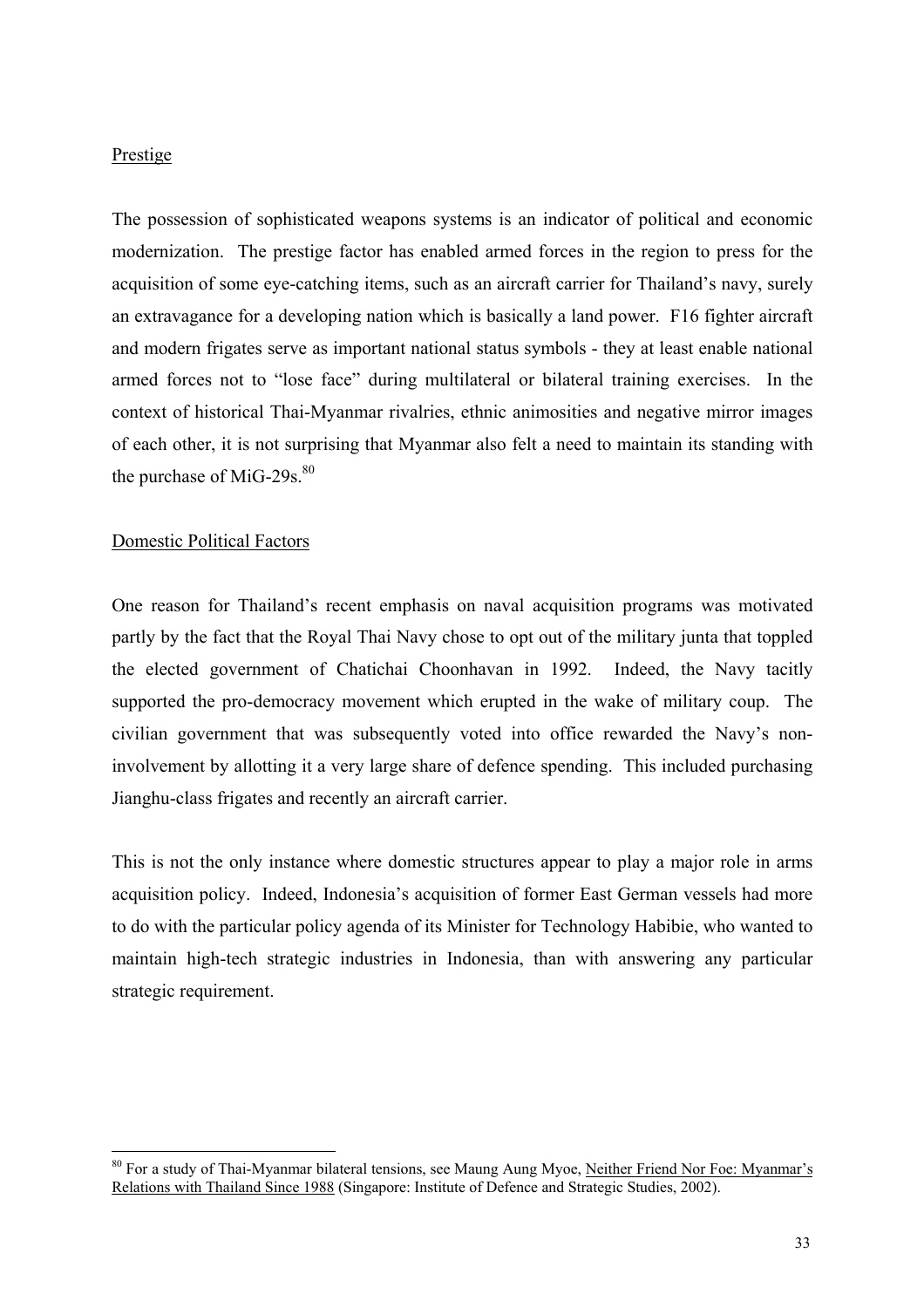# Corruption

The involvement of the military in economic and commercial activities in many parts of the region has produced instances where military greed has figured prominently in many major acquisition programs.

There has been some evidence to support the argument that it is a relevant factor. In 1978, a retired Malaysian air force captain was sentenced to three years' imprisonment for soliciting a 1% commission on a US\$39 million deal to purchase 16 F5E jetfighters from the US in 1971. In 1981, the Malaysian government reopened a tender for 162 Sibmas armored fire-support vehicles following allegations from other disappointed suppliers that the specifications appeared to be rigged in favor of the Belgian company.<sup>81</sup> These examples, however, are dated, and no controversies have been reported since Mahathir took over as Prime Minister.

The corruption factor has been better documented in the case of Thailand, where military corruption was a major factor in the bloody popular uprising of May 1992. It is reported that commissions on arms sales (a common practice by arms manufacturers and dealers in selling weapon systems to Third World states) average 15-20% of any deal, which means that personal greed, not any rational need, may be a powerful driving force in some military procurements.<sup>82</sup>

The Thai Air Force's attempt in 1991 to purchase 38 Italian-Brazilian AMX fighter aircraft at US\$20 million each, twice the price on the international market, was blocked by then Prime Minister Anand Panyarachun, who was concerned with the air force's runaway spending program. It has also been alleged that arms purchases from China was accompanied by widespread graft; the China-made tanks and APCs have in fact proved to be operationally unreliable. In 1997, a plan to acquire 295 wheeled IFVs was reduced to 50 following allegations of improper bidding procedures. $83$  There have been no recent controversies

<span id="page-37-0"></span><sup>&</sup>lt;sup>81</sup> Far Eastern Economic Review, 20 October 1983, pp.50-51, and Asiaweek, 16 October 1981, p.20.

<span id="page-37-1"></span> $\frac{1}{82}$  Tai Ming Cheung, "Officers' Commission: Arms Procurement Driven by Profit Rather Than Need," <u>Far</u> Eastern Economic Review, 2 July 1992, p.13.

<span id="page-37-2"></span>Military Technology, March 1997, p.108, October 1997, p.135.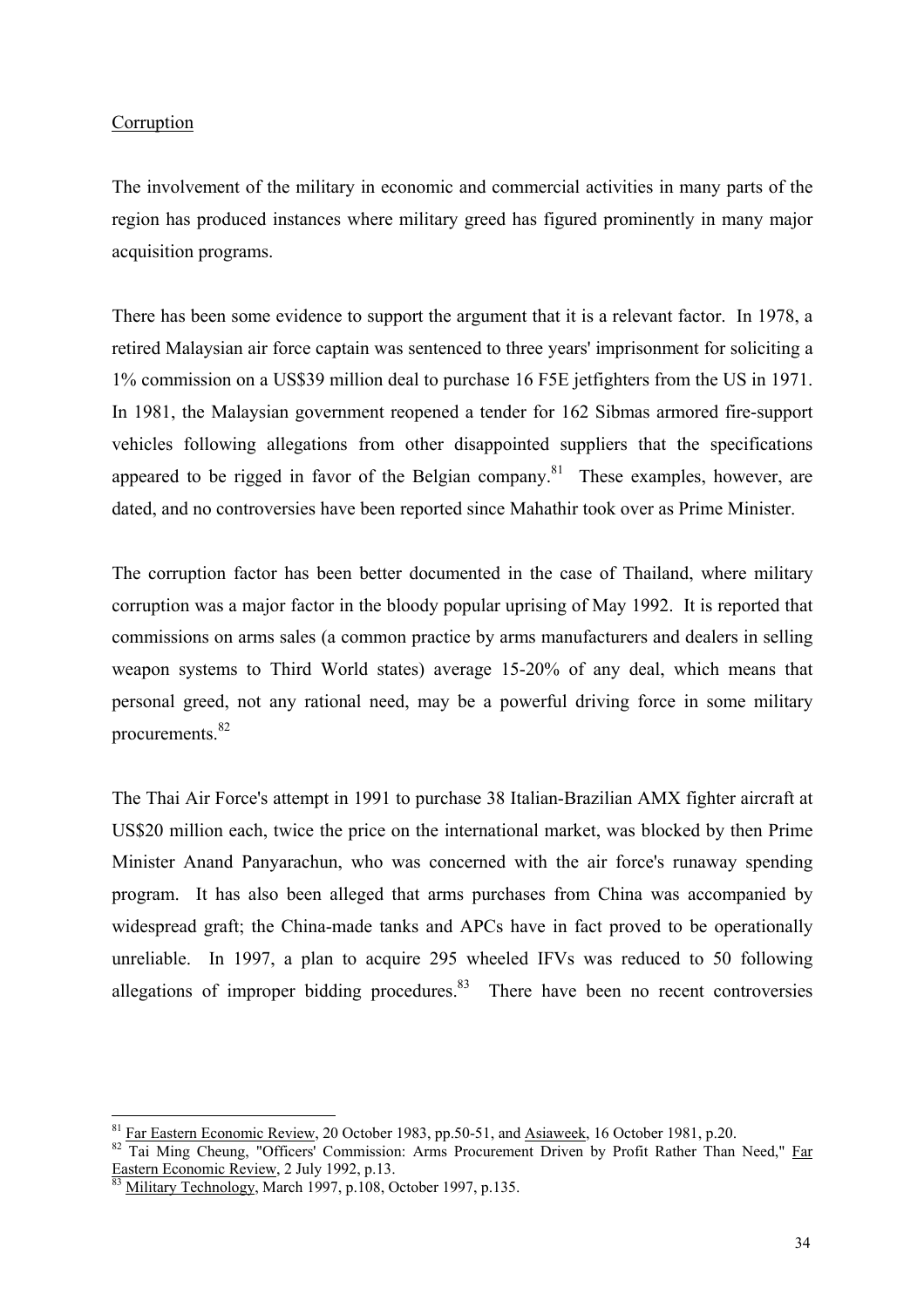though, especially since steps taken in the late 1990s to weed out corruption and make the armed forces more professional.<sup>[84](#page-38-0)</sup>

### **The Regional Economic Crisis of 1997**

The regional economic crisis has meant that the region's arms build-up has been slowed, with many defence contracts cancelled or put on hold.<sup>85</sup> Malaysia's defence budget faced a comparatively modest cut of US\$187 million for 1998, with plans to acquire attack helicopters, submarines, tanks and armored vehicles frozen.<sup>86</sup> Indeed, Malaysia would have ordered more Hornet and MiG-29 jetfighters as well as trainers if not for the crisis.<sup>87</sup>

Although Indonesia actually increased its defence budget for 1998 by some 17%, inflation and the weak rupiah has meant that the real budget was down by 40%. Indonesia has indefinitely postponed major arms purchases, such as the Su-30 jetfighter and Mi-17 helicopter deal with Russia and the Type 206 submarine deal with Germany.<sup>88</sup> The Thai economy was badly hit by the economic crisis, with the Thai baht losing 45% of its value. Thailand was thus been forced to cut its 1998 defence budget by some 35%, and asked the US to help reschedule the repayment of hundreds of millions of dollars owed on past purchases. Prime Minister Chuan Leekpai declared that there would be no new arms deals and that the armed forces will have to make do with what they have for the time being.<sup>89</sup> Thailand also lost a US\$74.5 million deposit on 8 F-18 Hornet jetfighters when it was forced to cancel the order.<sup>90</sup>

The Philippines has also been affected. Despite a stated 15-year modernization program, the Philippines has so far not made any major arms purchase. Indeed, modest plans to acquire 12 modern jetfighters, air defence radars and patrol vessels were deferred following the fall in

 $\overline{a}$ 

<span id="page-38-0"></span><sup>&</sup>lt;sup>84</sup> See "A Fresh Approach," Asiaweek, 19 November 1999, p.45, and "Thai Army Turning into Leaner and

<span id="page-38-1"></span>Meaner Force," Straits Times, 20 October 2001, p.A11.<br><sup>85</sup> See "Regional halt on new orders as crisis swells," <u>Jane's Defence Weekly</u>, 18 February 1998, pp.21-22, and<br>"Tigers Without Teeth?" <u>Military Technology</u>, April 1

<span id="page-38-2"></span><sup>&</sup>lt;sup>86</sup> Sydney Morning Herald, 16 January 1998. See also Straits Times Interactive, 26 March 1998, and "Market" Misfire: Arms Sellers Hurt as Asia Abandons Pricey Weapons," Far Eastern Economic Review, 5 February 1998, pp.22-23.<br><sup>87</sup> Air Forces Monthly, July 1998, p.7.<br><sup>88</sup> Straits Times Interactive, 26 March 1998.<br><sup>89</sup> Gary Klintworth, "Regional Defence Budgets Slashed," <u>Asia-Pacific Defence Reporter</u>, April-May 1998,

<span id="page-38-3"></span>

<span id="page-38-5"></span><span id="page-38-4"></span>

p.12.<br><sup>90</sup> <u>Air Forces Monthly</u>, July 1998, p.7.

<span id="page-38-6"></span>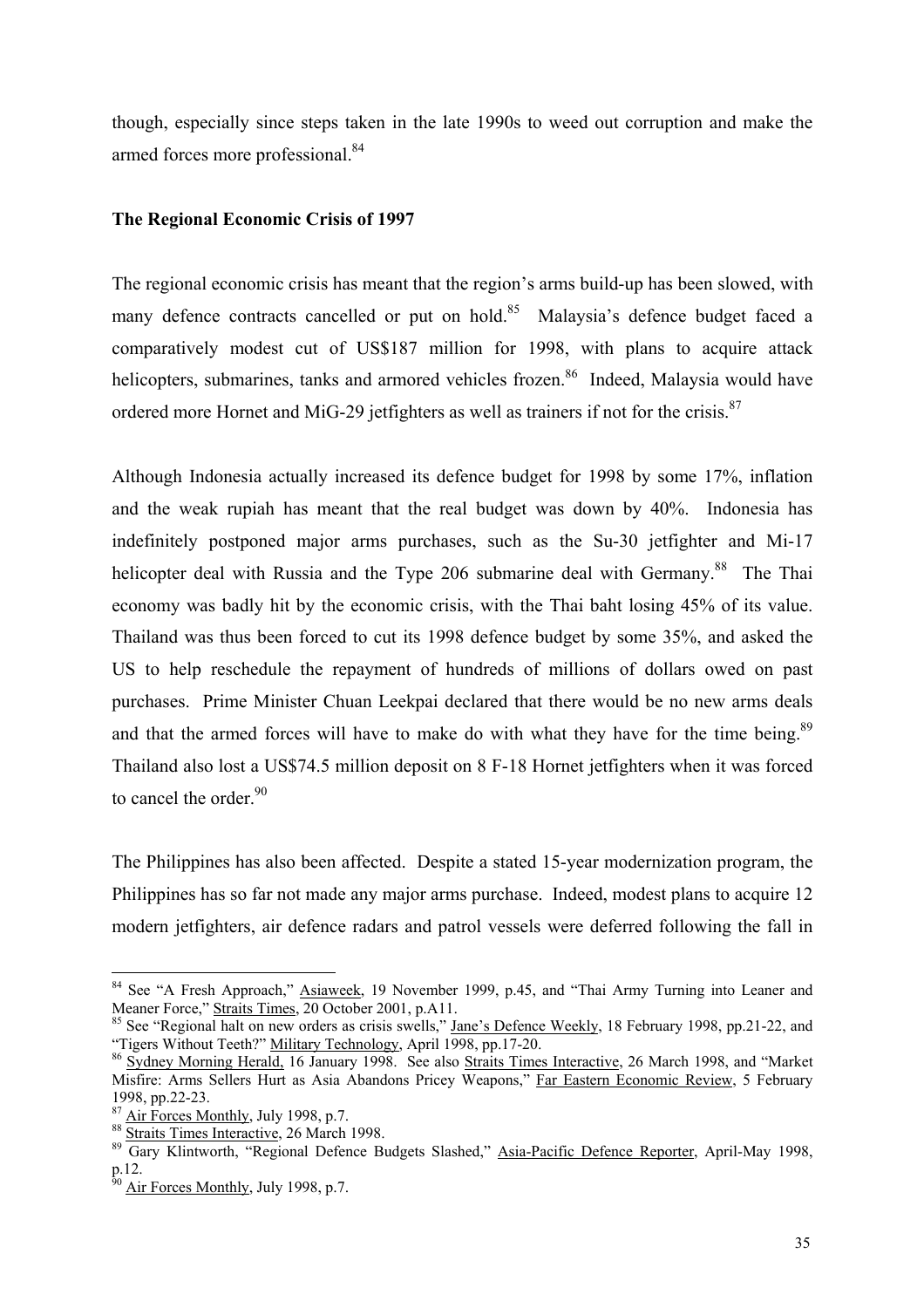the value of the peso.<sup>91</sup> However, in November 1998, the Philippine Defence Secretary announced that it would have to fast track its plans to modernize the armed forces, citing the continuing dispute with China over the South China Sea as the reason. Indeed, he stated that "we have allowed ourselves to become so weak militarily that we cannot back up our diplomatic moves with a credible force".<sup>92</sup> Despite this, there are still no concrete plans for actual major acquisitions. Instead, continuing economic weakness and internal insurgencies have led the Philippines to pursue upgrading and the acquisition of second-hand US equipment.

On the other hand, Singapore increased its defence budget by 5% in 1998, with plans to purchase more F16 jetfighters, submarines and modern landing ships proceeding.<sup>93</sup> This reflected its continuing concerns over potential conventional threats and the fact that the economic crisis did not badly affect the wealthy island-state.

Vietnam, Laos and Myanmar were not affected as much by the regional crisis, whilst oil-rich Brunei has the resources to ride it out. The economic crisis thus had varying effects on the arms modernization programs in the region. Even for those most deeply affected, the modernization drive has gradually resumed. Malaysia has placed a number of recent orders, as has Thailand, albeit with a focus on second-hand or reconditioned weapon systems. Indonesia has recently shown signs that it is emerging from the long period of stasis in which it has not acquired any modern arms since the mid-1990s, while the Philippines can look forward to reconditioned surplus US weapons systems in the coming years. Indeed, Malaysia has started to place orders for major weapons systems again.

# **Conclusion**

 $\overline{a}$ 

First, the question of whether there is an arms race in Southeast Asia needs to be addressed. Clearly, the situation does not comply with the four antecedent conditions for an arms race as laid down by Colin Gray. The states in the region are not openly antagonistic towards one another and have been able to achieve a measure of regional cooperation under the rubric of

<span id="page-39-2"></span><span id="page-39-1"></span>

<span id="page-39-0"></span><sup>&</sup>lt;sup>91</sup> Jane's Defence Weekly, 18 February 1998, p.22.<br><sup>92</sup> Straits Times Interactive, 13 November 1998.<br><sup>93</sup> Gary Klintworth, "Regional Defence Budgets Slashed," p.14.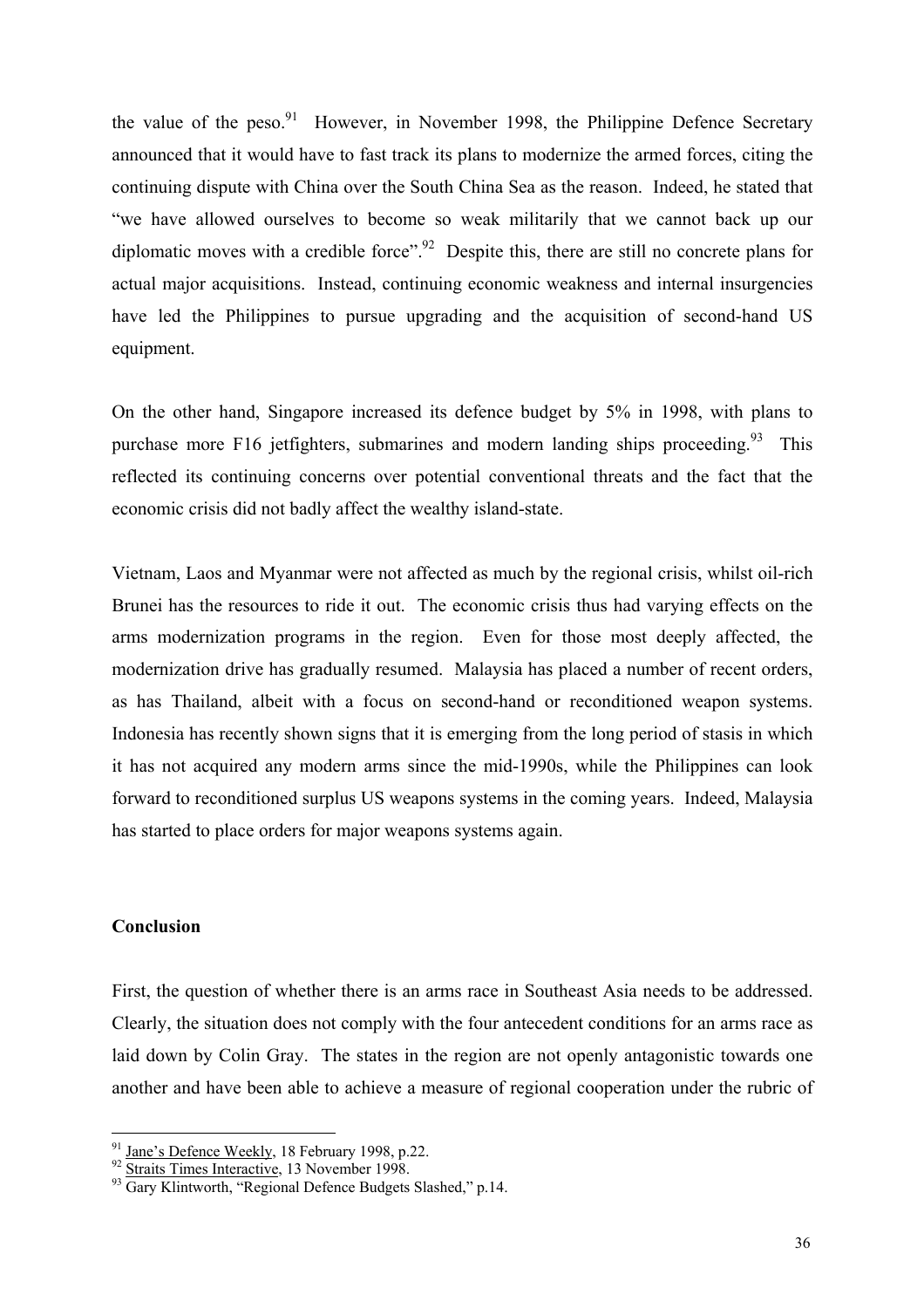ASEAN, although territorial disputes remain serious. Generally, the states in the region also have not reacted immediately to each other's purchases of modern weapons systems, although elements of it are increasingly evident in Malaysia-Singapore relations.

However, it is also obvious that what Southeast Asian armed forces are doing is not maintaining the military status quo. Clearly, the armed forces of the region are enhancing existing capabilities as well as acquiring new capabilities. There is also clearly an element of competitive or interactive arms acquisitions. In other words, while there is no arms race according to the Gray definition, there is evidence of arms racing behavior that is short of a full-blown arms race.

No one single factor can fully explain the phenomenon of military modernization and arms build-up in the region. Indeed, it is clear that a complex myriad of factors account for it, such as prestige, corruption, supply side factors, economic growth, self-reliance in the context of a perceived reduction of the US commitment to the region, new requirements arising from EEZ surveillance and protection, the impact of domestic factors, inter-state tensions and the broadening of regional security concerns. However, a regional build-up has clearly taking place and there exists the danger of arms acquisitions being perceived as threatening to neighboring states. Force modernization programs have undoubtedly lowered the threshold for actual conflict as they have provided states in the region with the force projection and conventional capabilities to use or threaten the use of force as options in resolving disputes. Indeed, analysts fear that military modernization efforts could be potentially destabilizing, especially given the presence of inter-state tensions and contentious bilateral issues.  $94$ 

Fundamental dynamics also mean that the moratorium imposed by the economic crisis beginning in 1997 has been temporary. Indeed, Singapore, Brunei and Myanmar have not been affected at all, pushing ahead with their expansion plans despite the regional economic turmoil. Malaysia has resumed its military modernization and expansion plans by 2000. There is evidence that Indonesia is resuming much-needed modernization, given that its last major purchases of major weapon systems occurred in the mid-1990s. In the wider East Asian region, there have also emerged a group of countries such as Japan, South Korea, Taiwan and Singapore, which are able to harness RMA-type technologies to enhance their

 $\overline{a}$ 

<span id="page-40-0"></span><sup>&</sup>lt;sup>94</sup> See Andrew Tan, Intra-ASEAN Tensions (London: Royal Institute of International Affairs, 2000) and N Ganesan, Bilateral Tensions Among the ASEAN States (Singapore: Institute of Southeast Asian Studies, 2000).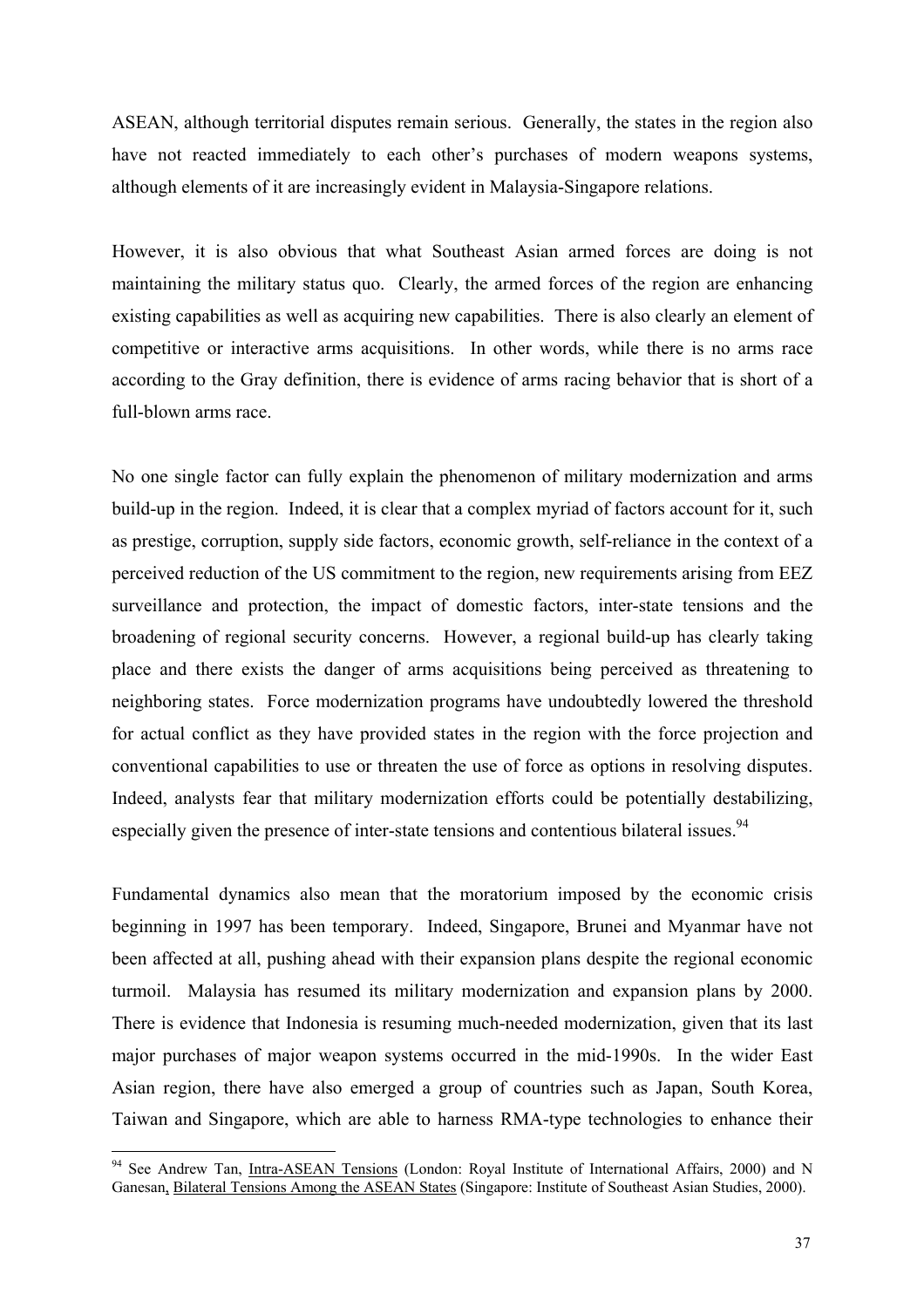military strength. In Southeast Asia, Singapore is thus emerging as a military power in its own class, with Malaysia making efforts to keep pace.

The regional arms build-up has placed constraints on multilateral security cooperation due to its reinforcement of mutual suspicions over each other's intentions. No multilateral military alliance structure other than the Five-Power Defence Arrangements (FPDA) thus exists due to the lack of a common threat perception and the evident presence of mutual suspicions. This points to the need for arms control and other political and diplomatic measures, such as confidence-building measures (CBMs) which could lessen tensions and put a brake on the competitive arms build-up. Within the Asia-Pacific region, political measures have been put in place. An example is the ASEAN Regional Forum (ARF) which has become the primary vehicle for discussing security matters in the region. But while the ARF has been exploring various confidence-building measures in order to ameliorate the negative consequences of a regional arms build-up, it has not, to-date achieved much in terms of concrete results.

This means that some other benign third party or hegemon from outside the region must take the lead in regional confidence building. The most promising so far have been CBMs in the form of military multilateral exercises and exchanges promoted by the US, such as RIMPAC and Cobra Gold, which only the US has the resources and power to lead. On a smaller scale, the Five Power Defence Arrangements (FPDA) comprising Singapore, Malaysia, Australia, Britain and New Zealand, is the only other effective multilateral mechanism in the region. The main utility of the FPDA is its function as a useful CBM between Singapore and Malaysia. However, only Australia has the interest, capability and acceptability to take the lead in promoting it as such.

Such military-level CBMs must be expanded considerably to include more Southeast Asian states in order to enhance functional multilateral cooperation. Such cooperation has advantages that extend beyond raising operational effectiveness and inter-operability. Through exchanges, mistrust can be lowered and through multilateral cooperation, attention can be focused on common security threats, such as those emanating from regional flashpoints involving China, emerging non-traditional security threats such as arms smuggling, illegal migration and piracy, as well as humanitarian intervention and peacekeeping, such as that carried out in East Timor from 1999. In the post-11 September era, the obvious need for multilateral security cooperation to counter the threat emanating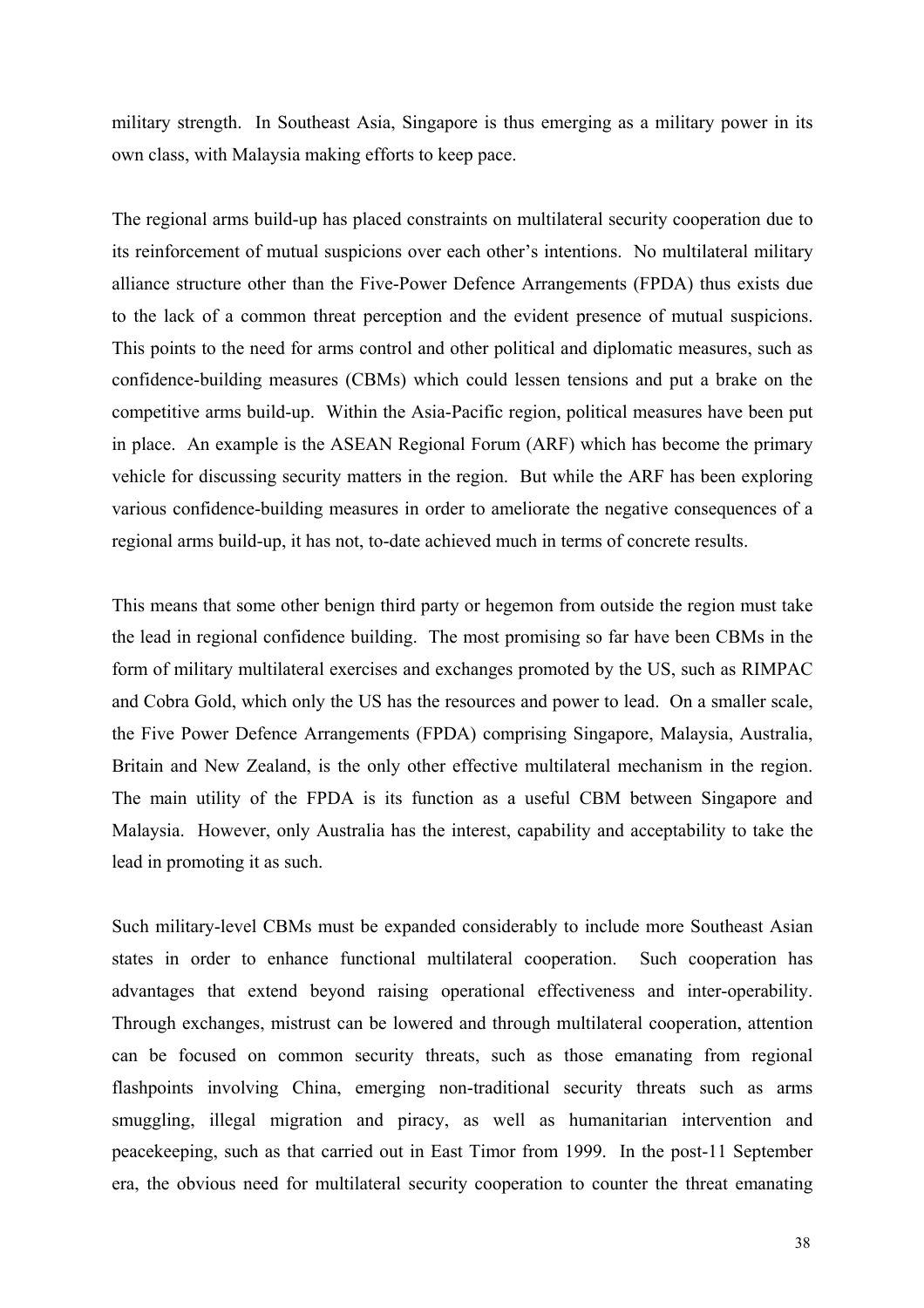from transnational terrorism in Southeast Asia is also an emergent factor that could provide the necessary political will towards overcoming barriers of mutual suspicions. The opportunities provided by such an impetus should not be missed.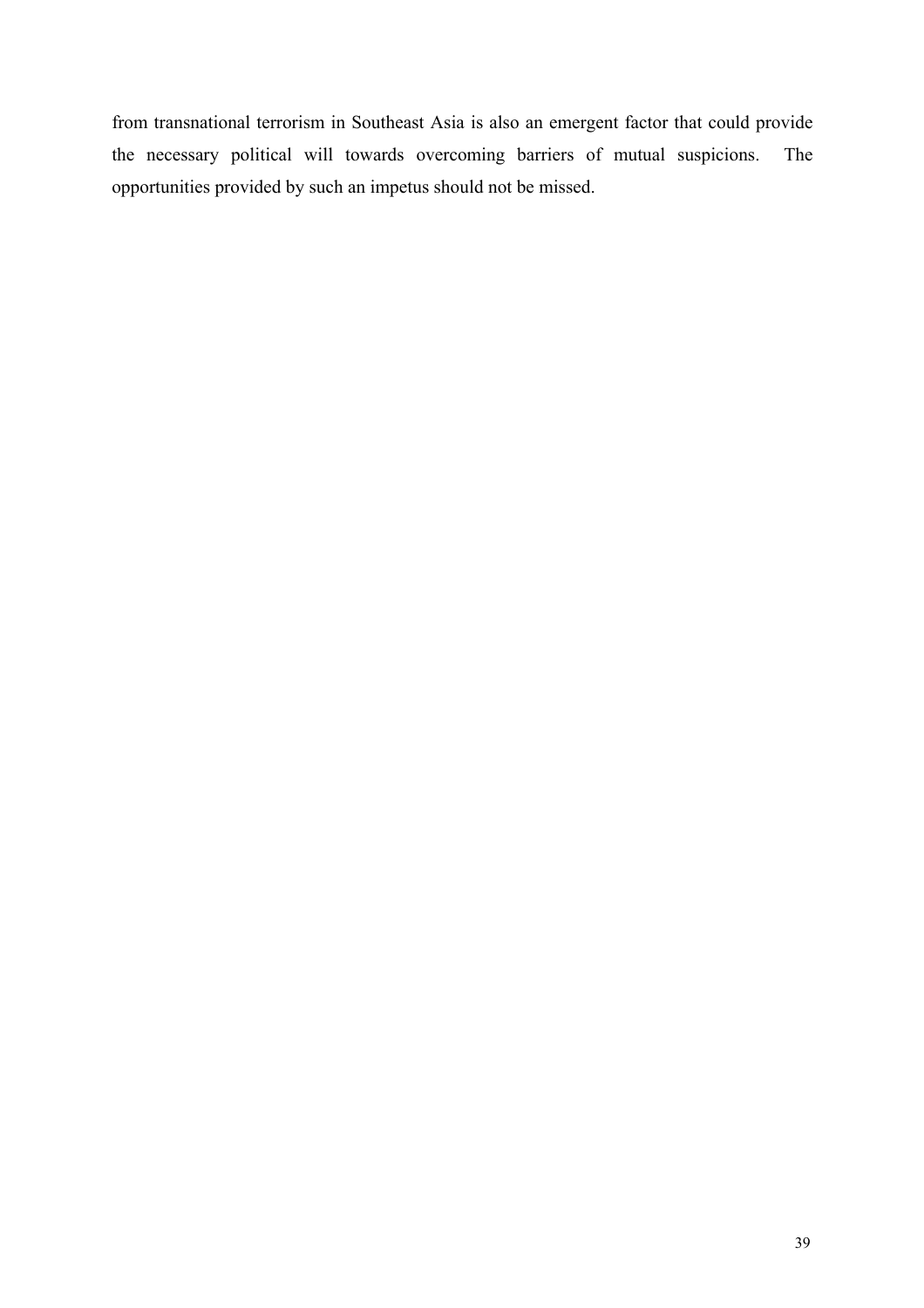# **References**

Air Forces Monthly

Armed Forces Journal International

Asian Defence Journal

Asian Defence Yearbook 2000-2001

Asian Military Review

Asia-Pacific Defence Reporter 1999 Annual Reference Edition

Asia-Pacific Defence Reporter

Asiaweek

Ball, Desmond, "Arms and Affluence: Military Acquisitions in the Asia-Pacific Region," International Security, vol.18, no.3 (Winter 1993/94)

Ball, Desmond, "Arms and Affluence: Military Acquisitions in the Asia-Pacific Region," International Security, vol.18, no.3 (Winter 1993/94)

Bright, Patrick, "ASEAN – Naval Forces Overview," Naval Forces, February 2001

Brooke, Micool, "Fortress Singapore: A Key Player in Security," Asia-Pacific Defence Reporter, February 2001

Defence and Foreign Affairs

Far Eastern Economic Review

Flight International

Friedman, George, and Friedman, Meredith, The Future of War (New York: Crown, 1996)

Ganesan, N, Bilateral Tensions Among the ASEAN States (Singapore: Institute of Southeast Asian Studies, 2000)

Gray, Colin, "The Arms Race Phenomenon," World Politics, vol.24, no.1, 1972

Huxley, Tim, and Willett, Susan, Arming East Asia (Adelphi Paper, International Institute of Strategic Studies, London, 1999)

Indonesia Digest

Jane's Defence Weekly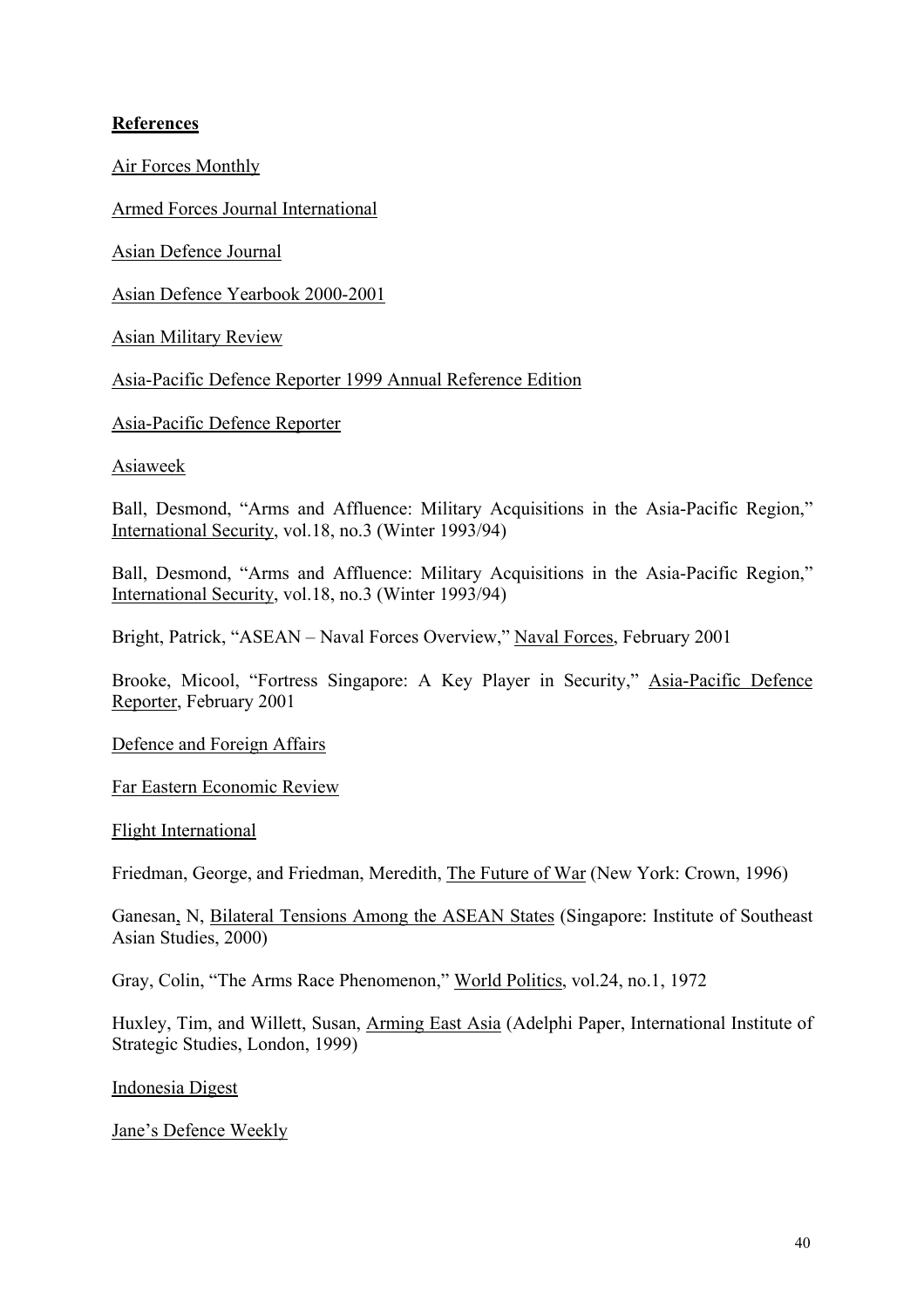Maung Aung Myoe, Neither Friend Nor Foe: Myanmar's Relations with Thailand Since 1988 (Singapore: Institute of Defence and Strategic Studies, 2002).

Micool Brooke, "Fortress Singapore: A Key Player in Security," Asia-Pacific Defence Reporter, February 2001

Military Technology

Morgenthau, Hans J, Politics Among Nations: The Struggle for Power and Peace (New York: Alfred Knopf, 1949)

Naval Forces

NTU News

Radio Moscow World Service (Moscow, in English)

Razak, Mohamad Najib Abdul, Defending Malaysia: Facing the Twenty-First Century (London: ASEAN Academic, 2001)

Straits Times

Straits Times Interactive <straitstimes.asia1.com.sg>

Sydney Morning Herald

Tan, Andrew, Armed Rebellion in the ASEAN States (Canberra: Australian National University, 2000)

Tan, Andrew, Intra-ASEAN Tensions (London: Royal Institute of International Affairs, 2000)

The Economist

World Defence Almanac 2002-2003 (Military Technology, Vol.27, Issue 1, 2003)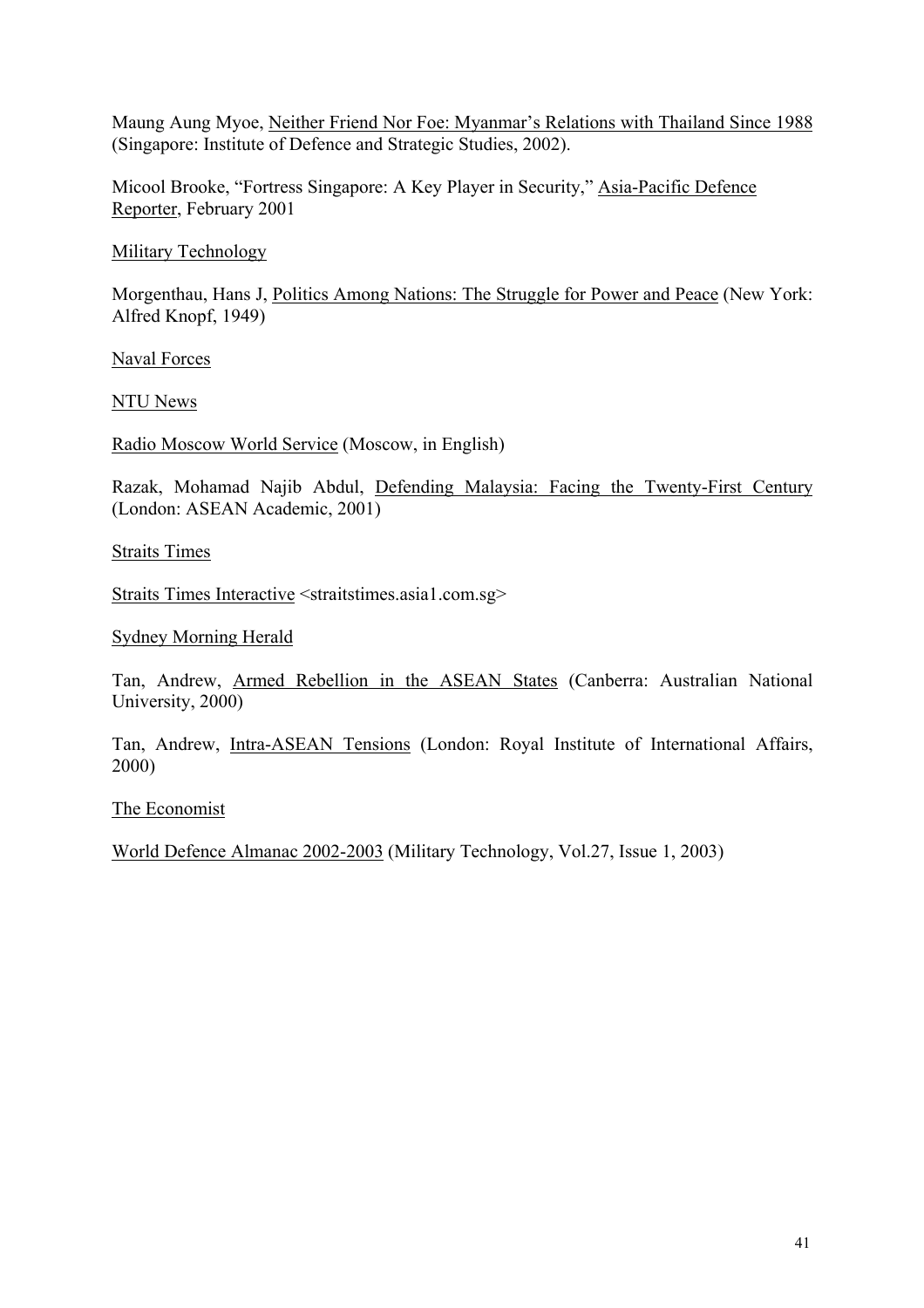# *IDSS Working Paper Series*

| 1.             | Vietnam-China Relations Since The End of The Cold War<br>Ang Cheng Guan                                                                                     | (1998) |
|----------------|-------------------------------------------------------------------------------------------------------------------------------------------------------------|--------|
| 2.             | Multilateral Security Cooperation in the Asia-Pacific Region: Prospects and<br>Possibilities<br><b>Desmond Ball</b>                                         | (1999) |
| 3 <sub>1</sub> | Reordering Asia: "Cooperative Security" or Concert of Powers?<br>Amitav Acharya                                                                             | (1999) |
| 4.             | The South China Sea Dispute re-visited<br>Ang Cheng Guan                                                                                                    | (1999) |
| 5.             | Continuity and Change In Malaysian Politics: Assessing the Buildup to the 1999- (1999)<br>2000 General Elections<br>Joseph Liow Chin Yong                   |        |
| 6.             | 'Humanitarian Intervention in Kosovo' as Justified, Executed and Mediated by<br>NATO: Strategic Lessons for Singapore<br>Kumar Ramakrishna                  | (2000) |
| 7.             | Taiwan's Future: Mongolia or Tibet?<br>Chien-peng $(C.P.)$ Chung                                                                                            | (2001) |
| 8.             | Asia-Pacific Diplomacies: Reading Discontinuity in Late-Modern Diplomatic<br>Practice<br>Tan See Seng                                                       | (2001) |
| 9.             | Framing "South Asia": Whose Imagined Region?<br>Sinderpal Singh                                                                                             | (2001) |
| 10.            | Explaining Indonesia's Relations with Singapore During the New Order Period: The<br>Case of Regime Maintenance and Foreign Policy<br>Terence Lee Chek Liang | (2001) |
| 11.            | Human Security: Discourse, Statecraft, Emancipation<br>Tan See Seng                                                                                         | (2001) |
| 12.            | Globalization and its Implications for Southeast Asian Security: A Vietnamese<br>Perspective<br>Nguyen Phuong Binh                                          | (2001) |
| 13.            | Framework for Autonomy in Southeast Asia's Plural Societies<br>Miriam Coronel Ferrer                                                                        | (2001) |
| 14.            | Burma: Protracted Conflict, Governance and Non-Traditional Security Issues<br>Ananda Rajah                                                                  | (2001) |
| 15.            | Natural Resources Management and Environmental Security in Southeast Asia:<br>Case Study of Clean Water Supplies in Singapore<br>Kog Yue Choong             | (2001) |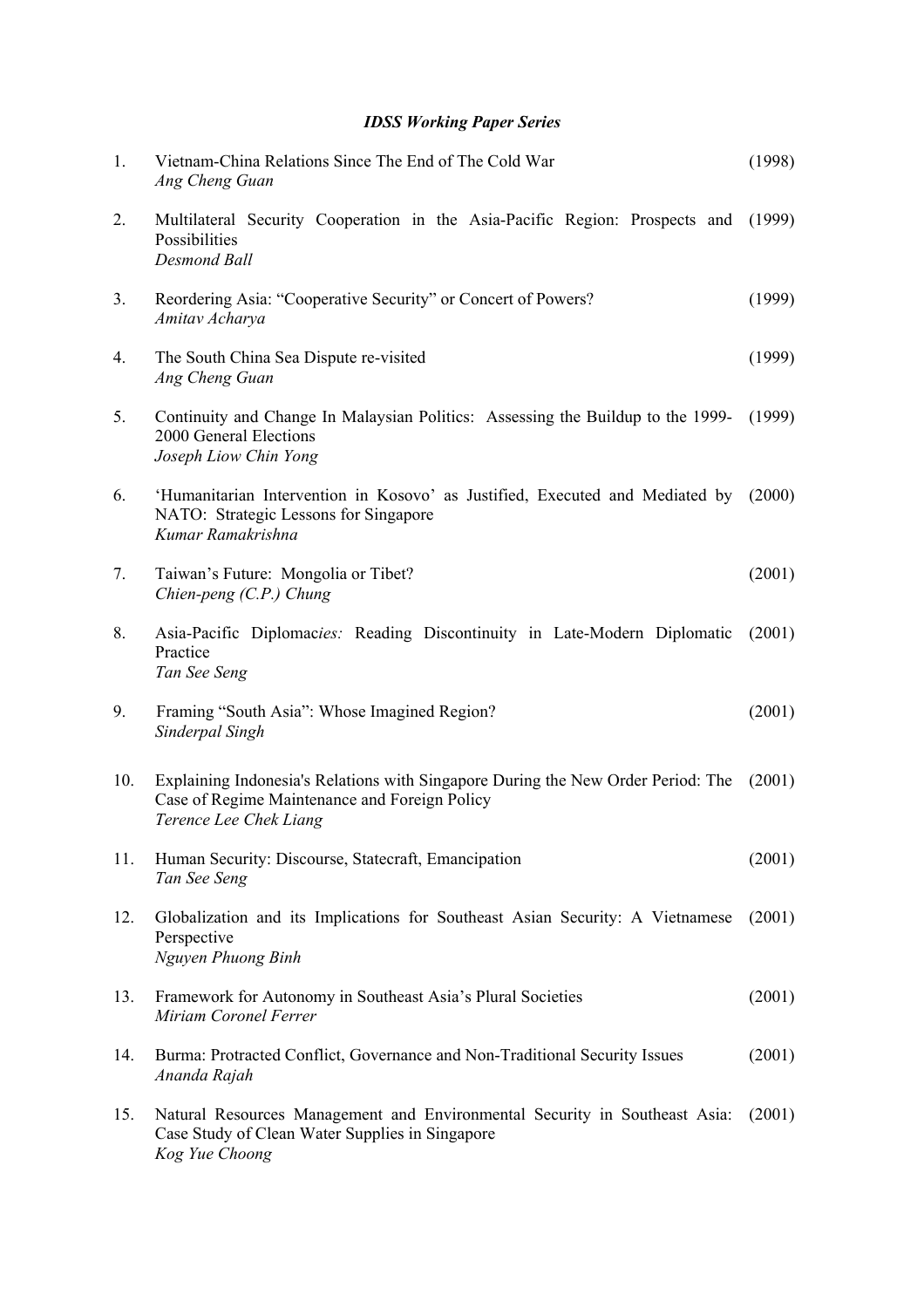| 16. | Crisis and Transformation: ASEAN in the New Era<br>Etel Solingen                                                                                                                                                                 | (2001) |
|-----|----------------------------------------------------------------------------------------------------------------------------------------------------------------------------------------------------------------------------------|--------|
| 17. | Human Security: East Versus West?<br>Amitav Acharya                                                                                                                                                                              | (2001) |
| 18. | Asian Developing Countries and the Next Round of WTO Negotiations<br><b>Barry Desker</b>                                                                                                                                         | (2001) |
| 19. | Multilateralism, Neo-liberalism and Security in Asia: The Role of the Asia Pacific<br>Economic Co-operation Forum<br>Ian Taylor                                                                                                  | (2001) |
| 20. | Humanitarian Intervention and Peacekeeping as Issues for Asia-Pacific Security<br>Derek McDougall                                                                                                                                | (2001) |
| 21. | Comprehensive Security: The South Asian Case<br>S.D. Muni                                                                                                                                                                        | (2002) |
| 22. | The Evolution of China's Maritime Combat Doctrines and Models: 1949-2001<br>You Ji                                                                                                                                               | (2002) |
| 23. | The Concept of Security Before and After September 11<br>The Contested Concept of Security<br>a.<br><b>Steve Smith</b><br>b. Security and Security Studies After September 11: Some Preliminary<br>Reflections<br>Amitav Acharya | (2002) |
| 24. | Democratisation In South Korea And Taiwan: The Effect Of Social Division On<br>Inter-Korean and Cross-Strait Relations<br>Chien-peng $(C.P.)$ Chung                                                                              | (2002) |
| 25. | <b>Understanding Financial Globalisation</b><br><b>Andrew Walter</b>                                                                                                                                                             | (2002) |
| 26. | 911, American Praetorian Unilateralism and the Impact on State-Society Relations<br>in Southeast Asia<br>Kumar Ramakrishna                                                                                                       | (2002) |
| 27. | Great Power Politics in Contemporary East Asia: Negotiating Multipolarity or<br>Hegemony?<br>Tan See Seng                                                                                                                        | (2002) |
| 28. | What Fear Hath Wrought: Missile Hysteria and The Writing of "America"<br>Tan See Seng                                                                                                                                            | (2002) |
| 29. | International Responses to Terrorism: The Limits and Possibilities of Legal Control<br>of Terrorism by Regional Arrangement with Particular Reference to Asean<br>Ong Yen Nee                                                    | (2002) |
| 30. | Reconceptualizing the PLA Navy in Post – Mao China: Functions, Warfare, Arms,<br>and Organization<br>Nan Li                                                                                                                      | (2002) |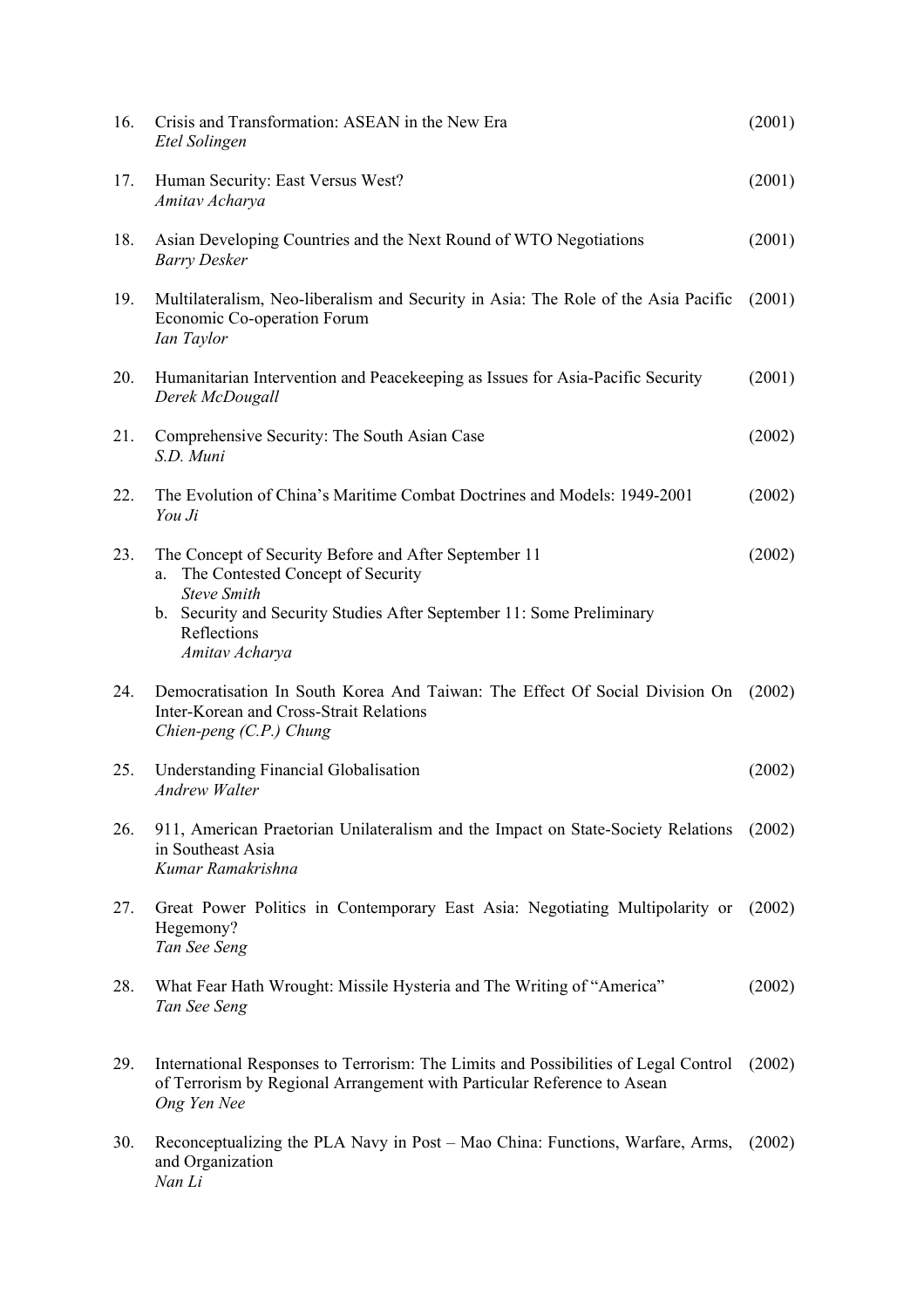| 31. | Attempting Developmental Regionalism Through AFTA: The Domestics Politics – (2002)<br>Domestic Capital Nexus<br>Helen E S Nesadurai      |        |
|-----|------------------------------------------------------------------------------------------------------------------------------------------|--------|
| 32. | 11 September and China: Opportunities, Challenges, and Warfighting<br>Nan Li                                                             | (2002) |
| 33. | Islam and Society in Southeast Asia after September 11<br><b>Barry Desker</b>                                                            | (2002) |
| 34. | Hegemonic Constraints: The Implications of September 11 For American Power<br>Evelyn Goh                                                 | (2002) |
| 35. | Not Yet All AboardBut Already All At Sea Over Container Security Initiative<br>Irvin Lim                                                 | (2002) |
| 36. | Financial Liberalization and Prudential Regulation in East Asia: Still Perverse?<br><b>Andrew Walter</b>                                 | (2002) |
| 37. | Indonesia and The Washington Consensus<br>Premjith Sadasivan                                                                             | (2002) |
| 38. | The Political Economy of FDI Location: Why Don't Political Checks and Balances<br>and Treaty Constraints Matter?<br><b>Andrew Walter</b> | (2002) |
| 39. | The Securitization of Transnational Crime in ASEAN<br><b>Ralf Emmers</b>                                                                 | (2002) |
| 40. | Liquidity Support and The Financial Crisis: The Indonesian Experience<br>J Soedradjad Djiwandono                                         | (2002) |
| 41. | A UK Perspective on Defence Equipment Acquisition<br><b>David Kirkpatrick</b>                                                            | (2003) |
| 42. | Regionalisation of Peace in Asia: Experiences and Prospects of ASEAN, ARF and (2003)<br>UN Partnership<br>Mely C. Anthony                |        |
| 43. | The WTO In 2003: Structural Shifts, State-Of-Play And Prospects For The Doha (2003)<br>Round<br>Razeen Sally                             |        |
| 44. | Seeking Security In The Dragon's Shadow: China and Southeast Asia In The (2003)<br><b>Emerging Asian Order</b><br>Amitav Acharya         |        |
| 45. | Deconstructing Political Islam In Malaysia: UMNO'S Response To PAS' Religio-<br><b>Political Dialectic</b><br>Joseph Liow                | (2003) |
| 46. | The War On Terror And The Future of Indonesian Democracy<br>Tatik S. Hafidz                                                              | (2003) |